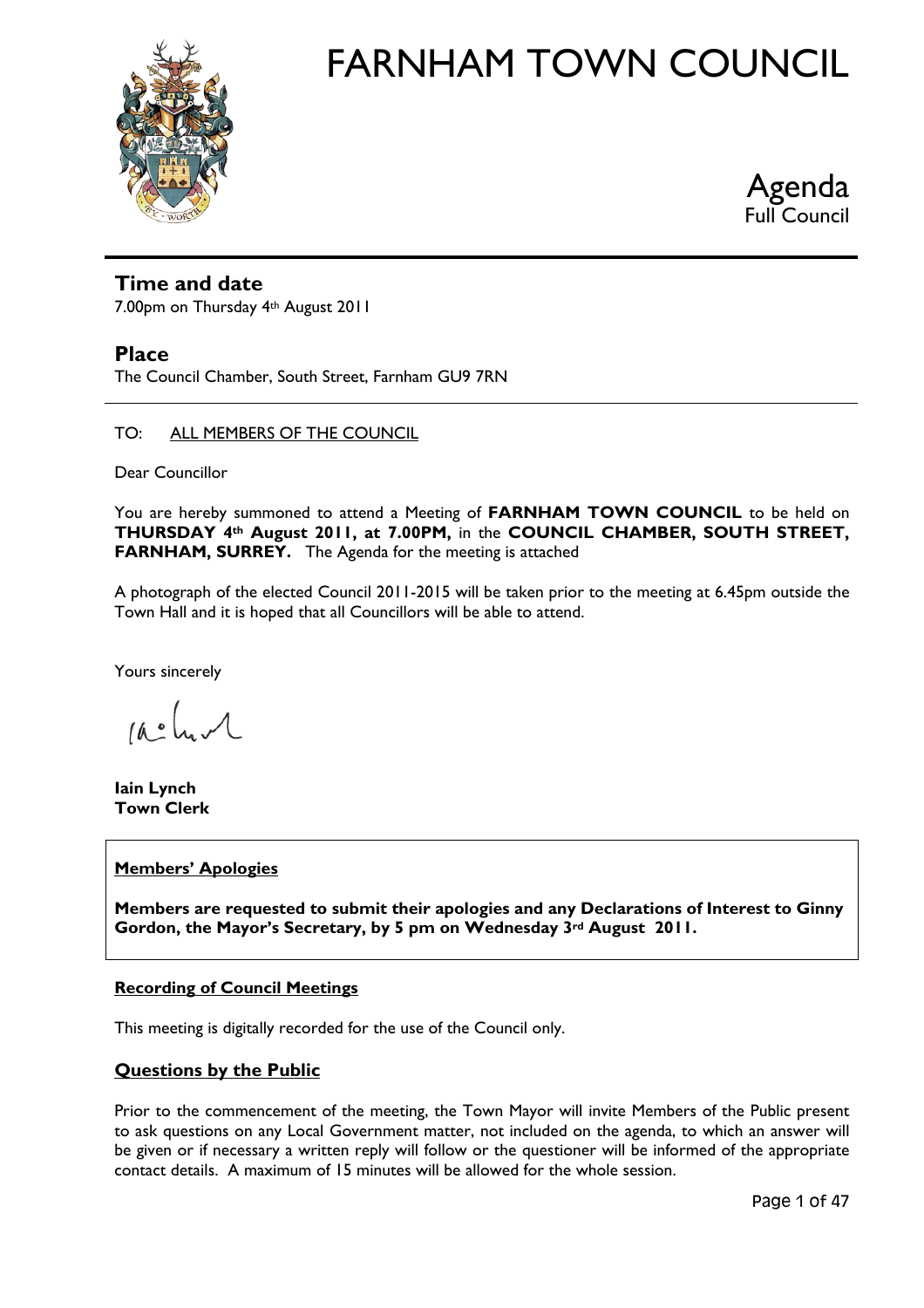



# **Time and date**

**7.00pm on Thursday 4th August 2011.** 

# **Place**

The Council Chamber, South Street, Farnham

# **Questions by the Public**

Town Mayor will invite Members of the Public present to ask questions on any Local Government matter, not included on the agenda. A maximum of 15 minutes will be allowed for the whole session.

# **1 Apologies**

To receive apologies for absence.

# **2 Minutes**

To sign as a correct record the minutes of the Farnham Town Council meeting held on Thursday 23rd June 2011 – attached at **Appendix A.** 

# **3 Disclosure of Interests**

To receive from members, in respect of any items included on the agenda for this meeting, disclosure of any personal or prejudicial interests in line with the Town Council's Code of Conduct , or of any gifts and hospitality in line with Government Legislation.

*NOTES:*

- *(i) Members are requested to make declarations of interest, preferably on the form previously emailed to all members, to be returned to ginny.gordon@farnham.gov.uk by 12 noon on Wednesday 3rd August 2011. Alternatively, members are requested to make declarations of interest on the relevant form and hand to the Town Clerk before the start of the meeting.*
- *(ii) Members are reminded that if they declare a prejudicial interest they must leave immediately after having made representations, given evidence or answered questions and before any debate starts unless dispensation has been obtained from the Standards Committee.*

# **4 Statements by the Public**

The Town Mayor to invite members of the public present, to indicate on which item on the agenda if any, they would like to speak.

At the discretion of the Town Mayor, those members of the public, **residing or working** within the Council's boundary, will be invited to speak forthwith, in relation to the business to be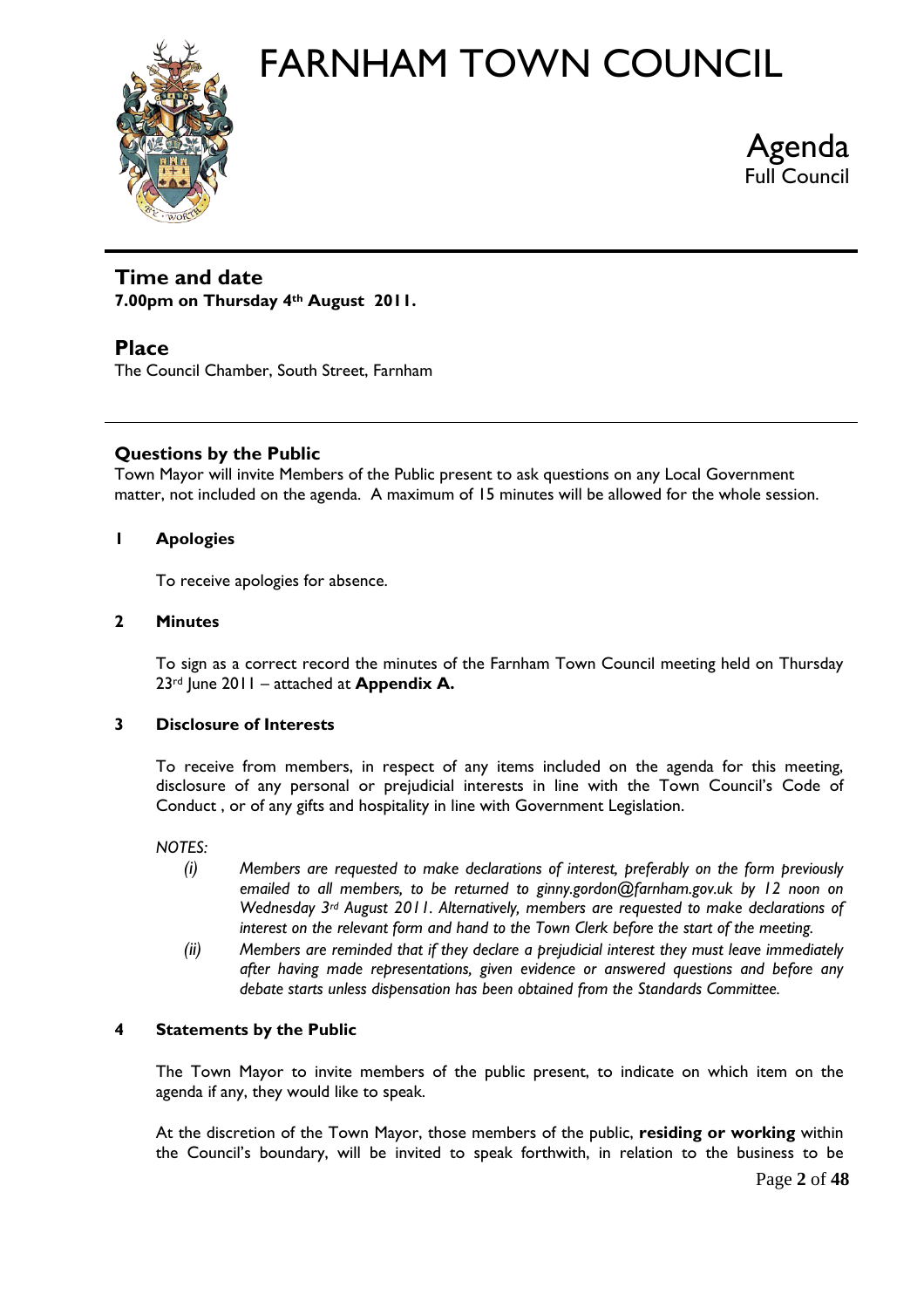transacted at the meeting for a maximum of 3 minutes per person or 15 minutes overall.

## **5 Town Mayor's Announcements**

To receive the Town Mayor's announcements.

# **Part 1 – Items for Decision**

#### **6 Farnham Maltings Council of Management**

To appoint a member to serve on the Council of Management of the Farnham Maltings Association

#### **7 Working Group Notes**

- i) To receive the notes of the Corporate Development and Audit Woking Group held on 19th July 2011 **Appendix B**
- ii) To receive the notes of the Farnham in Bloom Working Group held on  $30<sup>th</sup>$  lune 2011 **Appendix C** and 28<sup>th</sup> July 2011 (**Appendix D** to follow)
- iii) To receive the notes of the Tourism and events Working Group  $21st$  July 2011

**Appendix E** 

#### **8 Planning Applications**

To receive the minutes of the meetings of the Planning Consultative Group held on:

30<sup>th</sup> June 2011 attached at **Appendix F Appendix F** 14th July 2011 attached at **Appendix G**  28<sup>th</sup> July 2011 attached at **Appendix H Appendix H** 

The actions of the Planning Consultative Group are taken under the scheme of delegation.

# **9 Infrastructure Planning Group**

To receive the notes of the Infrastructure Planning Group meetings held on 8<sup>th</sup> July 2011 (**Appendix I**) and 22nd July (**Appendix J**). A report will be made on the consultations taken to date including meetings with neighbouring authorities, local groups and the workshop for residents associations held on 28<sup>th</sup> July 2011. Discussion will take place on the content and shape of the proposed report that is being prepared and of future plans. A workshop for councillors will be held on Thursday 11<sup>th</sup> August at 7.00pm in the Council Chamber.

# **Part 2 – Items to Note**

# **11 Reports from Outside Bodies**

To receive from Members any verbal reports on Outside Bodies.

# **12 Date of Next Meeting**

To note the revised the date of the next meeting which will be held on  $29<sup>th</sup>$  September 2011 at 7pm in the Council Chamber, South Street, Farnham. The Mayor has agreed to change the date of the September meeting from 1st September 2011 to enable time for a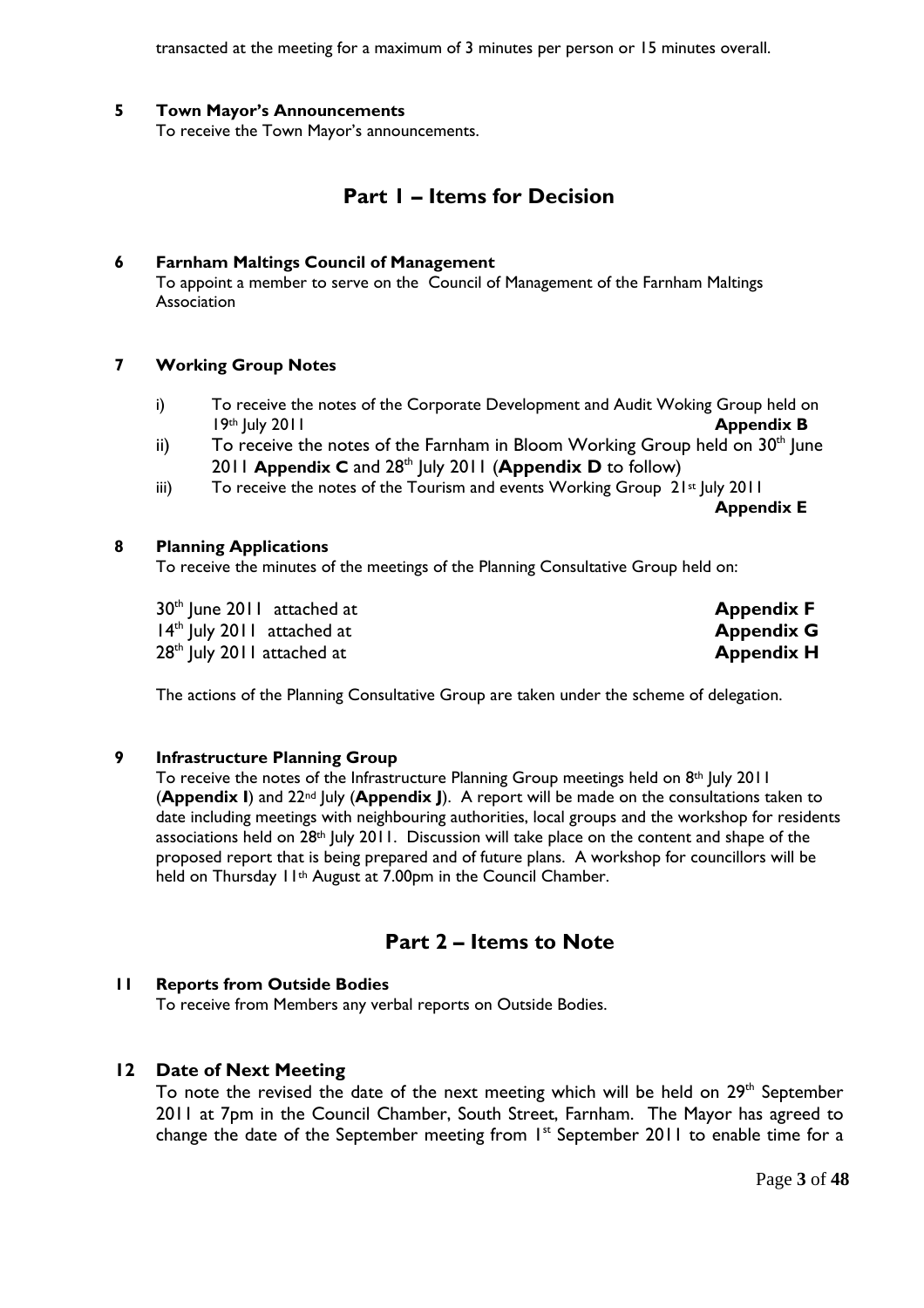draft document to be prepared by the Infrastructure Planning Task Group for the Council's consideration.

The Town Mayor will close the meeting.

Note: The person to contact about this agenda and documents is Iain Lynch, Town Clerk, Farnham Town Council, South Street, Farnham, Surrey. GU9 7RN. Tel: 01252 712667

Membership:

Distribution: Full agenda and supporting papers to all Councillors (by post)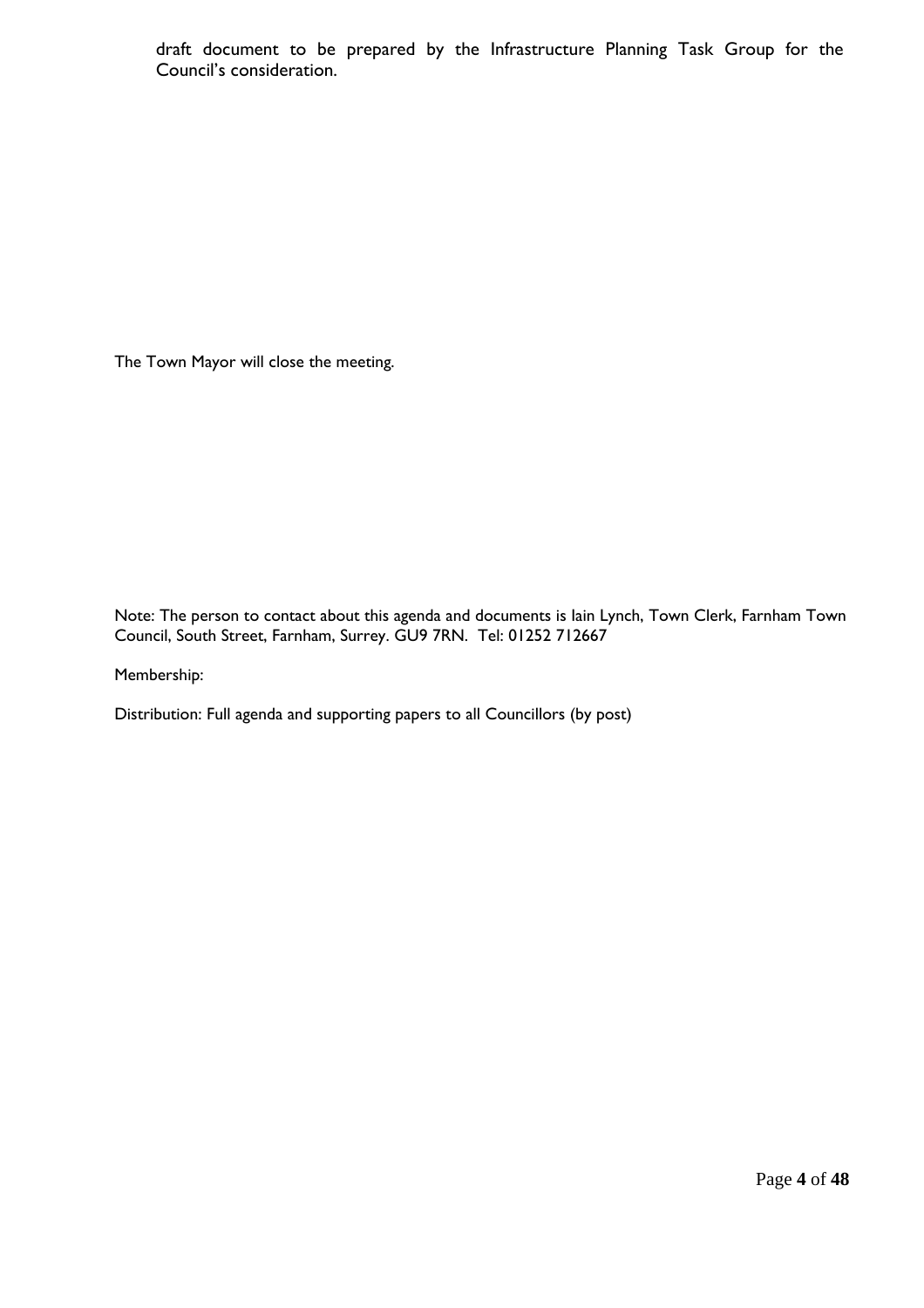



Council

# **Time and date**

7.15pm on Thursday 23rd June 2011

# **Place**

The Council Chamber, South Street, Farnham

# **Councillors**

- \* Jill Hargreaves (Town Mayor)
- \* Stephen Hill (Deputy Town Mayor)
- A David Attfield
- \* David Beaman
- \* Patrick Blagden CBE
- \* Carole Cockburn Pat Frost
- \* Carlo Genziani
- A Sam Hollins-Owen
- A Graham Parlett
- \* Jessica Parry
- \* Julia Potts
- \* Jennifer O'Grady
- \* Stephen O'Grady
- \* Susan Redfern
- \* Jeremy Ricketts
- \* Roger Steel
- \* John Ward
- \* Present
- A Apologies for absence

# **Officers Present:**

 Iain Lynch (Town Clerk) Ginny Gordon (Administrator/PA to Mayor)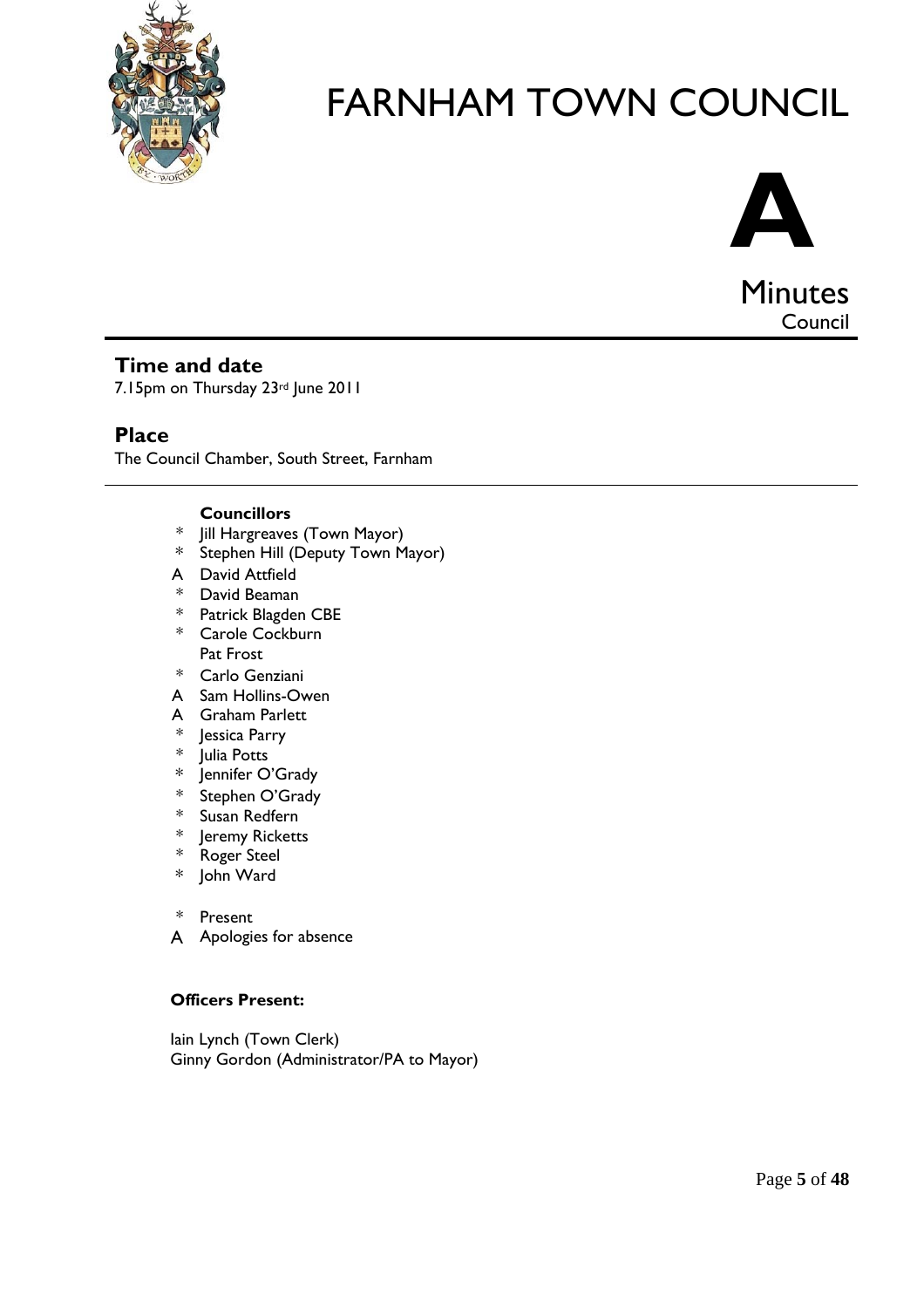# **Questions from Members of the Public**

1) Mr Skingle said he had noted on the papers for the meeting that there was a proposal to increase the size of the bandstand. He hoped there would not be any more piles to be driven and asked whether there were any sketch plans available.

Cllr Stephen O'Grady said that initial consideration was being given to make the bandstand slightly bigger as experience had shown that many of the users of the bandstand were finding it difficult to get all their players under the canopy. The thinking is to increase the size of the canopy using the existing base and the manufacturer would be contacted for options.

# C 025/11 APOLOGIES FOR ABSENCE

#### C 026/11 MINUTES

The Minutes of the Farnham Town Council meeting held on Thursday  $19<sup>th</sup>$  May 2011 were agreed and signed by the Town Mayor as a correct record with one correction that Cllr John Ward should have been marked as present.

- C 027/11 There were still two vacancies on the Farnham in Bloom Working Group, and following a ballot Cllr Jeremy Ricketts and Cllr Jennifer O'Grady were appointed as members of the Working Group.
- C 028 /11 Cllr Carole Cockburn raised an issue relating to the Membership of the Working Groups and whether it was right that one member of the minority councillors should be on all the working groups. The Town Clerk said that the practice followed for the appointment of Working Groups had been discussed with Councillors at the Member Workshop and in Council prior to the appointment, and followed the agreed format. Cllr Stephen O'Grady confirmed the practice followed what had been done in previous years. Cllr Steel felt that the circumstances were exceptional this time and that it would be good to review the process for the future.

 Cllr Ward proposed and it was agreed that the Corporate Development and Audit Working Group should discuss the matter as part of its forward work programme.

C 029/11 DISCLOSURE OF INTERESTS Cllr Carole Cockburn (Personal) for Agenda Item 9 (i) on the basis that she is an Observer on the 40 Degreez Committee; Cllr Jennifer O'Grady (Personal) for Agenda Item 9 (i) as a Council representative on the 40 Degreez Committee.

# **Part 1 – Items for Decision**

#### C 030/11 MAYOR'S ANNOUNCEMENTS

 The Mayor announced that she had had seventeen engagements in the past month and would pick out a few highlights. She had very much enjoyed presenting prizes at Potters Gate School to the winners of the Litter Poster Competition sponsored by Squires Garden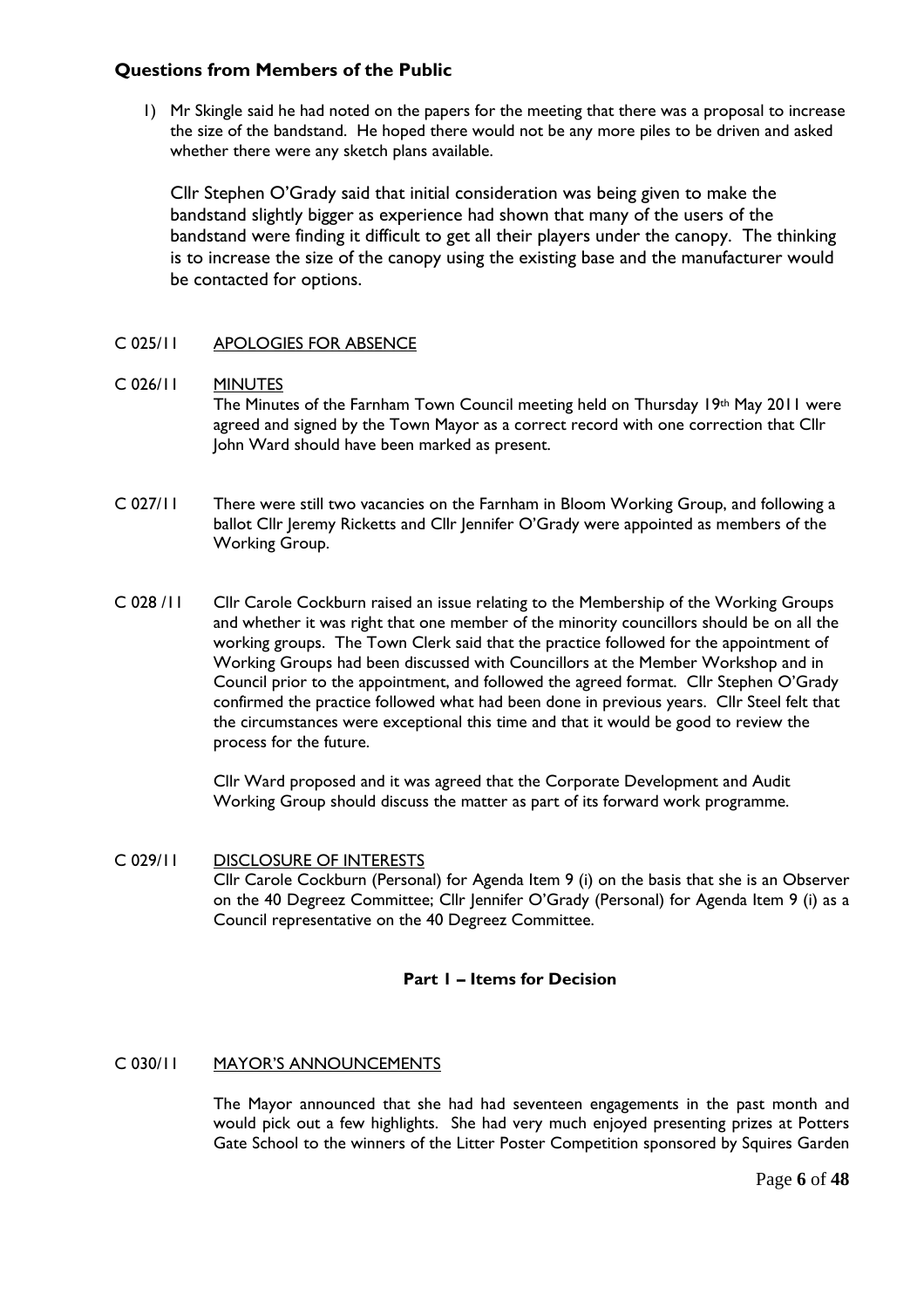Centre. The winners were thrilled with their prizes and the posters were now displayed in shops and businesses throughout the town.

The Princess of Wales Royal Regiment Freedom Parade through Farnham had been a fantastic day for Waverley and Farnham. It was wonderful to see so many people in town that day and the Regiment so well looked after. The Mayor of Waverley had sent a very kind note thanking Farnham and its staff for the help and co-operation given for the event. The Mayor said she would like to make a special mention of Cllr Stephen O'Grady and Cllr Julia Potts for their help in distributing promotional posters to shops and businesses in the Town.

The Mayor thanked new councillor, in particular, for joining in and supporting a number of events in the town since they had been elected including Music in the Meadow and the Farmers' Markets. She reminded councillors that Picnic in the Park would take place on 26<sup>th</sup> June and she would be grateful to receive any cakes for her Charity Tea Tent.

The Mayor advised councillors that Farnham in Bloom judging would take place in July and in two categories this year. She thanked Cllr Julia Potts for the huge amount of work she had done in preparing the portfolio for the judges.

#### C 031/11 RISK MANAGEMENT

Members considered the report at Appendix B and progress made in developing the Council's approach during 2010/11. It was noted that the formal review of risk management had not taken place during the 2010/11 financial year because of staff absences but reviewed a number of areas where the Council had reviewed the operational risks facing the Council during the year. These included the Internal Audit reviews and the fact that the Council had commissioned the Audit Commission to act as a critical friend during the end of year preparations; the changes prepared for (and subsequently implemented on taking over ownership of the Town Hall, the use of professional advisers to complement the knowledge of employees in key areas; the review of the asset register and the renegotiation of the insurance contract; the additional safeguards introduced for electronic banking; and the risk assessments for council activities undertaken during the year. Members noted that the Local Council Advisory Service software had been used in recent years and agreed to tailor risk assessments through Working Groups using the draft model set out at Annex 2.

#### **RESOLVED TO:**

- **1) Approve the approach to risk management contained in Appendix B (attached to record minutes);**
- **2) Adopt the following approach to Risk Management:** 
	- **a. The Council will consider on an Annual basis, normally in the autumn an annual report on Risk Management, containing reference to National Guidance and Audit requirements and major areas of assessed risk;**
	- **b. The report will contain details of specific action recommended by officers and Working Groups/Committees;**
	- **c. The Council will, as part of its commitment to identify and manage risks, give consideration to providing the necessary resources to remove, control or reduce such risks.**
- **3) Agree to adopt a simplified risk assessment format in a similar vein to that attached at ANNEX 2 to Appendix B**

C 032/11 YEAR END ACCOUNTS 2010-11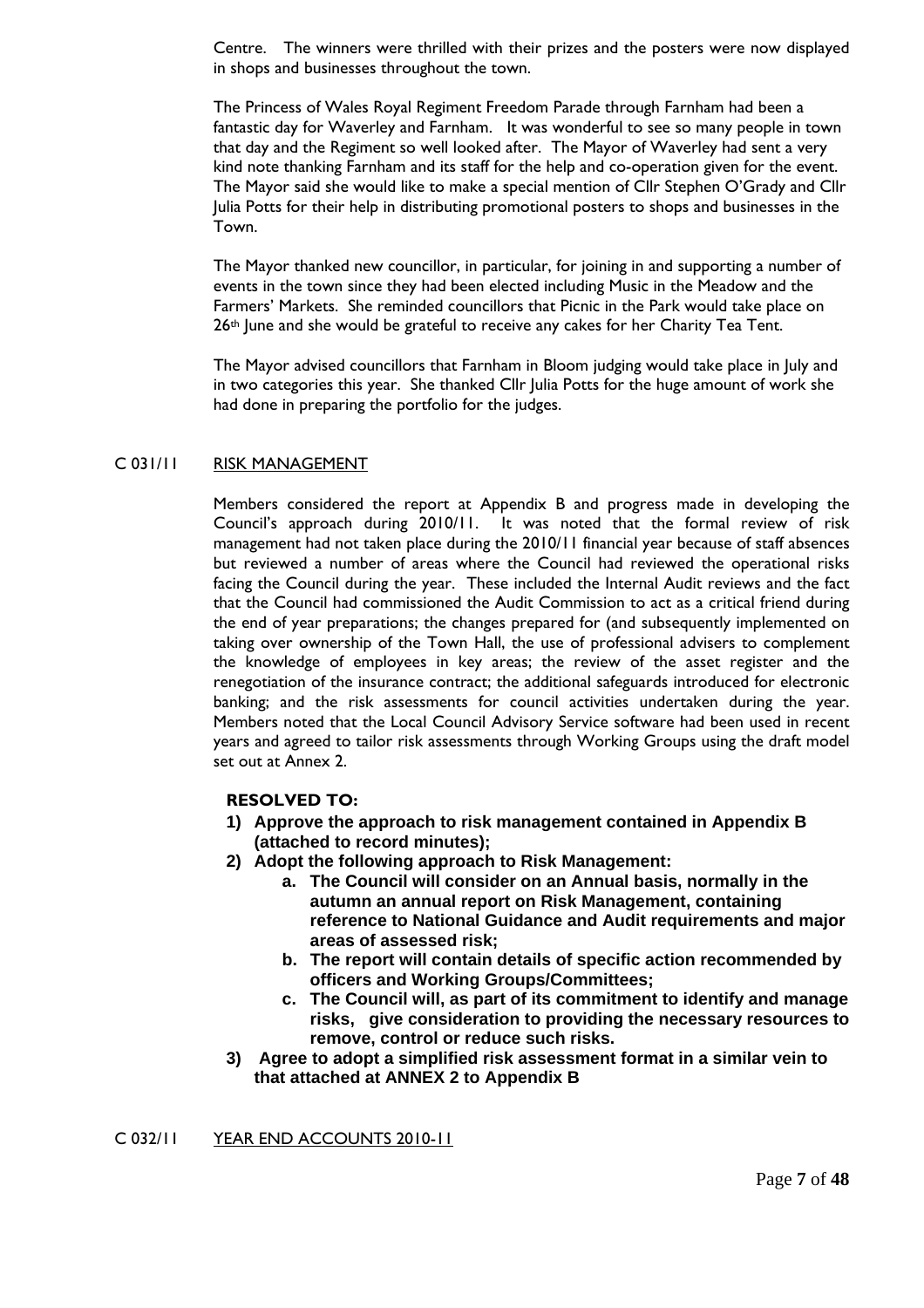The Town Clerk introduced the series of appendices attached to the Agenda relating to the Accounts. The Corporate Development and Audit Working Group had given detailed consideration to the papers and their comments had been incorporated in the Appendices. The Notes of the Corporate Development and Audit Working Group (Appendix J) included proposals for the earmarking of additional reserves as a result of the positive balance of  $£36,342.55$  made up of additional income of  $£20,176.96$  (2.1%) and an underspend of £18,965.59 (1.9%).

 The Town Clerk drew attention to a number of the variances to the Budget Comparison papers (Appendices C and D) which were set out in detail at Appendix E.

 Cllr David Beaman had circulated a number of detailed queries relating to the detailed budget comparison but requested that the Town Clerk respond to these matters after the meeting. He felt that it was important that the detailed elements were reviewed regularly, and Councillor Cockburn confirmed that the budget was reviewed regularly at Corporate Development and Audit.

 The report of the Internal Auditor (at Appendix F) was considered and the Council's response to issues raised as amended by the Corporate Development and Audit Working Group (at Appendix G) was agreed.

Members noted that the surplus for the year resulted in increased balances of £1,027,842. This was made up of General Reserves in accordance with the Council's policy of holding a minimum of 50% of precept or operating costs, of £439,920 and earmarked reserves (subject to approval of the recommendations in Appendix  $\vert$ ) of £523,287. The Town Clerk outlined the range of projects identified for investment, and said that a further report on the reserves would go to a future meeting.

 Members received the draft Annual Return (at Appendix H) and went through the detailed notes on variances (at Appendix I). Cllr John Ward said that he hoped further work could take place for the future in relating the budget lines in the Council's budget to the boxes included in Section 1 of the Annual Return. The Town Clerk said that this was his intention for the 2011/12 accounts.

 Members considered Section 2 of the Annual Return and agreed each of the nine Statements in the Annual Governance Statement.

 Cllr Roger Steel proposed a vote of thanks to the Town Clerk for the enormous amount of work that had gone in to preparing what was a complicated set of accounts. He had arrived towards the end of the financial year and had to pull together a wide range of material to complete the accounts and had answered every question put by Corporate Development and Audit. The Town Clerk thanked Members for their kind words and said that he would also pass on the Council's thanks to Mrs O'Grady without whose help and hard work the papers could not have been prepared.

#### **RESOLVED TO:**

- **1) Agree the financial outturn as set out in Appendices C and D having taken into account the notes on variations at Appendix E.**
- **2) Receive the Internal Auditor's report for the year ended 31st March 2011 at Appendix F and agree the Council's response to the issues raised therein at Appendix G.**
- **3) Note the position on reserves at 31st March 2011.**
- **4) Approve, for the Mayor's signature, the Annual Return, Annual Governance Statement and notes on the accounts for the year ended 31st March 2011**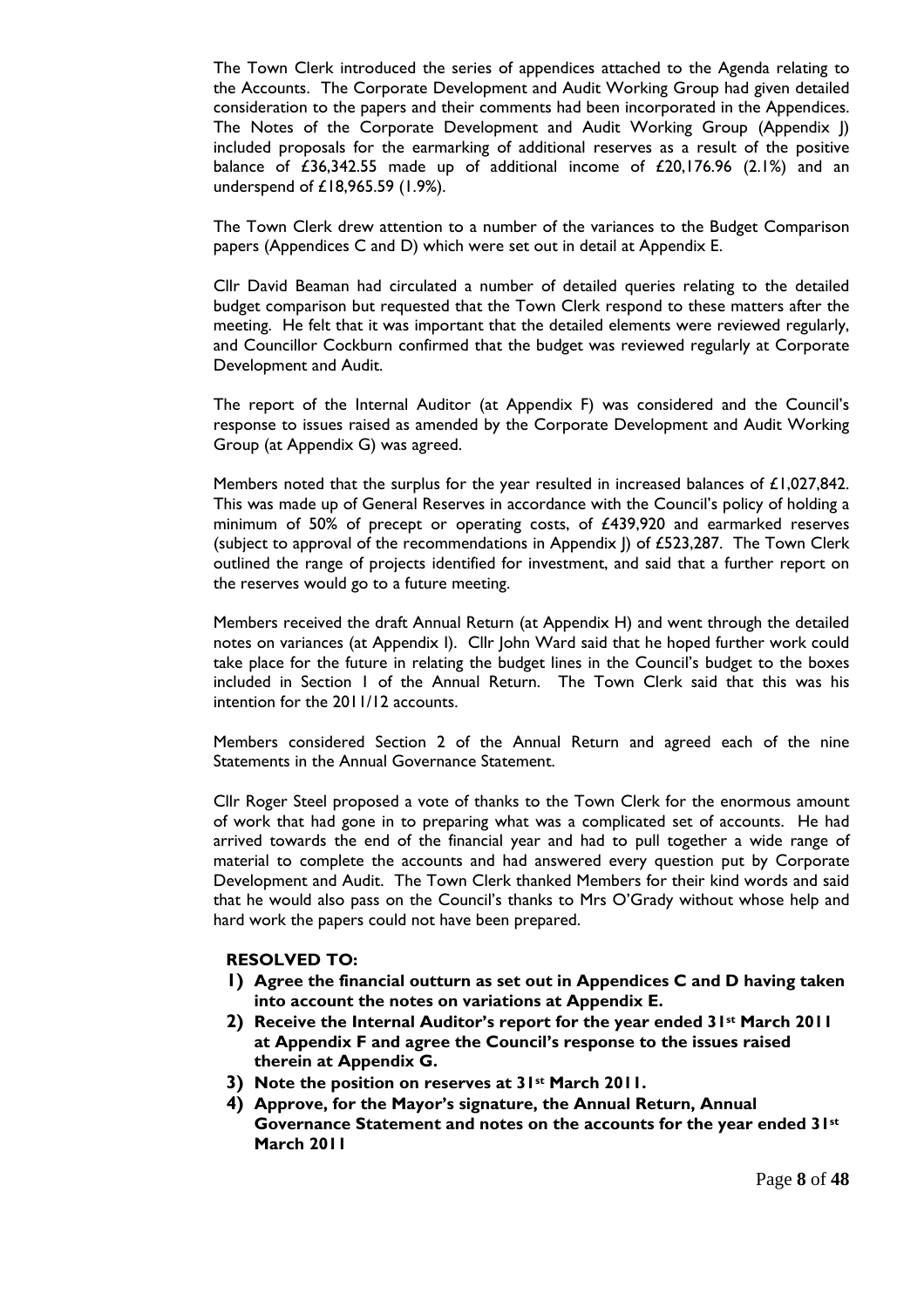# C 033/11 BANK SIGNATORIES

 Members noted the need to agree for the Council's bankers HSBC a new Mandate with a decision recorded in the Minutes. The Town Clerk advised that it would be useful to agree that the Mayor would be authorised to act on behalf of the Council in any discussions with the Bank in the long term absence of the Clerk. Members also discussed the need for a separate Bank account for the Mayor's Charity since the fact that the Mayoral year ended in May with the Financial year ending in March always seemed to lead to confusion. Cllr John Ward said he had long been concerned about the mix of Council finances with Charity money in the account even though the accounts were technically kept separate. He proposed. Seconded by Cllr Roger Steel that the Town Clerk be authorised to open a new bank account for the Mayor's Charity.

# **RESOLVED TO:**

- **1) Agree that the Council continues to bank with HSBC and that all councillors be authorised to sign on behalf of the council in accordance with the Financial Regulations of the Council;**
- **2) Agree that the office of Mayor be added as a person who is empowered to act on behalf of the Council in any other transaction with the bank in the long term absence of the Town Clerk/Proper Officer**
- **3) Authorise the Town Clerk to open an account for the Mayor's Charity if upon further investigation and discussion with the Council's bank, this is felt appropriate to do**

# WORKING GROUP NOTES

i) CORPORATE DEVELOPMENT AND AUDIT

Cllr Stephen O'Grady pointed out that under item 2 the minutes did not show that he was a councillor.

# C 034/11 **Reserves**

Members discussed the notes of the meeting held on 14<sup>th</sup> June (attached at Appendix J. They noted the detailed discussions on the Annual Return and considered the recommendations for earmarking the balance of funds for the 2010/11 financial year.

**RESOLVED: That the balance of funds from the 2010/11 financial year be designated as earmarked reserves as follows:** 

- **a. £1,000 for the Farnham North Community Speedwatch project (deferred activity);**
- **b. £7,000 for the deferred Visitor Information Point;**
- **c. £1,000 for additional Members' Training for the new council;**
- **d. £1,000 for a 'newsletter' with contact details of the new Council;**
- **e. £4,000 for the deferred expenditure on a bus shelter;**
- **f. £5,000 for CCTV infrastructure development;**
- **g. £10,000 for Improvements to the bandstand;**
- **h. The remaining balance for environmental improvements to public conveniences and cemeteries.**
- C 035/11 **Infrastructure Planning and Strategic sites in Farnham.**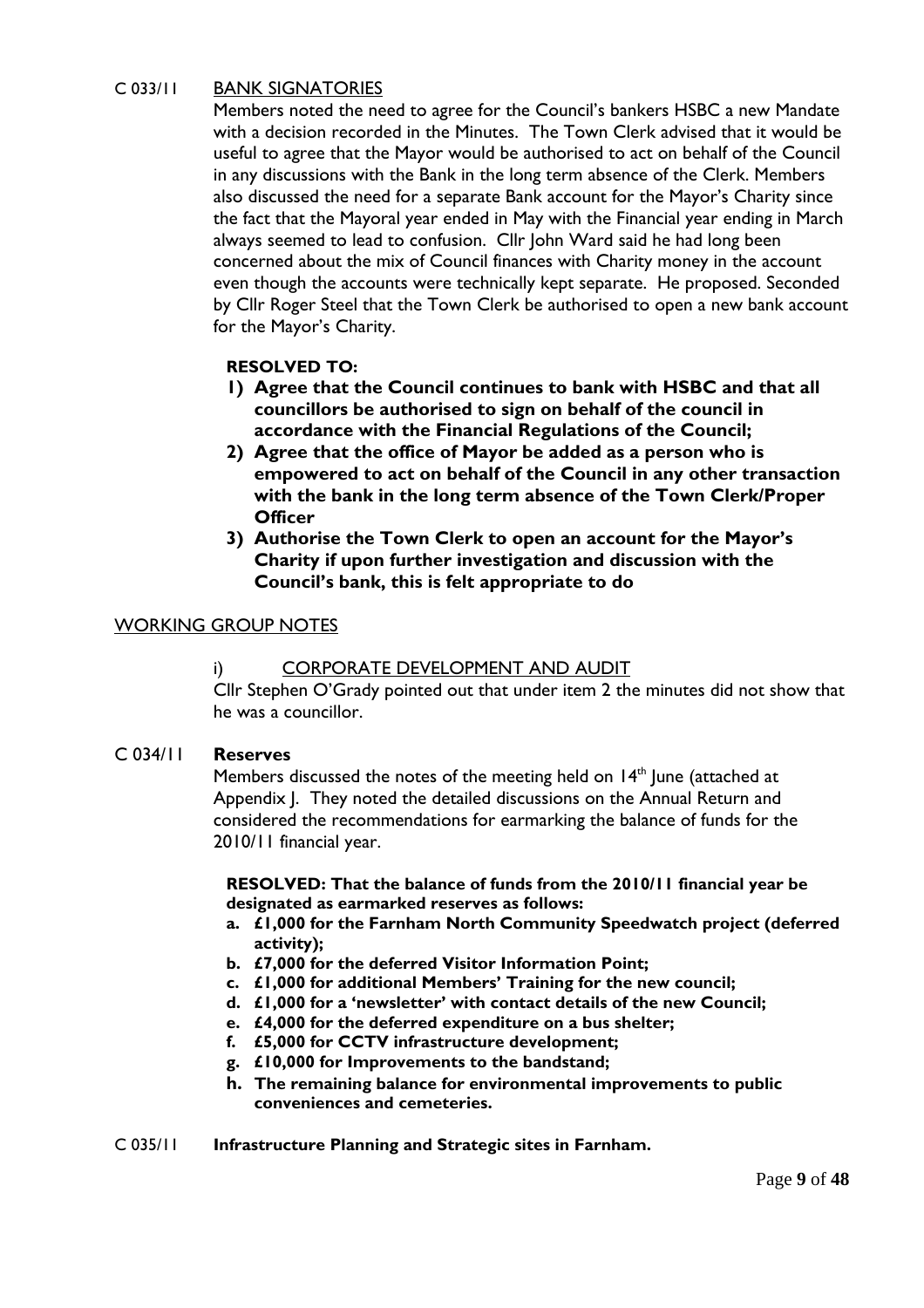Members noted that Waverley Borough Council was progressing its Core Strategy and was expected to publish it in the autumn. It was a good time to build on the successful work of the Design Statement Team and review key infrastructure issues to influence the Core Strategy and other expected developments. Councillor Steel

 Cllr Roger Steel said that Farnham faces a number of serious challenges and it is time to review strength and weaknesses of planning policies such as the Strategic Gap which has been challenged by Planning Inspectors. Housing Targets will have to be raised – even though Waverley has accepted what local people have said after consultation – or the Core Strategy is not likely to be accepted by Government. Farnham should be giving its view on what is going on in the town and shaping what happens to key sites such as the Police Station, East Street, Woolmead and Bourne Mill.

 Cllr Carole Cockburn echoed the points raised and said Farnham will miss out if it misses the boat on the Core Strategy. Volunteers were needed for the proposed Task Group but anyone volunteering will need to work hard.

#### **RESOLVED THAT**:

- **1) An Infrastructure Planning Task Group be formed to review key infrastructure issues which are of great importance to Farnham, and to make recommendations to Waverley;**
- **2) The Task Group should comprise five members who are passionate about getting the right vision for the future of Farnham with geographical balance; and**
- **3) Councillors Roger Steel and Carol Cockburn be appointed to the Task Group to build on the work of the work of the Design Statement and that Councillors Carlo Genziani and Jeremy Ricketts also be appointed to the Task Group.**
- C 036/11 **Farnham- Andernach Twentieth Anniversary Celebration of the Bond of Friendship**

 Members noted that an invitation had been received by the Council to attend a Civic Reception in Andernach to mark the twentieth Anniversary of the signing of the Deed of Friendship.

#### **RESOLVED THAT**:

- **1) The Deputy Mayor and Mayoress represent Farnham Town Council at the Civic Reception to mark the twentieth anniversary of the Deed of Friendship with Andernach**
- **2) An English tree be sent to Andernach from the people of Farnham to mark the anniversary with the costs met from the Tourism budget.**

#### C 037/11 **Appointment of HR and Health and Safety Advisors**

 Members discussed the potential employment of professional advisors for HR and Health and Safety matters. The Town Clerk had taken references from Councils currently working with Ellis Whittam and had received positive endorsement. Members agreed that the proposal over three years with an annual break clause would represent good value for money.

#### **RESOLVED THAT**:

**1) Standing Orders 11.2 f should be waived to allow the appointment Ellis Whittam to provide the specialist services outlines in Exempt Appendix L to the Agenda of the Corporate Development and Audit Working Group, with the costs met from the Legal and Professional Fees budget.**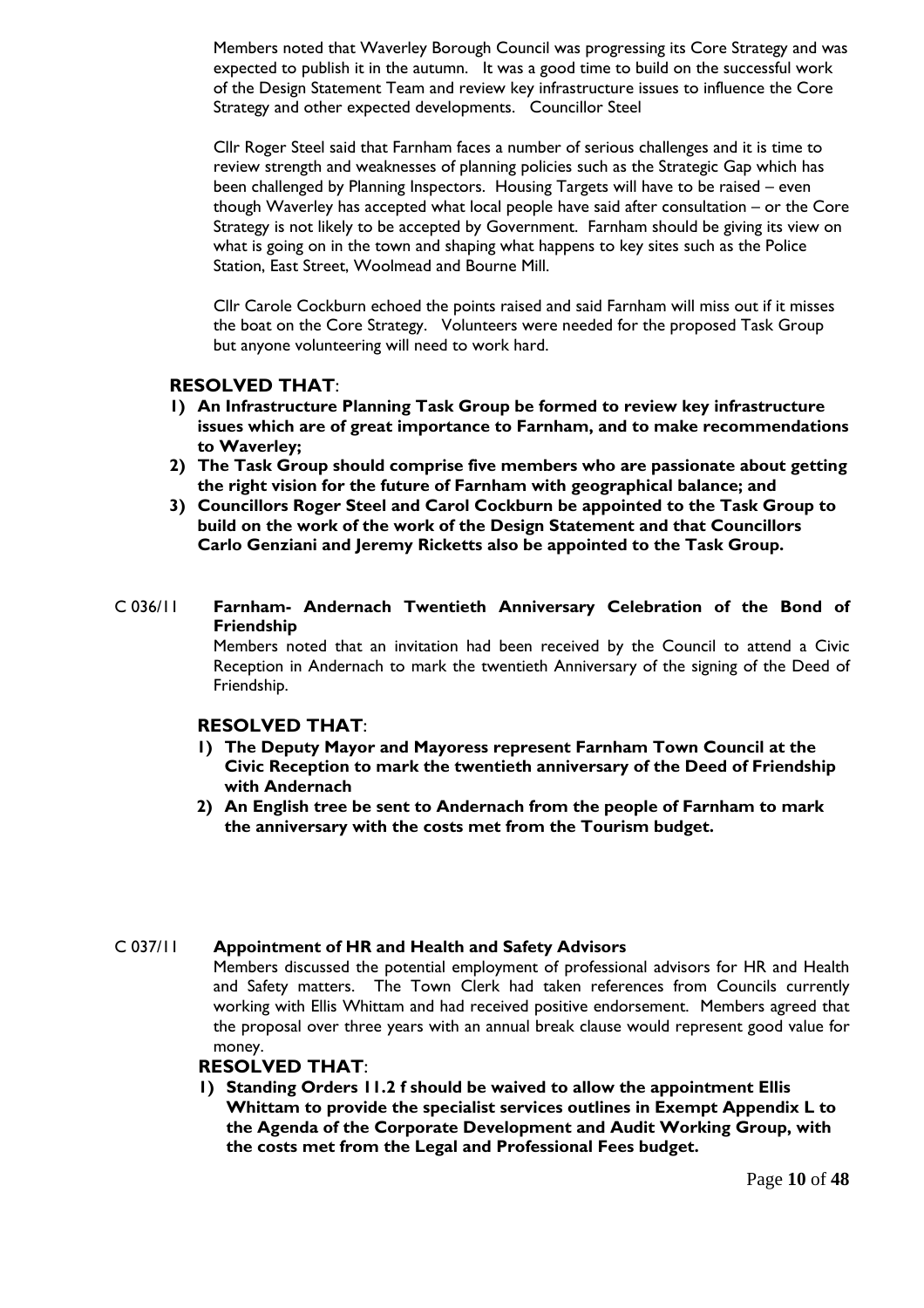#### **a. The Town Clerk and Lead Member for Corporate Development and Audit meet with Ellis Whittam to agree the terms of the Contract.**

#### C 038/11 **Grants 2011/12 – Allocation of remaining funds** Councillor John Ward outlined the proposals for the allocation of the remaining grants for 2010/11. Councillor David Beaman noted that some paperwork had still to be completed by some of the applicants and that this should be completed before any projects undertaken if payments were to be made by the Town Council. This was agreed.

## **RESOLVED THAT**:

 **Subject to any remaining paperwork being received by September 2011 and before any grants are made or the project started, the distribution of the remaining funds be as follows:**

| 1) 40 Degreez                                         |         |
|-------------------------------------------------------|---------|
| Summer holiday workshops and visits                   | £2000   |
| 2) 229 (Farnham) Air Squadron                         |         |
| <b>Equipment for D of E and first Aid Course</b>      | £1400   |
| 3) Chantrys Community Centre                          |         |
| Lone Parent Project and Mobile CAB project            | £2000   |
| 4) Farnham Community Play Steering Committee          |         |
| <b>Community Play Project</b>                         | £1500   |
| 5) Homestart                                          |         |
| <b>Family visits and outings for Farnham families</b> | £1000   |
| 6) New Ashgate Gallery Trust                          |         |
| <b>Craft Exhibition and workshops</b>                 | £2,000  |
| 7) Safer Waverley Partnership                         |         |
| Junior Citizen programme for Farnham schools £ 500    |         |
| 8) St Polycarp's School                               |         |
| New stage curtains for community-use hall             | £2,000  |
| 9) Wrecclesham Community Project                      |         |
| <b>Mobile CAB sessions at Community Centre</b>        | £2000   |
| 10) University College of Creative Arts               |         |
| Summer exhibition of contemporary sculpture £1100     |         |
| TOTAL                                                 | £15,500 |
|                                                       |         |

# C 039/11 **Charity Event in the Library Gardens**

 Members noted the proposal for a charity fundraising event in August in the Library Gardens and that there was no additional costs to the Town Council.

#### **RESOLVED THAT**:

 **As there would be no additional costs to the Council, the hiring fee for the Library Garden be waived on this occasion for the proposed charitable event in August**

# C 040/11 ii) FARNHAM IN BLOOM WORKING GROUP

The Notes of the Meeting held on Thursday  $26<sup>th</sup>$  May were discussed. Councillor Jennifer O'Grady pointed out that "Cllr" was missing before her name in the minutes.

Councillor Julia Potts reported that £5,000 had been raised in sponsorship and thanked residents and businesses for their support. She also wanted to record the work of Kevin Taitt and the outside workforce for their excellent work on the project. The dates for the judging of the two categories ( $6<sup>th</sup>$  and  $12<sup>th</sup>$  July 2011) were noted and Councillors were asked if they would assist with the painting of some of the Town Centre railings on 28<sup>th</sup> June.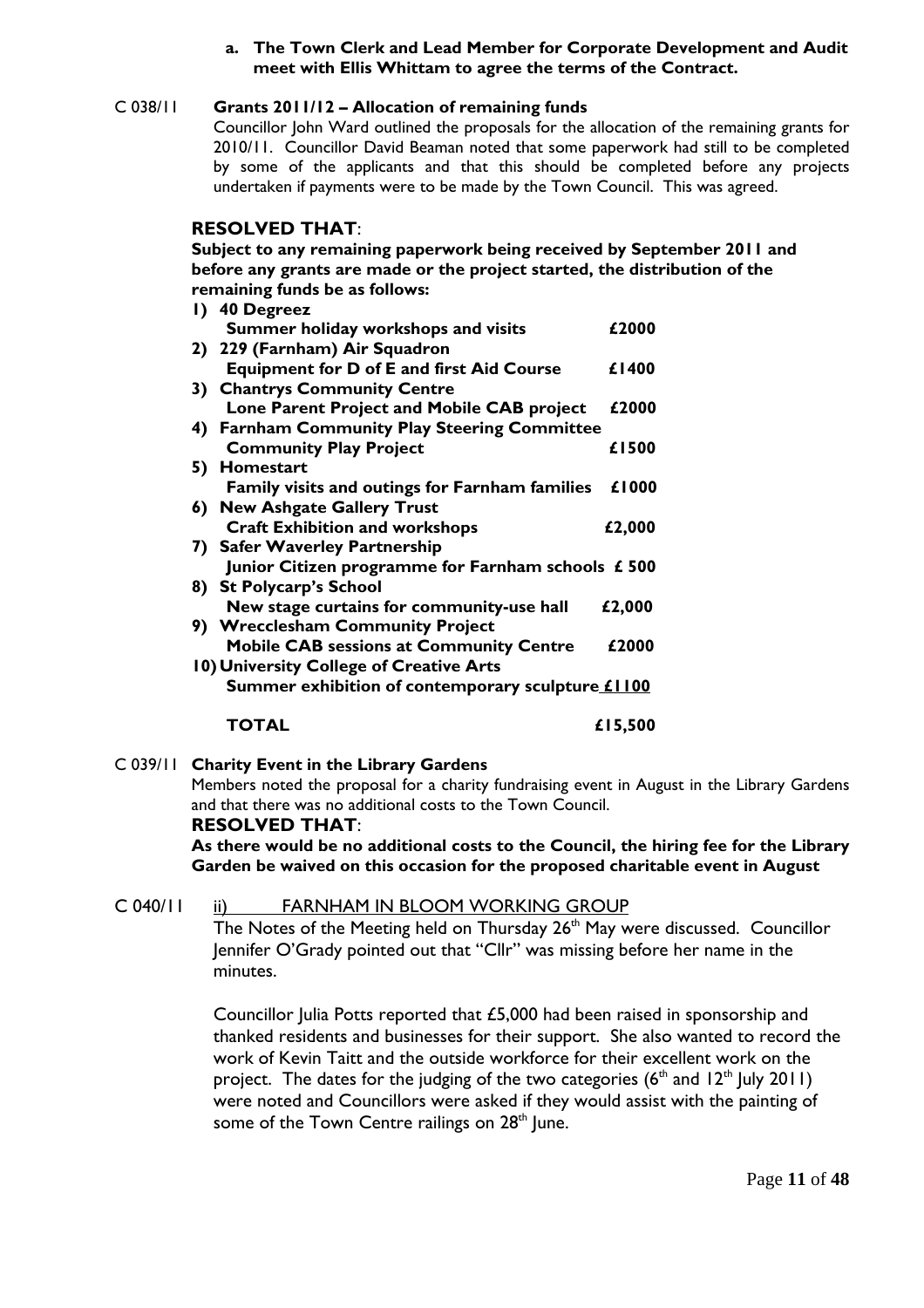The FIB Working Group had been liaising closely with residents and the Community Group and this would be expanded further in 2012. The Working Group felt that noticeboards around the town which were a good source on informing the local community could be livened up to be more eye catching.

#### C 041/11 iii) TOURISM AND EVENTS WORKING GROUP

The notes of the meeting held on Thursday 26<sup>th</sup> May were discussed. Councillor Stephen O'Grady reported that the first Music in the Meadow of the year had taken place and for the first time in three years had to be moved indoors because of the weather.

Picnic in the Park would take place on  $26<sup>th</sup>$  June and was for the first time linked to the Carnival on the  $25<sup>th</sup>$  which would help with shared resources. He invited Councillors to support the event and act as volunteers as it was a good way to meet constituents.

# C 042/11 **Planning Consultative Group**

 Councillor Carlo Genziani reported on the meetings of the Planning Consultative Group that had taken place on  $2^{nd}$  and  $16^{th}$  June. He said the meetings with new councillors had been constructive and a learning process.

 Councillor Carole Cockburn congratulated Cllr Genziani on the work he was doing as Lead Member in a difficult context. It was important that the Town Council put in clear notes of objection for both Waverley and if a matter goes to appeal. Councillor David Beaman suggested that the Town Council should send a representative to speak on controversial matters at Waverley where it could. Cllr Ward described the circumstances when the right to speak was applicable.

 Cllr Roger Steel agreed that it would be excellent if the Town Council were represented on contentious issues and also suggested that the Town Council should send written comment to the Planning Inspectorate where appropriate. This was agreed.

# **Part 2 – Items for Noting**

C 043/11 Councillor David Beaman advised members that he and Councillor Paddy Blagden had attended the Town and parishes Planning Meeting organised by Waverley. The event had been very useful covering the Localism Bill and Neighbourhood Planning

# C 044/11 DATE OF NEXT MEETING

Members noted that the next Council Meeting would take place on Thursday 4th August 2011 at 7.00pm.

## C 045/11 EXCLUSION OF THE PRESS AND PUBLIC  **RESOLVED: To exclude members of the public and press from the meeting at Part 3, Items 14 and 15 of the agenda in view of the confidential staffing and contract items under discussion**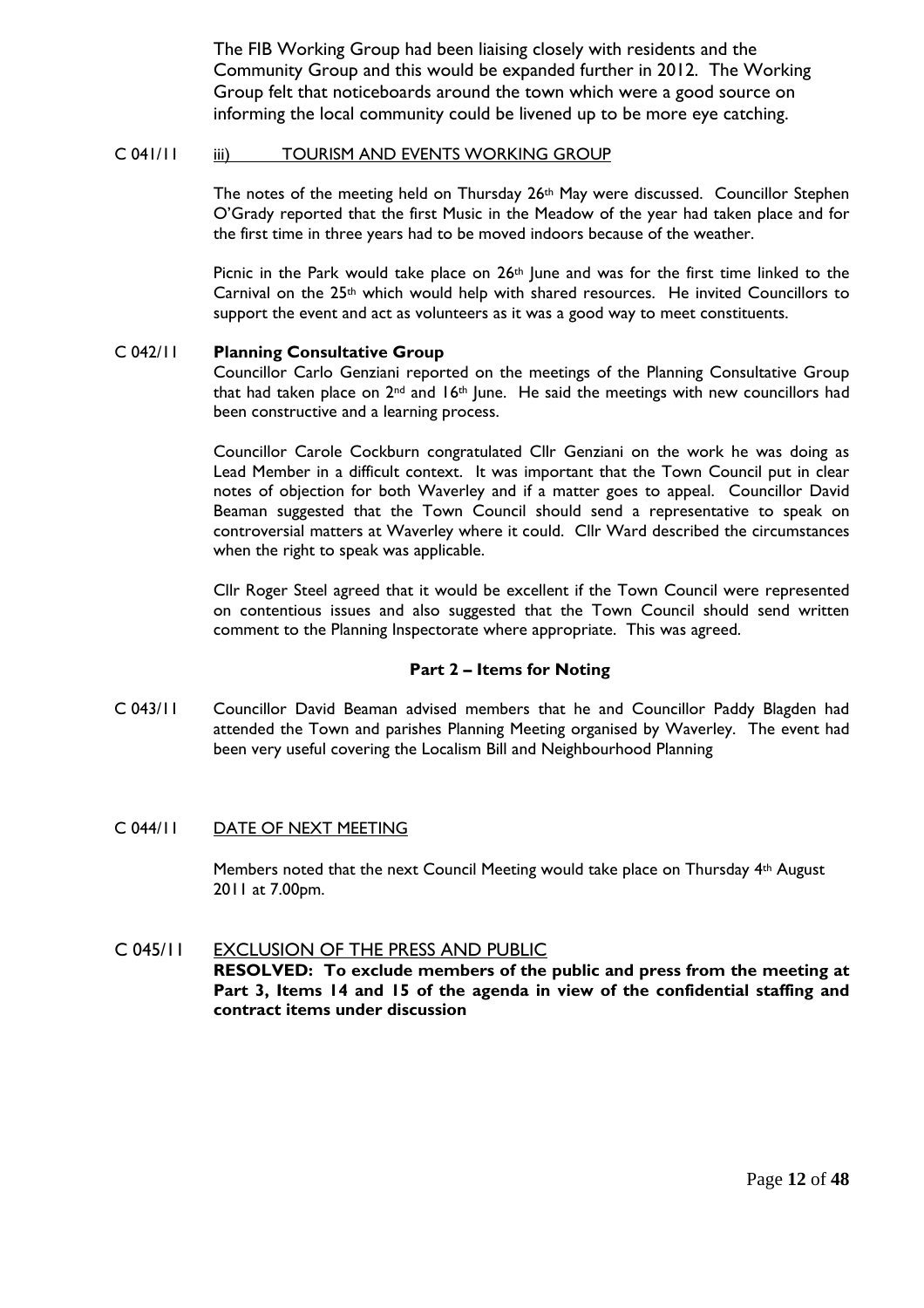# C 046/11 **Wrecclesham Community Centre Roofing Contract**

 Members received a presentation of the tender process and contract prices received from its advisors Drake and Kennamayer.

#### **Resolved:**

**That the roofing contract be deferred subject to discussions with Wrecclesham Community Centre and the identification of options for the future operation and management of the Community centre.** 

# C 047/11 **Staffing Matters**

 The Town Clerk advised members of the outcome of the recent interviews for Team Leaders and that references were currently being taken up with a view to both Team Leaders starting work in Farnham in August. The Town Clerk also updated Members on other staffing matters.

The Town Mayor closed the meeting at 9.42 pm

Date Chairman Chairman Chairman Chairman Chairman Chairman Chairman Chairman Chairman Chairman Chairman Chairman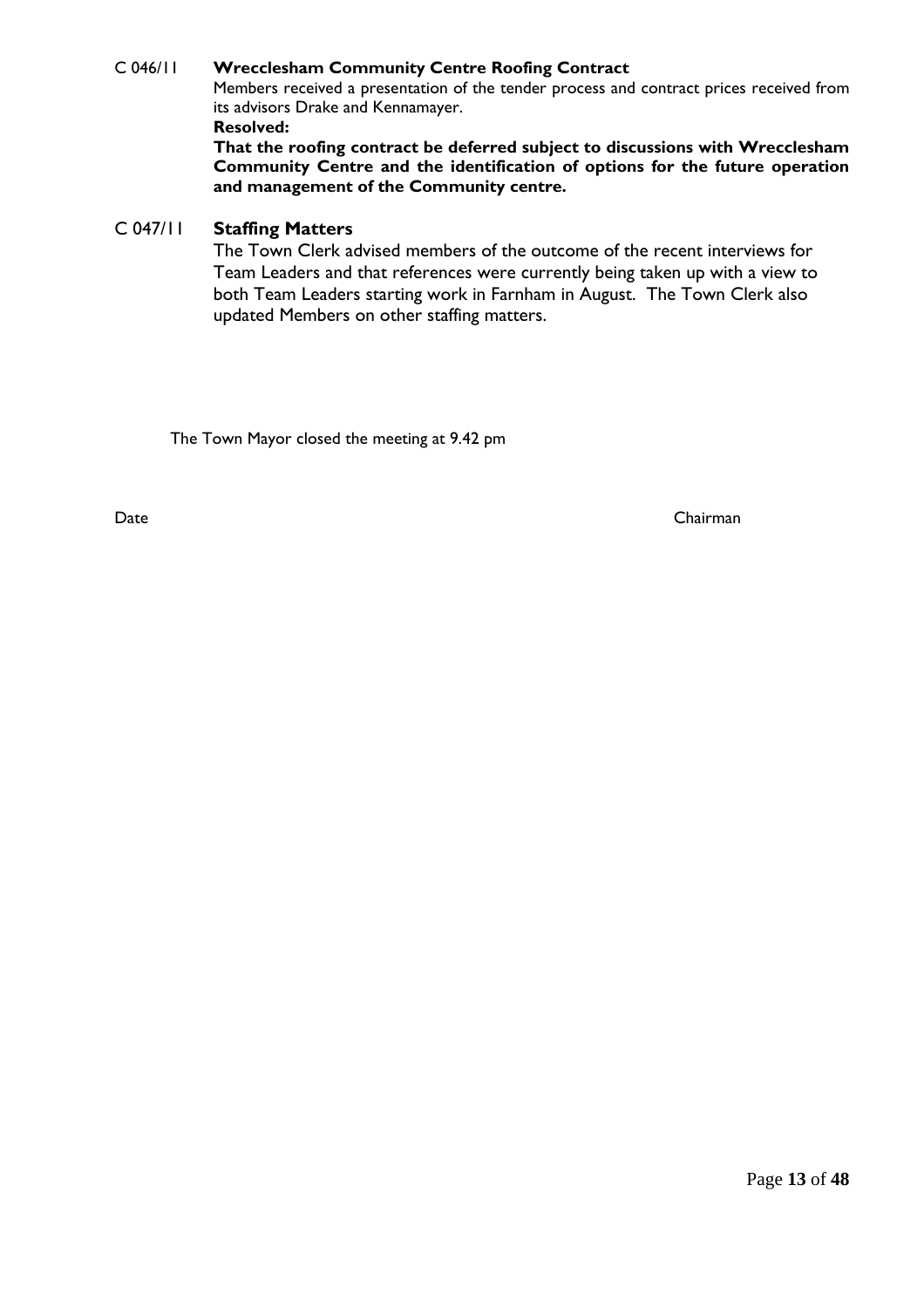



**Notes** Corporate Development and Audit Working Group

# **Time and date**

9.00am Tuesday 19th July, 2011

# **Place**

Town Clerk's Office, South Street, Farnham

#### Attendees:

Appointed Members: Councillors John Ward (Lead Member), ) David Beaman, Carole Cockburn, Stephen Hill, Stephen O'Grady, Jessica Parry, Julia Potts, Roger Steel ,

Cllr Jill Hargreaves (Mayor,

Officers present: Iain Lynch, Town Clerk, Kevin Taitt (Agenda item 9).

# **1. Apologies**

No apologies

#### **2. Declarations of Interest:**

There were no declarations of interest

#### **3. Notes of Meeting held on 14th June 2011**

| <b>POINTS</b>                                                                                                                                                                                                                                              | <b>ACTION</b> |
|------------------------------------------------------------------------------------------------------------------------------------------------------------------------------------------------------------------------------------------------------------|---------------|
| The notes were agreed.                                                                                                                                                                                                                                     |               |
| Cllr Beaman asked whether the letters re grants approved by Council<br>had been distributed. The Town Clerk advised that they had and that<br>any outstanding papers were requested by September, or before a<br>project started whichever was the sooner. |               |

#### **4. Infrastructure Planning Task Group – Shaping Farnham's Future**

| <b>POINTS</b>                                                                                                                       | <b>ACTION</b> |
|-------------------------------------------------------------------------------------------------------------------------------------|---------------|
| Cllr Roger Steel introduced the work of the group and referred to<br>the Notes of the Task Group held on 8th July. He described the |               |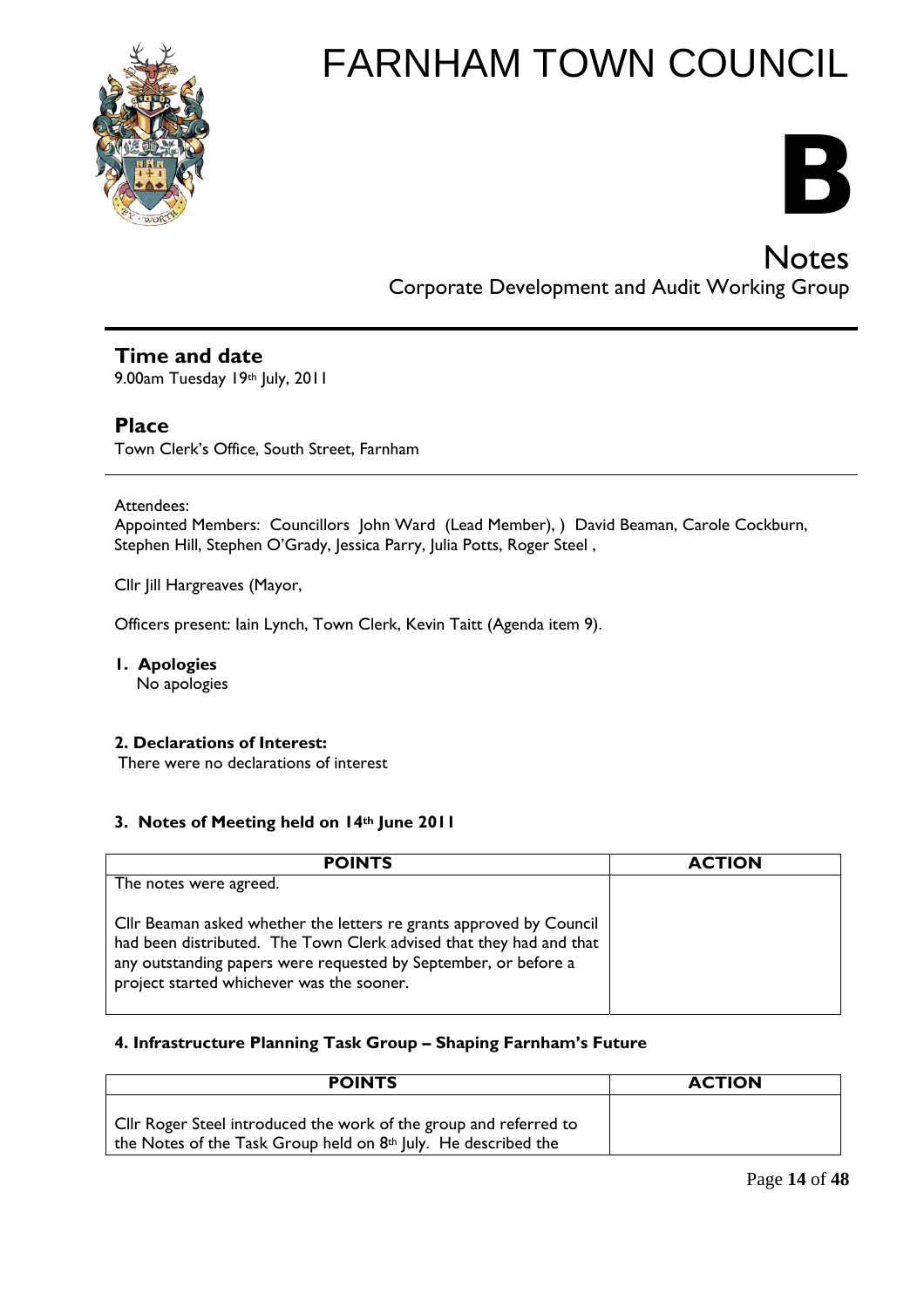| meetings that had been set up to discuss with neighbouring<br>authorities, schools and other organisations.                                                                                                                                                                                                                                            |  |
|--------------------------------------------------------------------------------------------------------------------------------------------------------------------------------------------------------------------------------------------------------------------------------------------------------------------------------------------------------|--|
| He advised Corporate Development and Audit that the Planning<br>Department at Waverley Borough Council had advised that the<br>nature of the document meant that a shorter consultation period was<br>acceptable and that the work would be a precursor to the<br>'neighbourhood plan'.                                                                |  |
| Members discussed the nature of the consultation and engagement<br>process and noted that it followed the same pattern as the successful<br>Design Statement work. Once a document had been developed and<br>agreed by councillors it would be subject to a public exhibition and<br>further period of consultation - possibly in the Council Chamber. |  |
| Cllr Beaman asked about the timetable for the adoption of the core<br>Strategy by Waverley Borough Council, and Cllr Steel said there<br>were mixed messages coming from Central Government. Waverley<br>Borough Council was slowing its own processes down until there was<br>some clarity.                                                           |  |
| Cllr Cockburn said it was important to get a clearer definition of<br>previously developed land, and also to understand the importance of<br>what was happening cross-border.                                                                                                                                                                          |  |
| Cllr Steel said he felt the working title of the document "Shaping<br>Farnham's Future" was a bit soft and asked members to think of a<br>new title. One suggestion was "Our Future Now"                                                                                                                                                               |  |
|                                                                                                                                                                                                                                                                                                                                                        |  |

# **5. Cemetery Tree Survey**

| <b>POINTS</b>                                                                                                                                                                                                                                                                                                                                                | <b>ACTION</b>                                                 |
|--------------------------------------------------------------------------------------------------------------------------------------------------------------------------------------------------------------------------------------------------------------------------------------------------------------------------------------------------------------|---------------------------------------------------------------|
| Kevin Taitt introduced the report attached at Appendix G following<br>the survey submitted by SMW Consultancy. The Council has a duty<br>of care for users of its cemeteries and this report followed an earlier<br>survey five years ago. This time all trees had been marked on a GPS<br>mapping system enabling remedial works to be checked more easily. |                                                               |
| Members noted the priority works and agreed that tenders for these<br>works should be sought and noted that officers were looking to see<br>which of the longer term works could be undertaken in-house during<br>the winter months.                                                                                                                         |                                                               |
| Officers were asked to consider putting up notices advising the public<br>of the potential hazards caused by older trees                                                                                                                                                                                                                                     | <b>Kevin Taitt</b>                                            |
| It was recommended that: a provision of up to £10,000 be<br>earmarked for urgent works to be funded from the<br><b>Cemeteries Maintenance budget or the Cemeteries reserve.</b>                                                                                                                                                                              | <b>Town Clerk</b><br><b>Recommendation to Full</b><br>Council |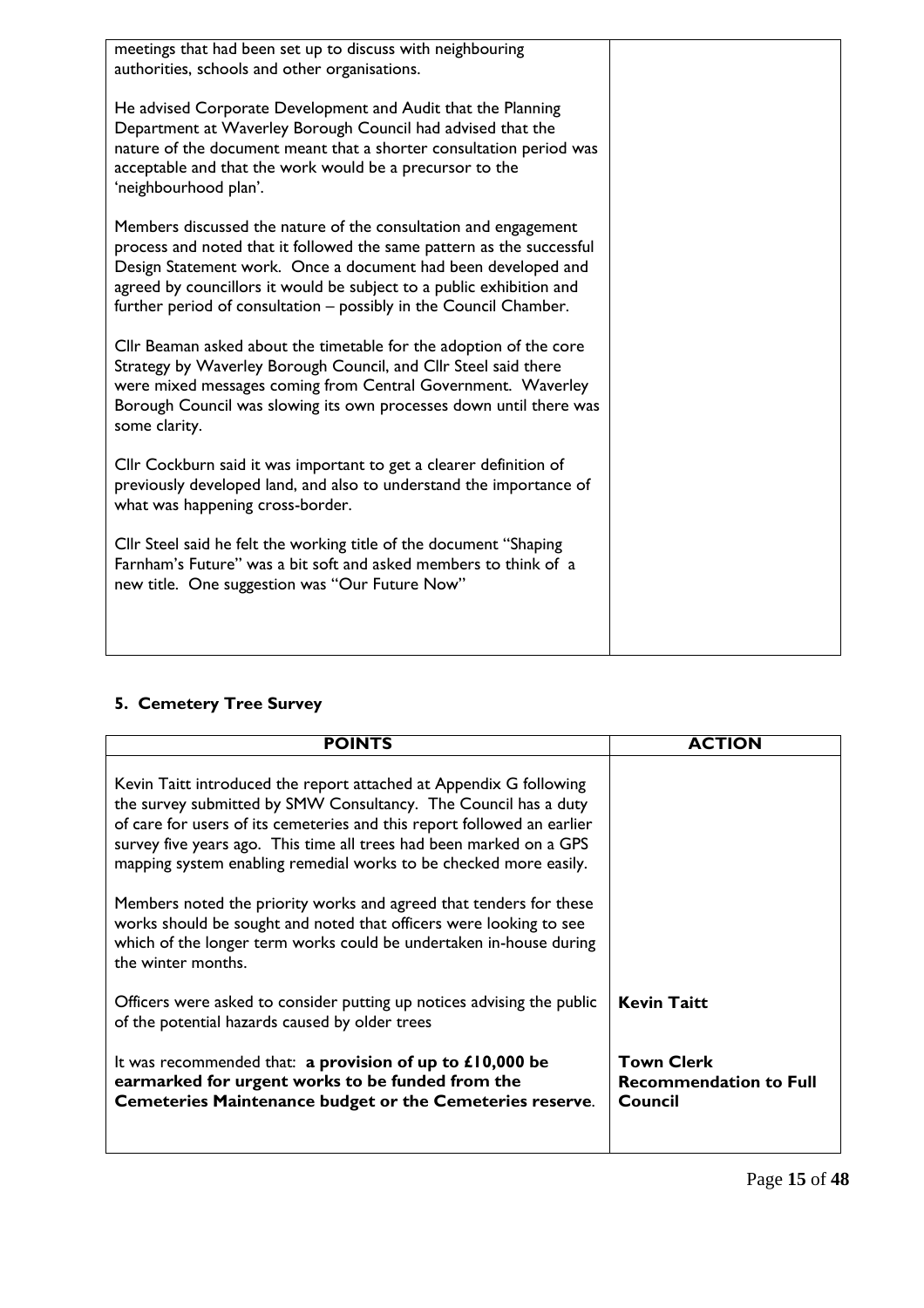# **6. Finance Report**

|           | <b>POINTS</b>                                                                                                      | <b>ACTION</b>                 |
|-----------|--------------------------------------------------------------------------------------------------------------------|-------------------------------|
| $\vert$ ) | Members noted that the Annual Return and all the                                                                   |                               |
|           | background papers had been submitted to the External                                                               |                               |
|           | Auditor (BDO Stoy Hayward) on 28th June.                                                                           |                               |
|           | 2) Members received the Bank Reconciliation papers for the                                                         |                               |
|           | year to date. It was agreed that only the latest version would                                                     |                               |
|           | be submitted with agenda papers but that others would be                                                           |                               |
|           | available for inspection at the meeting in future.                                                                 |                               |
| 3)        | The detailed budget comparison of expenditure to 8th July                                                          |                               |
|           | (Appendix D) was received and discussed. Cllr Beaman                                                               |                               |
|           | noted that the costs for staff appeared to be higher than                                                          |                               |
|           | budgeted which was a concern as the Council was not at full                                                        |                               |
|           | strength, The Town Clerk responded that there this was the                                                         |                               |
|           | case on one budget heading but costs had not yet been                                                              |                               |
|           | reallocated to other staff budget headings. When this was                                                          |                               |
|           | done staff costs were approximately 20% of the total costs                                                         |                               |
|           | (against 25 % of the year)                                                                                         |                               |
|           | 4) Cllr Beaman asked whether the Council had to be linked to                                                       |                               |
|           | the National Terms and Conditions. The Town Clerk                                                                  |                               |
|           | responded that this was a complicated issues but all staff were                                                    |                               |
|           | linked to the "Green Book" national conditions. The Staffing                                                       |                               |
|           | review had just been completed and the changes now being<br>implemented were all based on the terms and conditions |                               |
|           | being continued. Whilst possible, it would be difficult to                                                         |                               |
|           | recruit some staff on different terms and conditions. Cllr                                                         |                               |
|           | Ward said that after a very difficult year it was important that                                                   |                               |
|           | there was stability in the organisation. It was agreed that a                                                      |                               |
|           | report on the National Scheme and options would be                                                                 | <b>Report to CDAWG in</b>     |
|           | presented to the Corporate Development and Audit                                                                   | 2012                          |
|           | Working Group in 2012.                                                                                             |                               |
| 5).       | The level of Investments was noted. It was agreed that an                                                          |                               |
|           | Investment Strategy Report should be prepared for a future                                                         | Town Clerk to arrange         |
|           | meeting.                                                                                                           |                               |
|           | 6) Members noted the latest BACS and Cheque payments and                                                           |                               |
|           | the Petty Cash Reconciliations                                                                                     |                               |
| 7)        | The difficulties of not having a month 13 was noted and it was                                                     | <b>Town Clerk/Corporate</b>   |
|           | agreed that further discussions with Edge should take place to                                                     | <b>Governance Team Leader</b> |
|           | have a smoother year-end for 2011/12                                                                               |                               |
|           |                                                                                                                    |                               |

# **7. Creating a Vision for the next four years**

| <b>POINTS</b>                                                  | <b>ACTION</b> |
|----------------------------------------------------------------|---------------|
| 2) Cllr John Ward said that this was a good time to create a   |               |
| future vision. Should the Council plateau at its current point |               |
| or be more proactive . Should it take on more services, and    |               |
| what should its budget strategy be for the future. It was      |               |
| intended to hold a member workshop in the autumn, after        |               |
| the new Team Leaders were in place.                            |               |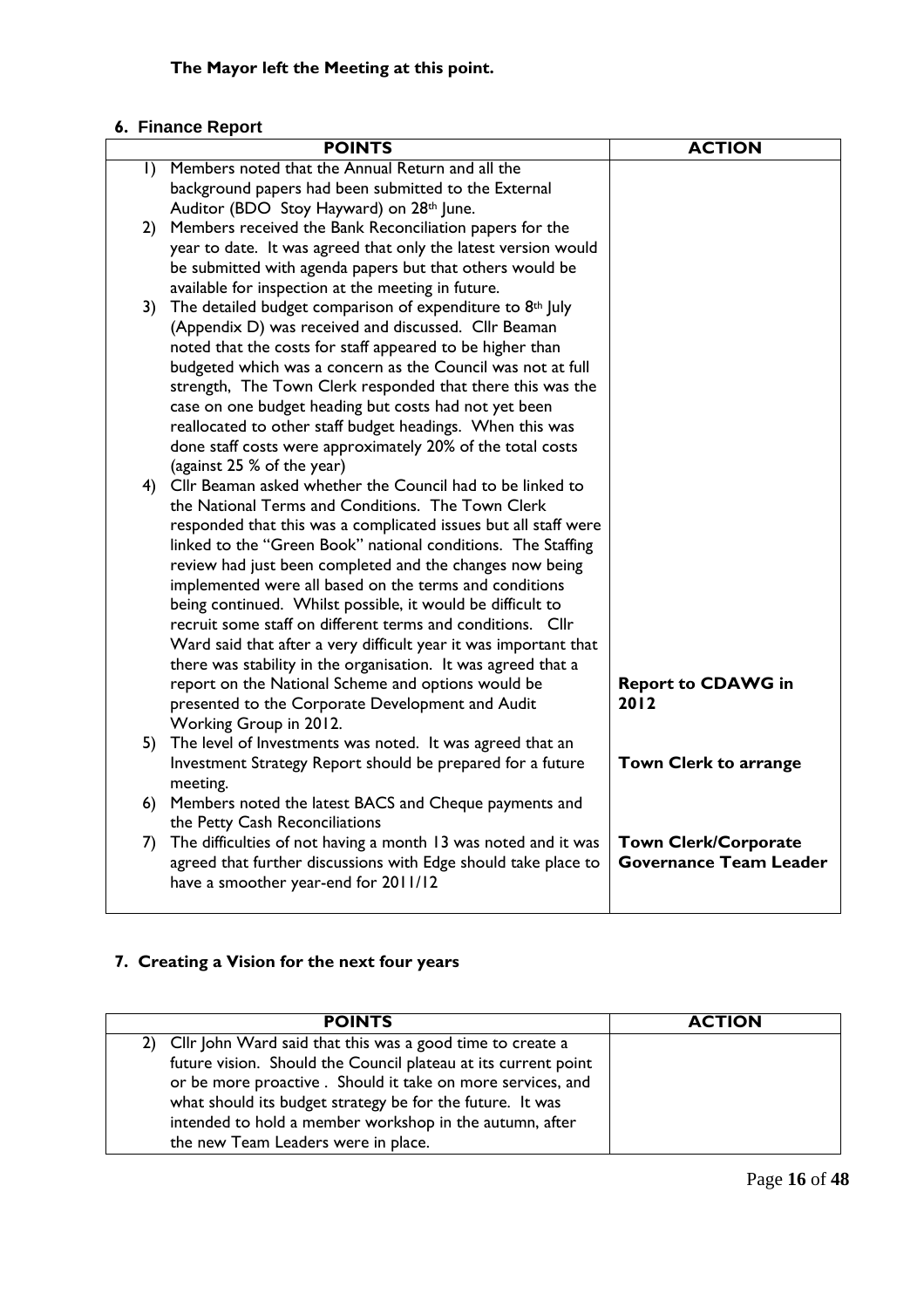| 3) Members noted the opportunities offered by the Localism Bill |                               |
|-----------------------------------------------------------------|-------------------------------|
| and felt it would be good to take on new services as Principal  |                               |
| Authorities considered devolving activity. Meetings that had    |                               |
| already taken place were noted, and Members felt that it was    |                               |
| important that funding should come with any services taken      |                               |
| on.                                                             |                               |
|                                                                 |                               |
| Recommendation: that the workshop should take place             | Town Clerk to find a suitable |
| in October on a weekday starting at 6.30pm to allow for         | date and inform Members.      |
|                                                                 |                               |
| enough time for a meaningful event.                             |                               |
|                                                                 |                               |

# **8. Remuneration Panel and councillors' expenses**

|         | <b>POINTS</b>                                                                                                                                                                                                                                                 | <b>ACTION</b>     |
|---------|---------------------------------------------------------------------------------------------------------------------------------------------------------------------------------------------------------------------------------------------------------------|-------------------|
| $\Box$  | Members noted that in recent years Councillors had not<br>claimed any expenses and that if expenses were to be claimed<br>they would need to be in a scheme approved by Waverley's<br>Independent Remuneration Panel (IRP) which was meeting in<br>September. |                   |
|         | 2) It was important to review the situation at this stage $-$ with a<br>new council – to ensure that no councillors were adversely<br>affected from attending Council commitment by eg carer's<br>responsibilities.                                           |                   |
| 3)      | It was noted that the Council did not have to adopt any<br>recommendation by the IRP.                                                                                                                                                                         |                   |
| 4)      | The Town Clerk was asked to check that the review would<br>not be a cost to the Town Council                                                                                                                                                                  | <b>Town Clerk</b> |
| needed. | <b>Recommendation: That the Independent Review Panel be</b><br>asked to consider whether there should be a scheme for<br>Farnham for Councillors to claim relevant expenses if                                                                                |                   |

# **9. Forward Work Programme**

| POINTS                                                                                                                                                                                                                                                                                                                                                                                                                                                                                                                                                                       |                       |
|------------------------------------------------------------------------------------------------------------------------------------------------------------------------------------------------------------------------------------------------------------------------------------------------------------------------------------------------------------------------------------------------------------------------------------------------------------------------------------------------------------------------------------------------------------------------------|-----------------------|
| Members noted the discussions with Wrecclesham Community<br>Centre Trustees and that the Trustees were interested in<br>discussing options for a long term lease of the building to see if it<br>may assist them with future opportunities. There were a number<br>of issues that needed further investigation. It was noted that<br>repair works would need to be completed now that the roof<br>project was on hold.<br><b>Recommendation: That the Town Clerk continue</b><br>discussions with the Wrecclesham Community Centre<br>Trustees and report back to the CDAWG. | Town Clerk to pursue. |
|                                                                                                                                                                                                                                                                                                                                                                                                                                                                                                                                                                              |                       |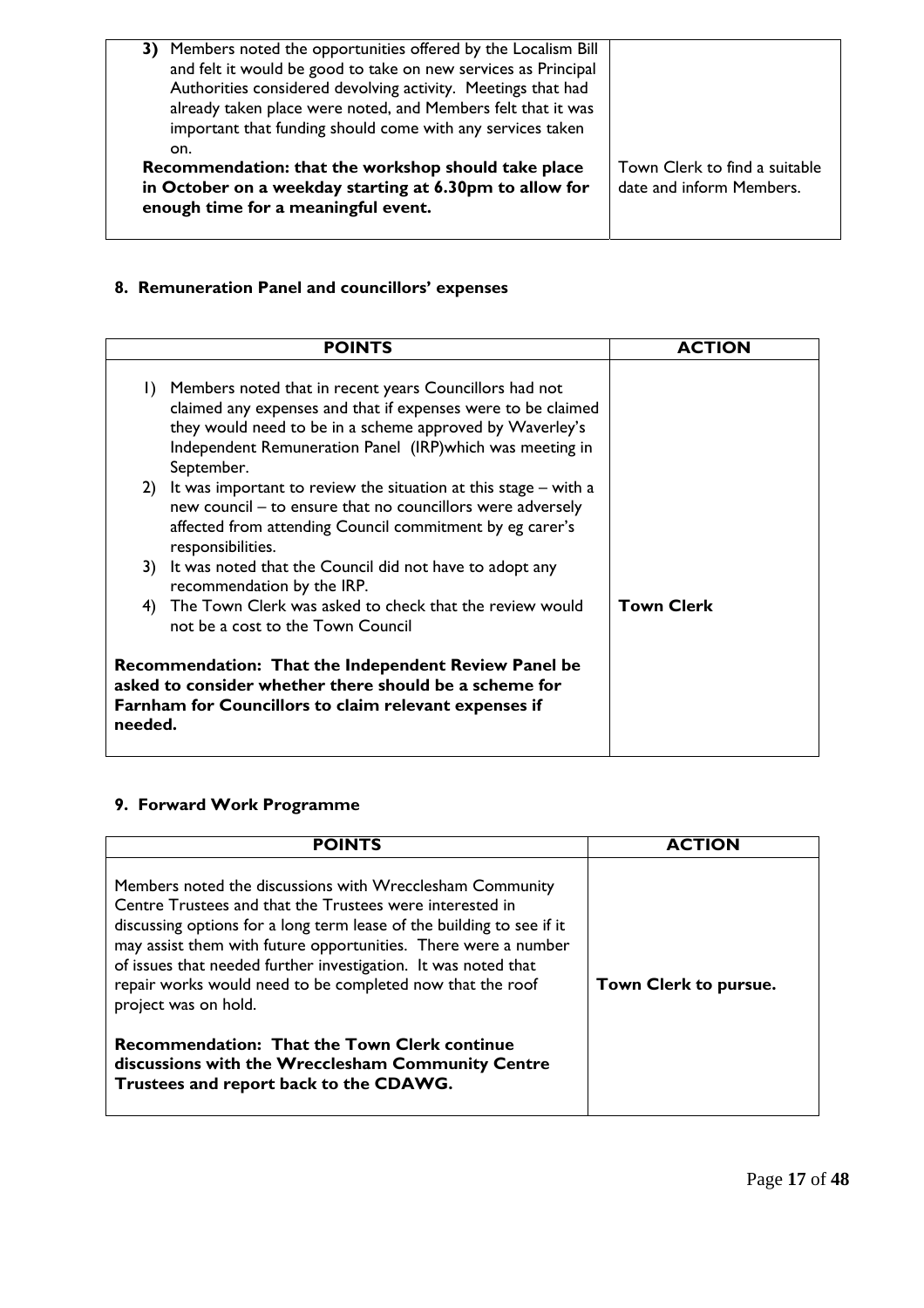# **10) Office refurbishment and Contracts update**

| <b>POINTS</b>                                                                                                                                                                                                                    | <b>ACTION</b> |
|----------------------------------------------------------------------------------------------------------------------------------------------------------------------------------------------------------------------------------|---------------|
| The Town Clerk updated Members on progress with<br>contracts and refurbishment of the offices.                                                                                                                                   |               |
| It was noted that the Lead Member and Clerk had met<br>2)<br>with Ellis Whittam and agreed the contract. It was noted<br>that the HR Panel would be meeting in September once<br>the new draft staff policies had been prepared. |               |
| 3) Problems with the IT and telephony system which caused<br>a loss of service were noted.                                                                                                                                       |               |
| Councillor email addresses were now operation but<br>4)<br>would not come into effect until September.                                                                                                                           |               |

# **11)Asset Transfer update**

| <b>POINTS</b>            | <b>ACTION</b> |
|--------------------------|---------------|
| Current situation noted. |               |

# **12)Forward Work Programme**

| <b>POINTS</b>                                                    | <b>ACTION</b> |
|------------------------------------------------------------------|---------------|
| Agreed that an interchange with other Councils of Farnham's size |               |
| to share learning would be beneficial.                           |               |

# **10. Date and Time of Next Meeting**

| <b>POINTS</b>                                                                          | <b>ACTION</b>                            |
|----------------------------------------------------------------------------------------|------------------------------------------|
| Members agreed that the next meeting would take place on 23rd<br>August 2011 at 9.00am | <b>Town Clerk to circulate</b><br>agenda |
|                                                                                        |                                          |

Notes written by Iain Lynch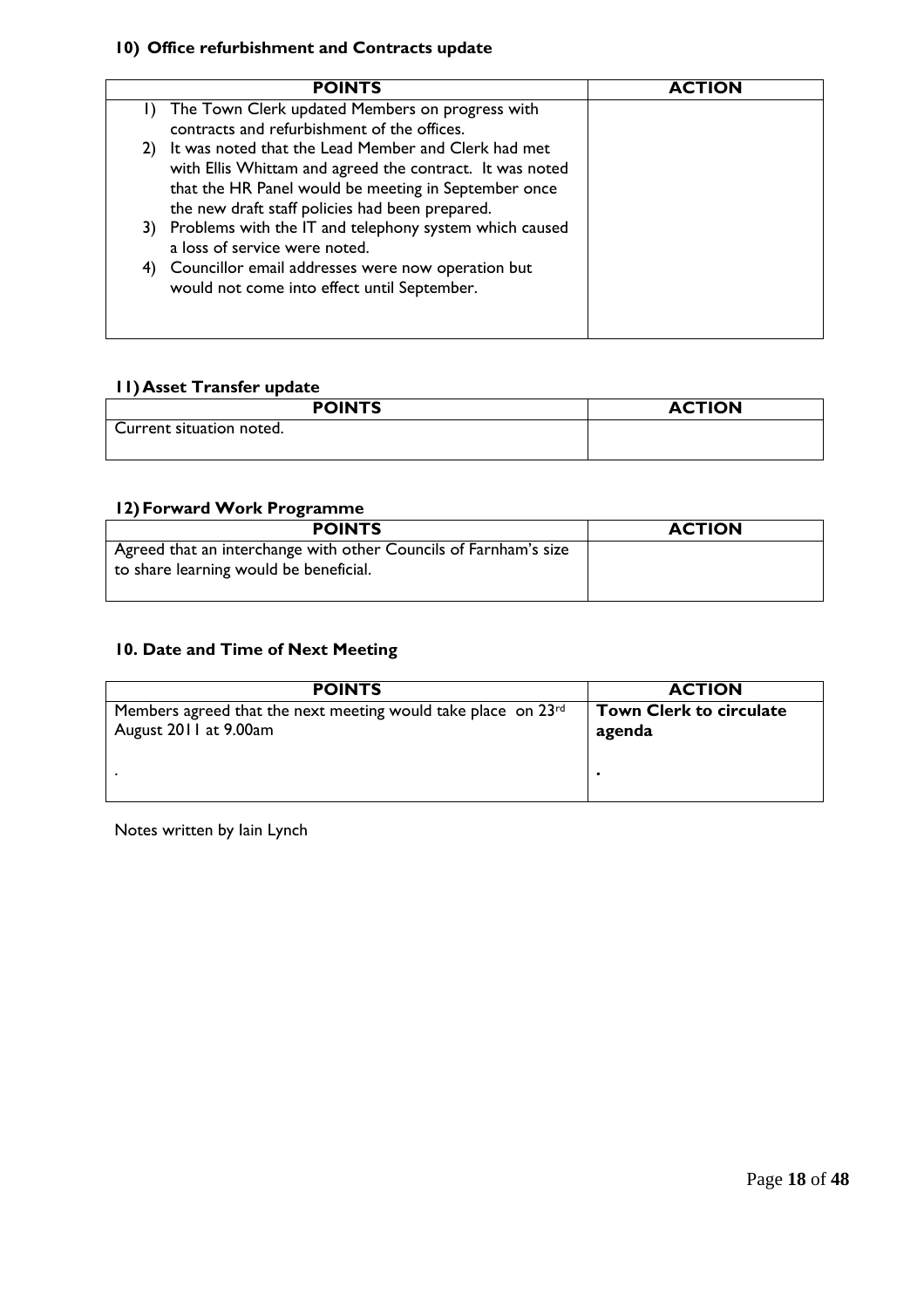

# **C Notes** Farnham in Bloom Working Group

# **Time and date**

10.00 am on Thursday 30<sup>th</sup> June 2011

# **Place**

Council Chamber, South Street, Farnham

Attendees: Cllrs David Attfield Stephen O'Grady Sue Redfern, Jeremy Ricketts. Julia Potts, Jennifer O'Grady and Kevin Taitt,

# **1. Apologies**

No apologies received .

# **2 Minutes of previous meeting**

Minutes had been circulated and relevant items covered by the agenda

# **3 FIB 2011**

| <b>POINTS</b>                                                                                                                                                                                                                                                                                                                                                                                                      | <b>ACTION</b>    |
|--------------------------------------------------------------------------------------------------------------------------------------------------------------------------------------------------------------------------------------------------------------------------------------------------------------------------------------------------------------------------------------------------------------------|------------------|
| Sponsorship was on a level comparable to last year<br>around £5000. It will reported at the next meeting the<br>final figure.                                                                                                                                                                                                                                                                                      |                  |
| Kevin reported that we had received a complaint from<br>High Point recruitment agency that we had only put up 1<br>basket and they had paid for 2. Kevin explained that a<br>finger post had been moved to where a $2^{nd}$ basket would<br>normally hang and it was impossible to site the 2 <sup>nd</sup> basket<br>anywhere else on the property. Julia had written to the<br>sponsor to explain the situation. |                  |
| Hamptons had requested that their name went onto the<br>water bowser being the corporate sponsor. They also<br>requested that their name went onto our railing and cross<br>street banners.                                                                                                                                                                                                                        | Kevin to arrange |
| It had been reported that Diversion sign boards were in<br>place throughout the Bourne and it was hoped that these<br>would have gone by Judging day.                                                                                                                                                                                                                                                              |                  |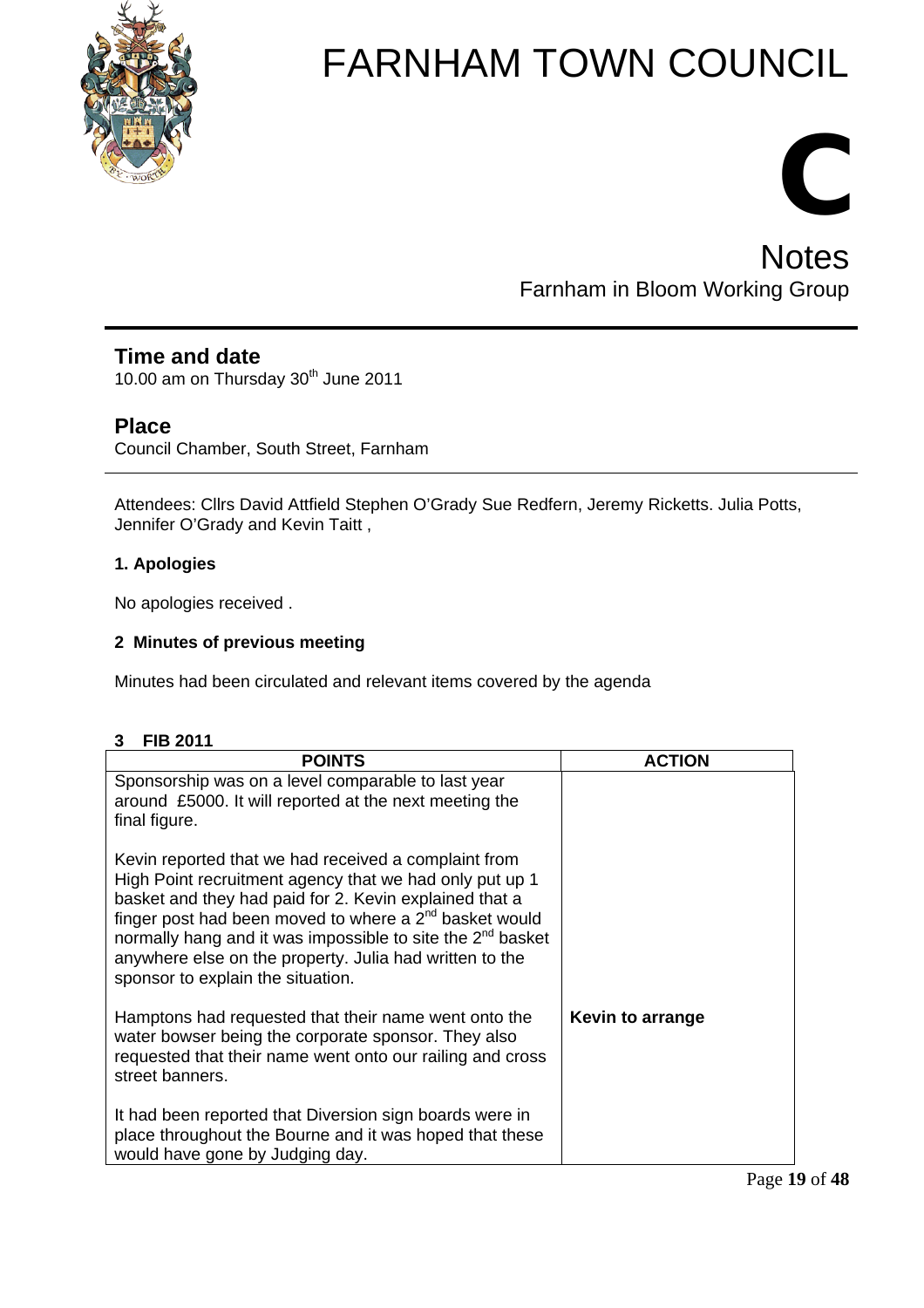| It was felt a good idea for a future plan to enter a float in<br>the Farnham Carnival. It was a good idea but we should<br>only try and deliver 1 or 2 really good projects |
|-----------------------------------------------------------------------------------------------------------------------------------------------------------------------------|
|                                                                                                                                                                             |

# **4. South and South East in Bloom**

| <b>POINTS</b>                                                                                                                                                                                                                                                                                                           | <b>ACTION</b>         |
|-------------------------------------------------------------------------------------------------------------------------------------------------------------------------------------------------------------------------------------------------------------------------------------------------------------------------|-----------------------|
| Julia reported on the arrangements for both judging days.<br>She explained the format for the days. The presentation<br>was still to be finished for the judging days. Stephen<br>would set up the presentation on both days during the<br>morning. Both portfolios had been added to Farnham<br>Town Councils website. |                       |
| Kevin explained both routes in detail so that it was clear<br>to everyone. An itinerary would be produced with exact<br>timings for the days.                                                                                                                                                                           |                       |
| Litter picks were arranged for the Town Centre day with<br>the majority meeting at 9.30 and David and Jeremy<br>meeting at 12 noon.                                                                                                                                                                                     | Julia to arrange rota |
| Julia explained that businesses in the Town had received<br>notices for judging days and also the Litter Posters.<br>The Awards ceremony is being held on the $7th$ September<br>at Fontwell Park racecourse.                                                                                                           |                       |

# **5. Allotments etc**

| <b>POINTS</b>                                                                                                                                                                                                                         | <b>ACTION</b>                                                                 |
|---------------------------------------------------------------------------------------------------------------------------------------------------------------------------------------------------------------------------------------|-------------------------------------------------------------------------------|
|                                                                                                                                                                                                                                       |                                                                               |
| Our annual allotment show would take place on the 23 <sup>rd</sup><br>July at the Maltings as part of the Gardening Festival.<br>Public Conveniences. Water pressure is very poor in<br>Gostrey Meadow and not good enough at events. | <b>Kevin to meet South East</b><br>Water to see if this can be<br>sorted out. |
| Graffitti, works report to be brought to meetings<br>Street Lighting. It was felt that the recent upgrade was<br>much better.                                                                                                         |                                                                               |
| Bus Shelters One is due to go into Sandy Hill.<br>David reported that he thought the funding was available<br>for 2 bus shelters in Monkton Lane/Weybourne Road<br>through a Section 106 agreement.                                   | Julia to speak to Denise<br>Le Gal the SCC Councillor                         |

# **6. Other issues**

| <b>POINTS</b>                                                                                                                                                                                                                             | <b>ACTION</b>                        |
|-------------------------------------------------------------------------------------------------------------------------------------------------------------------------------------------------------------------------------------------|--------------------------------------|
| Stephen O'Grady suggested that our current noticeboards<br>needed brightening up.<br>We should be looking to produce a handout for all music<br>in the meadow concerts. This could also go to the<br>hospitality sector and in reception. | Agenda to be sent to all<br>members. |
| We need to get out news of FIB.                                                                                                                                                                                                           | Julia to help                        |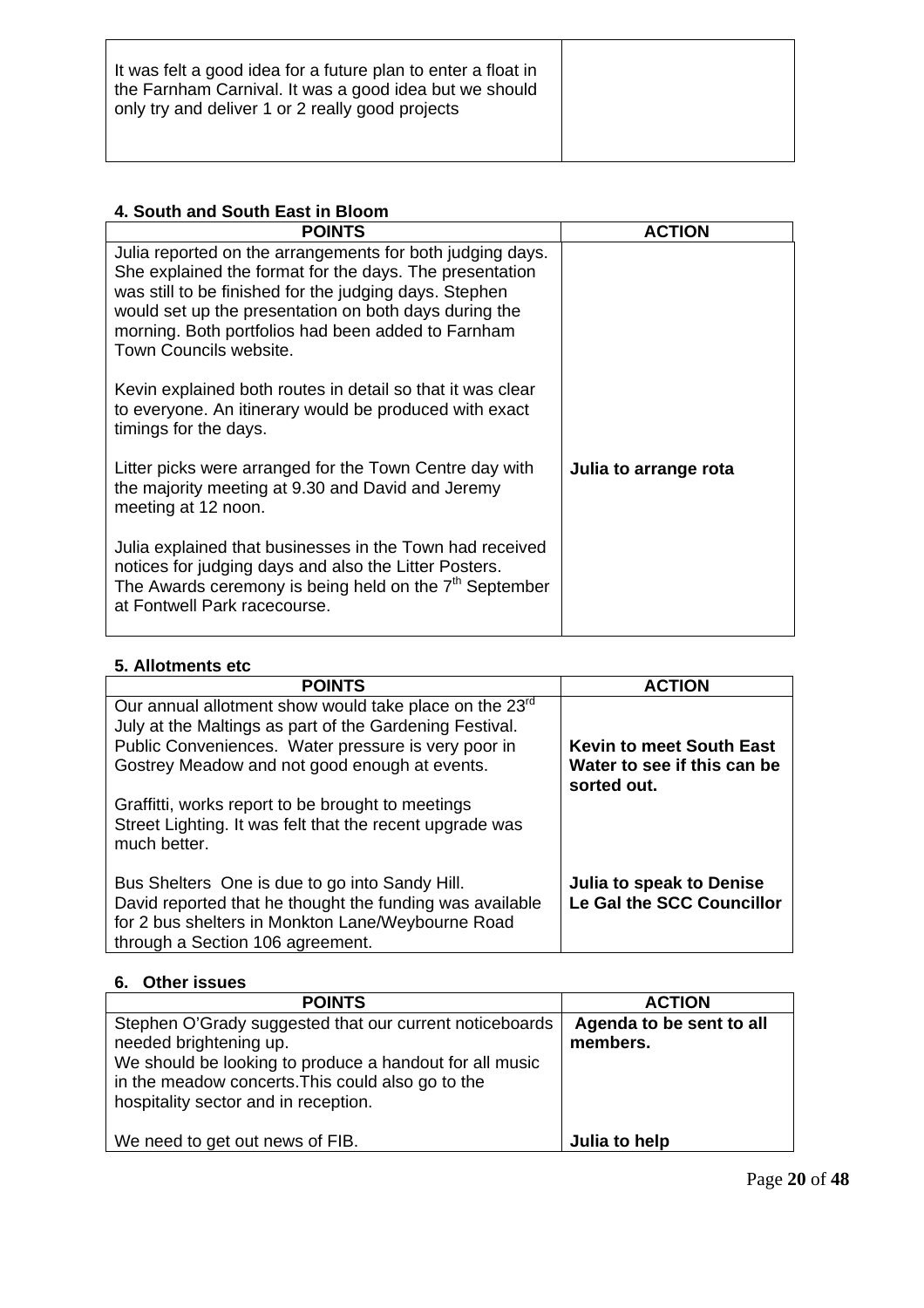# **7 Date of next meeting**

**28th July at 08.30** in the Council Chamber

Notes by Kevin Taitt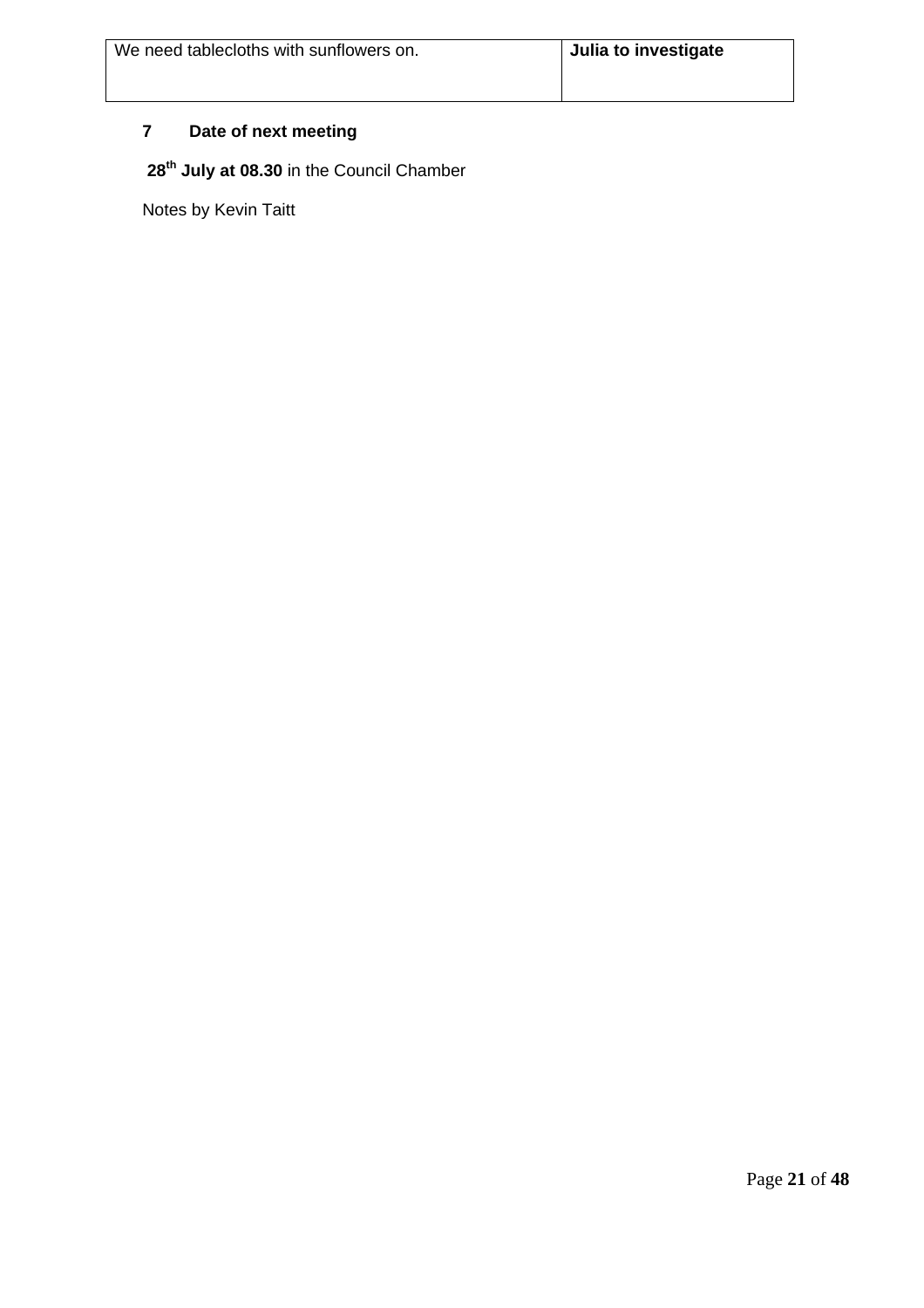**D Notes** Farnham in Bloom Working Group

**Time and date**  10.00 am on Thursday 28<sup>th</sup> July 2011

**Place**  Council Chamber, South Street, Farnham

# **Notes to follow**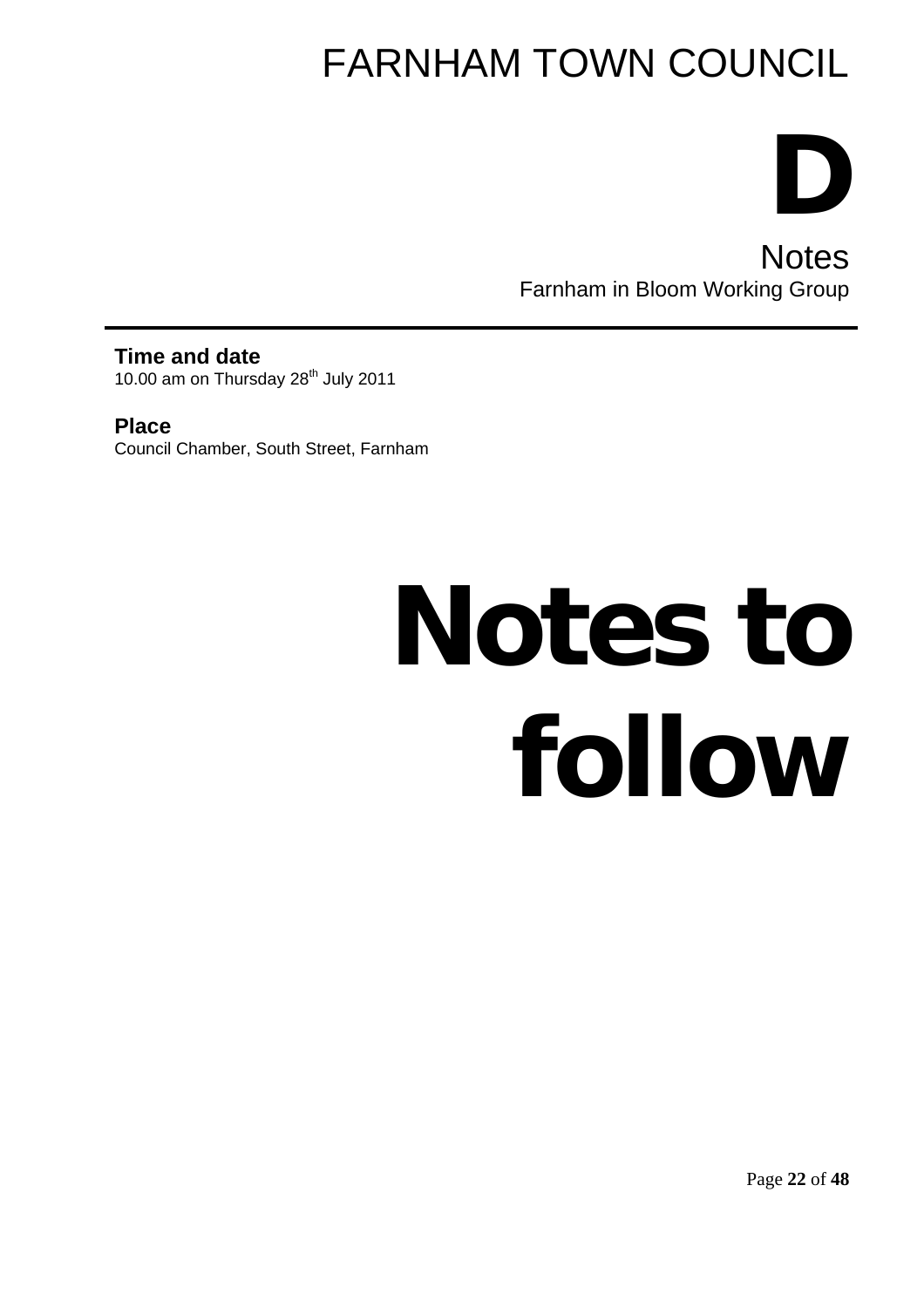

# **E**

# **Notes** Tourism and Events Working Group

# **Time and date**

7.30pm on Thursday 21st July 2011

# **Place**

Council Chamber, South Street, Farnham

| <b>Attendees:</b>        | Councillors David Beaman (arrived at 7.55pm), Jill Hargreaves, Stephen Hill,<br>Stephen O'Grady (Lead Member), Julia Potts & Jeremy Ricketts                                |
|--------------------------|-----------------------------------------------------------------------------------------------------------------------------------------------------------------------------|
| <b>Officers Present:</b> | Eleanor Bradfield (Projects Co-ordinator)<br>lain Lynch (Town Clerk)<br>Cath Sydenham (Rural Development Co-ordinator)<br>Jacqui Walker (Community Development Team Leader) |
| I. Apologies             | Apologies were received by Cllr Jessica Parry                                                                                                                               |

# **2. Disclosure of Interest**

| <b>POINTS</b>                         | <b>ACTION</b> |
|---------------------------------------|---------------|
| There were no disclosures of interest |               |
|                                       |               |

# **3. Notes of last meeting**

| <b>POINTS</b>                                                                         | <b>ACTION</b> |
|---------------------------------------------------------------------------------------|---------------|
| The notes of the previous meeting were agreed as an accurate record of<br>the meeting |               |
|                                                                                       |               |

# **4. Future Opportunities Group (FOG)**

| <b>POINTS</b>                                                                                                                                                                                                                                                                                                                                                                                            | <b>ACTION</b>                                |
|----------------------------------------------------------------------------------------------------------------------------------------------------------------------------------------------------------------------------------------------------------------------------------------------------------------------------------------------------------------------------------------------------------|----------------------------------------------|
| Due to the relatively small turnout of retailers at the 20 <sup>th</sup> July meeting,<br>there will be another meeting held on 17th August 2011 to discuss in<br>more detail the Food Festival road closure. Emails will be sent to all<br>retailers on the 22 <sup>nd</sup> July with a form to take part in the Food Festival.<br>The idea of a generic voucher for retailers was also well received. | <b>Projects Co-ordinator</b><br>to circulate |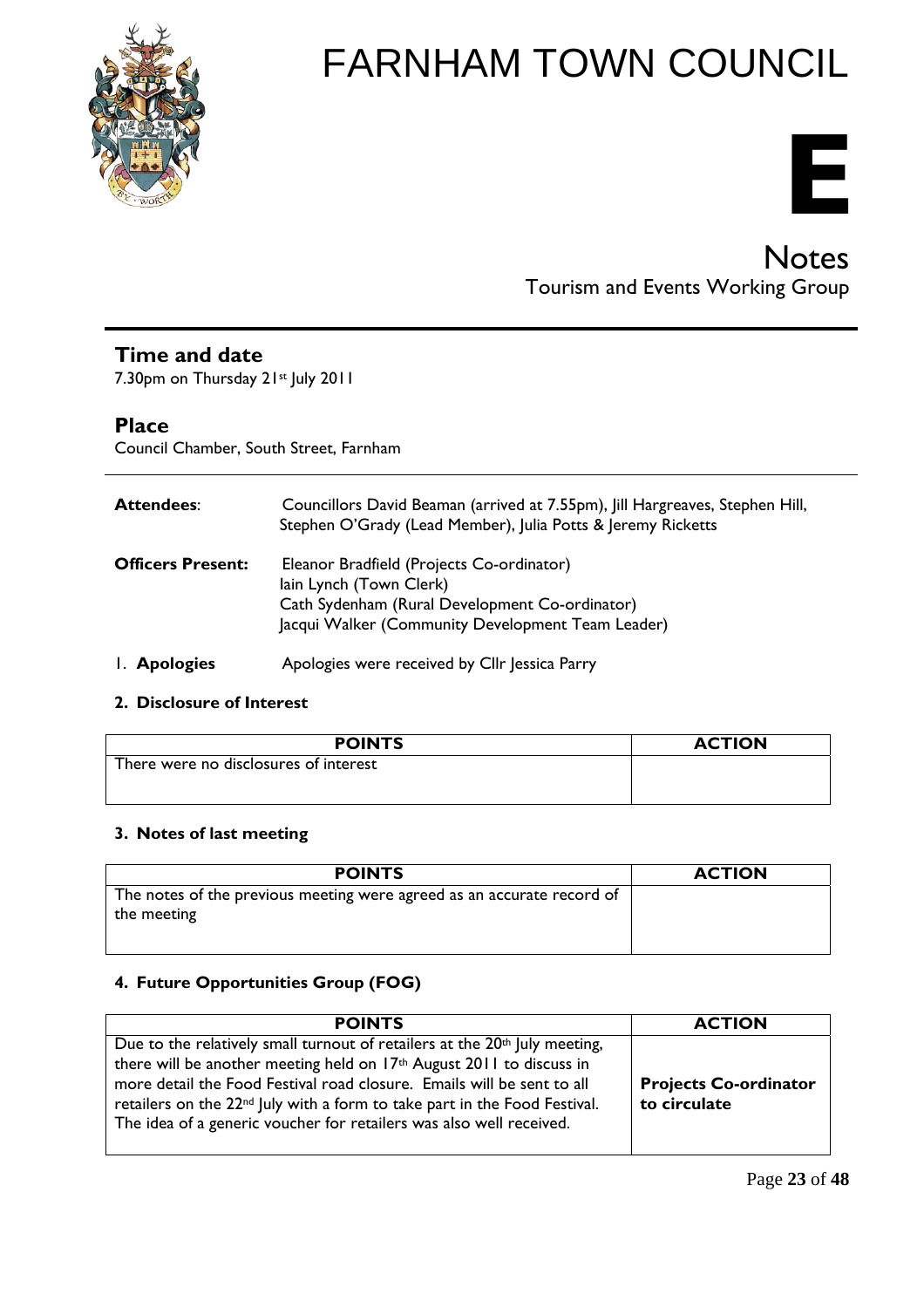# **5 . Picnic in the Park**

| <b>POINTS</b>                                                                                                                                                                                                                                                                                                                                                                                                                                                                                                                                                                         | <b>ACTION</b>                                                                    |
|---------------------------------------------------------------------------------------------------------------------------------------------------------------------------------------------------------------------------------------------------------------------------------------------------------------------------------------------------------------------------------------------------------------------------------------------------------------------------------------------------------------------------------------------------------------------------------------|----------------------------------------------------------------------------------|
| The 2011 event went very well, with numbers nearly the same as last<br>year despite the very hot weather. The event could be more linked up<br>with the Carnival in future (went well this year) with a possible<br>overarching name to be considered for the whole weekend whilst<br>retaining the identity of the Carnival and Picnic in the Park. It was<br>thought that there should be several local caterers offering a variety of<br>food rather than a single caterer. It was felt that the event also needs<br>more advertising in advance and more audience-engaging bands. | <b>Projects Co-ordinator</b><br>to discuss with the<br><b>Carnival Committee</b> |

# **6. Feast of Food – 17th September to 1st October 2011**

| <b>POINTS</b>                                                                                                                                                                                                                                                                                                                                                                            | <b>ACTION</b>                                                                                       |
|------------------------------------------------------------------------------------------------------------------------------------------------------------------------------------------------------------------------------------------------------------------------------------------------------------------------------------------------------------------------------------------|-----------------------------------------------------------------------------------------------------|
| The Feast of Food is a 2 week long event, with a different eatery offering<br>a menu every night and then culminating in the Food Festival itself on<br>Saturday 1st October 2011.                                                                                                                                                                                                       |                                                                                                     |
| Layout<br>The layout of the market was agreed with the stalls being located back to<br>back up the middle of castle street allowing approximately space for 64<br>stalls. Enough space needs to be left between the top of the stalls and<br>the stage and for access. The new layout would give better visibility for<br>shops and businesses that are open.                            |                                                                                                     |
| <b>Road Closure</b><br>It was agreed to use Ringway for the Road Closure based on their<br>previous experience.                                                                                                                                                                                                                                                                          | <b>Projects Co-ordinator</b><br>to book                                                             |
| <b>Stalls</b><br>It was agreed to book 45 stalls and tables from Hughmark Continental<br>and allow pitch only sites this year as well.                                                                                                                                                                                                                                                   | <b>Projects Co-ordinator</b><br>to book                                                             |
| <b>Sponsorship</b><br>The concept of trying to locate a main sponsor and smaller sponsors was<br>agreed. A sponsorship package for each category needs to be worked<br>out. Members suggested a number of possible sponsors for an initial<br>approach.                                                                                                                                  | <b>Community</b><br><b>Development Team</b><br><b>Leader and Projects</b><br>Co-ordinator to devise |
| <b>Stall costs</b><br>Stall Costs were agreed as<br>Pitch only (3m by 3m) - £60<br>٠<br>Pitch and stall (3m by 3m) $-$ £120<br>$\bullet$<br>Electricity - £100<br>$\bullet$<br>Catering Pitch only (3m by 3m) - £200 + electricity - £300<br>Catering Pitch (3m by 3m) + table & stall - £250 + electricity -<br>£350<br>A discussion took place on whether to offer a discount to local | packages and<br>approach sponsors.                                                                  |
| businesses. It was agreed that a 10% discount would be offered to all<br>businesses in the GU9 and GU10 postcode providing they booked by 1st<br>September 2011                                                                                                                                                                                                                          |                                                                                                     |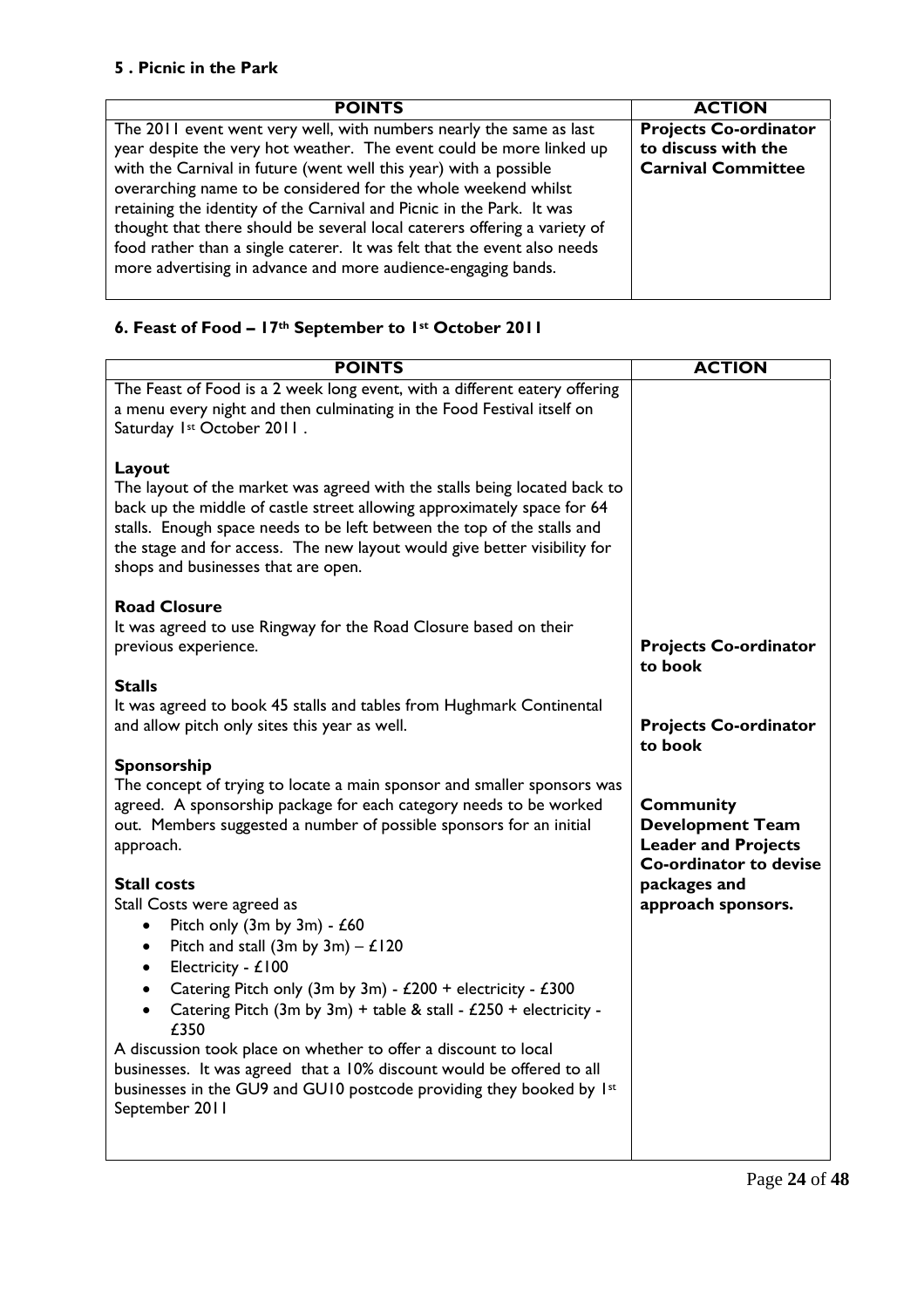# **Publicity**

Publicity was agreed as:

- Brochure insert in the Herald
- Couple of extra pages in the Round & About publication
- Print run of 10,000 copies of our own leaflet for distribution

# **Scope of Festival Day**

The working Group thought that it would good to link the Food Festival with the Maltings Market via a land train, if possible. Both the Wheatsheaf and Farnham Saddlers offered £100 each towards the cost of the land train. It was agreed that associated activities, if a local group wished to link with the Food Festival, would be good in in Gostrey Meadow. Ideas discussed included a tethered Balloon ride, fun fair and a local group such as the Scouts providing food. It was noted that the priority for Farnham staff was to implement the Castle Street event.

The Working Group agreed that the British Food Fortnight element of the Food Festival should be renamed "Farnham Food Fortnight" to incorporate both British and International cusine and the price should be limited to £17.50 for 3 courses. It was agreed that the Food Trail would not be promoted as being formally linked to the British Food Fortnight.

**Projects Co-ordinator to meet with the Herald and discuss editorial advert split and branding of the leaflet** 

**Cllr Beaman to help source the land train** 

**Projects Co-ordinator to approach community groups to organise activities in Gostrey Meadow** 

# **7. Christmas Lights Switch-on**

| <b>POINTS</b>                                                            | <b>ACTION</b>           |
|--------------------------------------------------------------------------|-------------------------|
| The format for the lights switch-on was agreed providing the planning of | <b>Community</b>        |
| the event takes into account the debrief 2010. Details will be provided  | <b>Development Team</b> |
| to the next meeting of the Working Group. The Working Group agreed       | Leader / Projects Co-   |
| the proposed timing for the Switch-on events as 13:00 to 17:30hrs.       | ordinator to prepare    |
|                                                                          | paper for next          |
|                                                                          | <b>Working Group</b>    |
|                                                                          | meeting                 |

# **8**. **Heritage Open Days**

| <b>POINTS</b>                                                                                                                                                | <b>ACTION</b> |
|--------------------------------------------------------------------------------------------------------------------------------------------------------------|---------------|
| The dates for this year's event (8-11 September) organised by the                                                                                            |               |
| Farnham Society with support from Farnham Town Council were noted.                                                                                           |               |
| It was noted that the Friends of Farnham Cemeteries Photographic<br>exhibition on "Life in Farnham's Cemeteries" would take place in the<br>Council Chamber. |               |
|                                                                                                                                                              |               |

# **9. Farnham Chamber of Commerce**

| <b>POINTS</b>                                                            | <b>ACTION</b> |
|--------------------------------------------------------------------------|---------------|
| The Working Group discussed opportunities for closer working with the    |               |
| Chamber of Commerce the benefits this has brought for both the Town      |               |
| Council and the Chamber of Commerce. Members discussed whether           |               |
| the Town Council should consider joining the Chamber of Commerce,        |               |
| as an employer in the town but felt it could reinforce its commitment to |               |
| supporting local businesses and encouraging residents to buy locally in  |               |
| other ways.                                                              |               |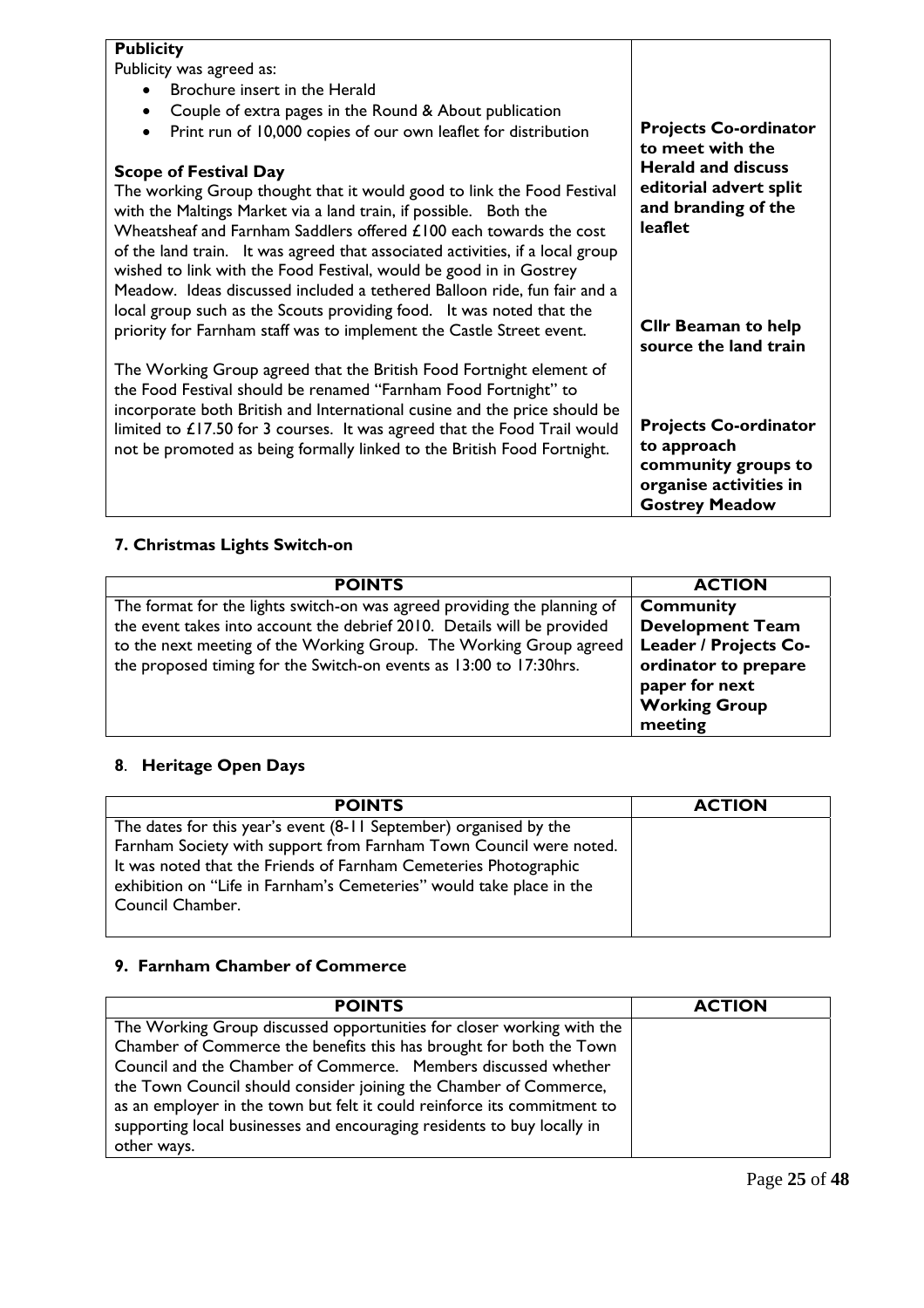| The Working Group felt it would be advantageous to co-opt the      |                              |
|--------------------------------------------------------------------|------------------------------|
| President of the Chamber of Commerce to sit on the Tourism and     | <b>Town Clerk to discuss</b> |
| Events Working Group to improve communication and bring a business | with President of            |
| perspective to the events being planned.                           | <b>Chamber of</b>            |
|                                                                    | $\vert$ Commerce, and to go  |
|                                                                    | to next Council if           |

**required.** 

T

# **10. Date of the next meeting**

| <b>POINTS</b>                                                     | <b>ACTION</b>               |
|-------------------------------------------------------------------|-----------------------------|
| It was agreed that the date and time of the next meeting would be | Jacqui Walker /             |
| Monday 5th September 2011 at 6.30pm                               | <b>Eleanor Bradfield to</b> |
|                                                                   | email Members               |
|                                                                   | <b>Agenda and papers</b>    |
|                                                                   | nearer the time.            |
|                                                                   |                             |

Notes taken by Cath Sydenham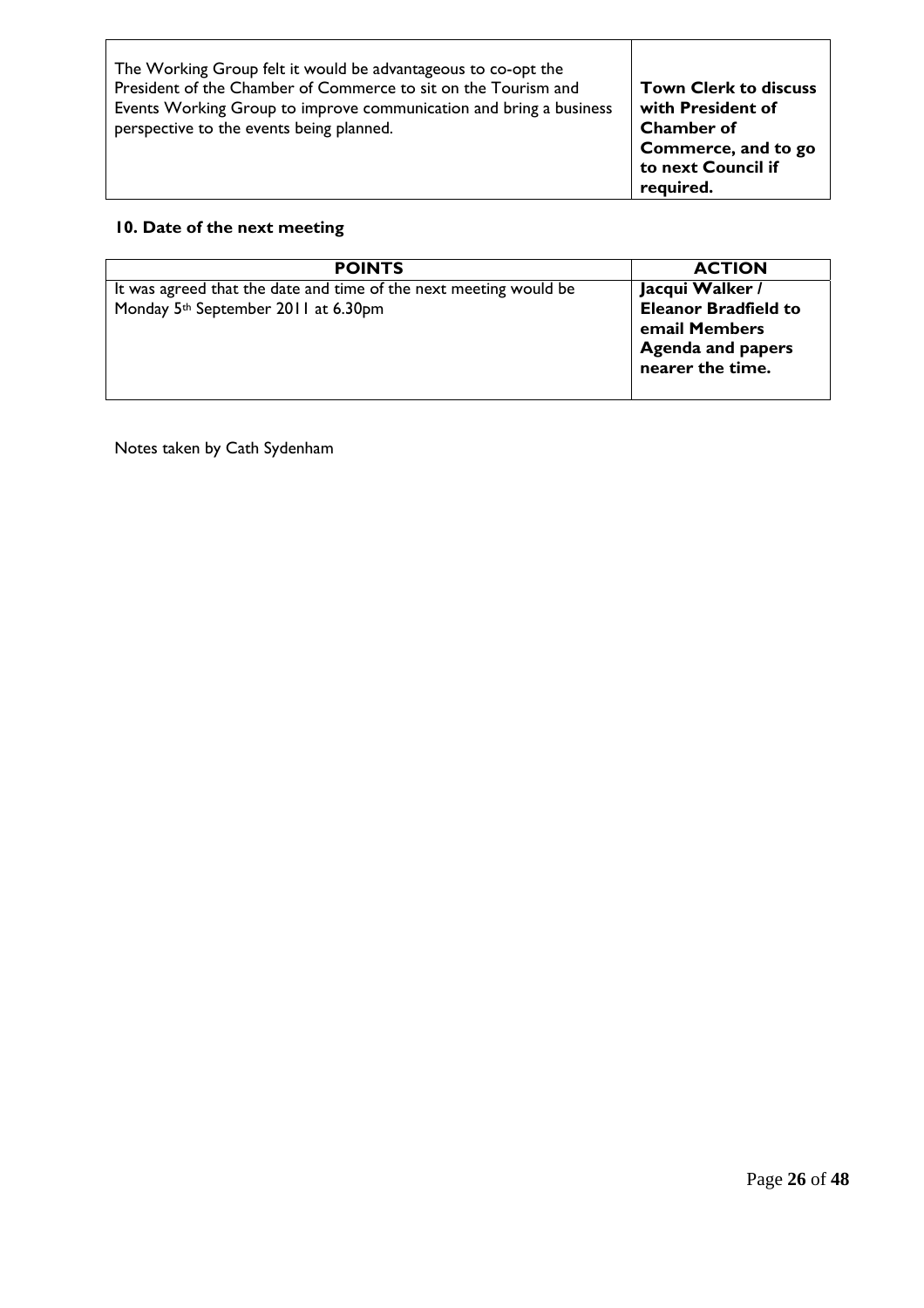

# Minutes Planning Consultative Group

**F** 

**Time and date**  6.30pm on Thursday 16 June 2011

**Place** 

Town Clerk's Office, South Street, Farnham

#### **Members Present**

- \* Cllr C G Genziani
- 0 Cllr D Beaman
- \* Cllr P Blagden
- \* Cllr S Hill
- \* Cllr S Hollins-Owen
- 0 Cllr | Ricketts
- 0 Cllr S O'Grady

# \* Present

0 Apologies for absence.

PCG 000/10 PLANNING APPLICATIONS - CONSIDERATIONS

**NOTE: The comments and observations from Waverley Borough Councillors are preliminary ones prior to consideration at Borough Council Level and are based on the evidence and representations to the Town Council.** 

#### **1 Apologies for Absence**

Apologies for absence were received from Councillor David Beaman

# **2 Disclosure of interests.**

There were no disclosures of interests.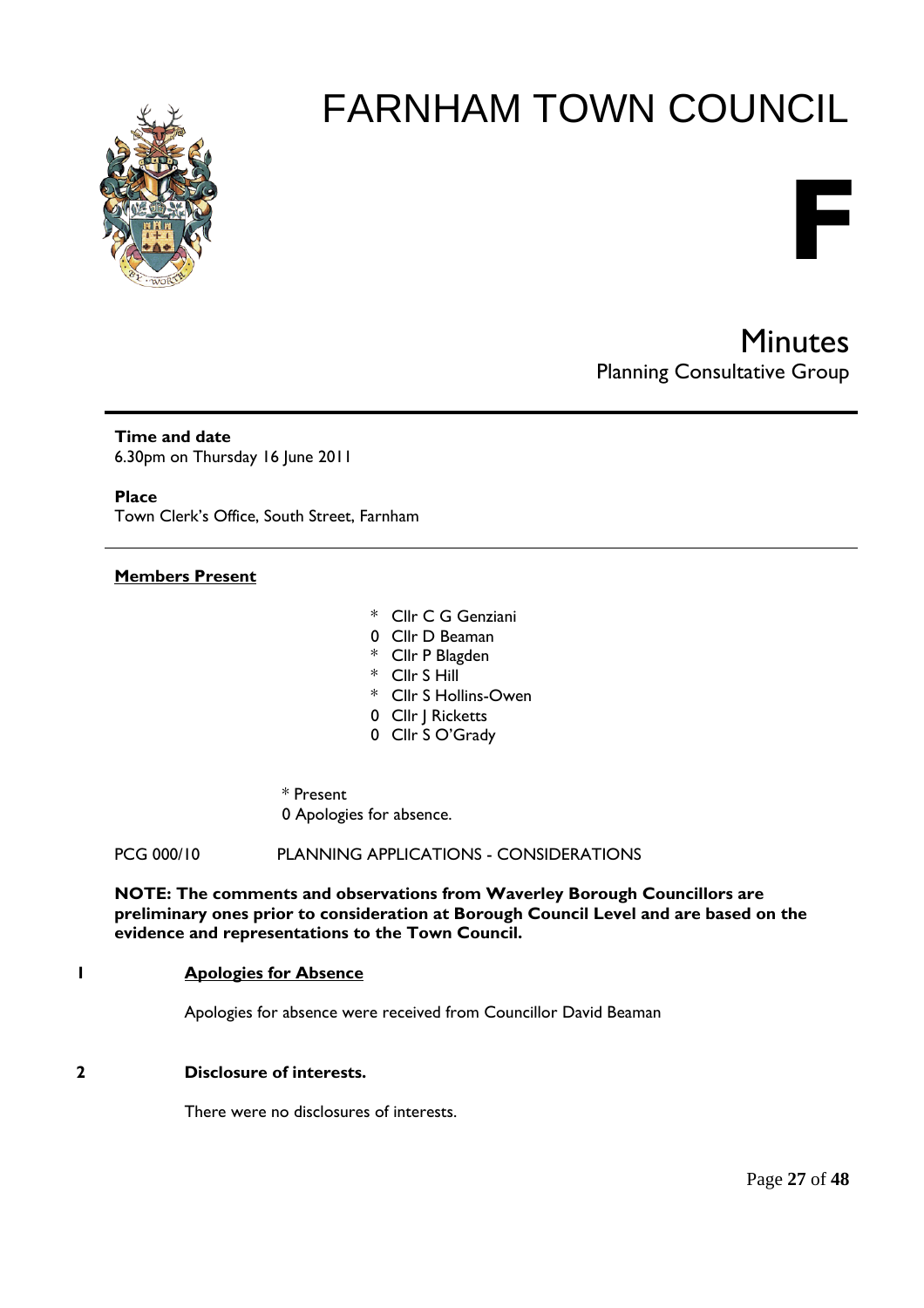#### **3 APPLICATIONS CONSIDERED NOT TO REQUIRE FURTHER COMMENT**

| <b>WA</b><br>11/0860 | Erection of single storey side/rear extension and detached garage; alterations to boundary<br>fence, access path and parking area following demolition of existing garage.<br>I White Cottage Close, Farnham                           |
|----------------------|----------------------------------------------------------------------------------------------------------------------------------------------------------------------------------------------------------------------------------------|
| <b>WA</b><br>II/0864 | Erection of single storey side extension, replacement roof with accommodation in roof<br>space and detached garage with roof terrace following demolition of existing garage and<br>conservatory.<br>Penrose, Laurel Grove, Farnham    |
| <b>WA</b>            | Erection of first floor side extension and porch.                                                                                                                                                                                      |
| 11/0865              | 41 Alma Way, Farnham                                                                                                                                                                                                                   |
| <b>WA</b><br>11/0869 | Erection of a new building for mixed use A1 (retail) and/or A3 (restaurant) following<br>demolition of existing building<br>31-32 East Street, Farnham                                                                                 |
| <b>WA</b><br>11/0871 | Display of 2 non-illuminated fascia signs and 1 non-illuminated free standing sign, 2<br>internally illuminated badge signs and I externally illuminated reception/fascia sign.<br>Unit 8, Farnham Trading Estate, Water Lane, Farnham |
| <b>WA</b>            | Erection of first floor extensions and alterations                                                                                                                                                                                     |
| 11/0879              | 30 Stephendale Road, Farnham                                                                                                                                                                                                           |
| <b>WA</b>            | Certificate of Lawfulness under Section 192 for erection of single storey rear extension                                                                                                                                               |
| 11/0885              | Hawthorn Cottage, Hawthorn Lane, Rowledge                                                                                                                                                                                              |
| <b>WA</b>            | Erection of extension and alterations (revision of WA/2010/1107)                                                                                                                                                                       |
| 11/0890              | 9 Pine Ridge Drive, Farnham                                                                                                                                                                                                            |
| <b>WA</b>            | Erection of extensions and alterations                                                                                                                                                                                                 |
| 11/0891              | 3 Crown Drive, Badshot Lea                                                                                                                                                                                                             |
| <b>WA</b>            | Erection of two stable blocks, ancillary staff and office block, barn and sand school.                                                                                                                                                 |
| 11/0895              | Land at Northbrook Estate, Alton Road, Farnham                                                                                                                                                                                         |
| <b>WA</b>            | Erection of single storey extension                                                                                                                                                                                                    |
| 11/0899              | 118B Boundstone Road, Farnham                                                                                                                                                                                                          |
| <b>WA</b>            | Erection of extension and alterations                                                                                                                                                                                                  |
| 11/0903              | 34 Vicarge Hill, Farnham                                                                                                                                                                                                               |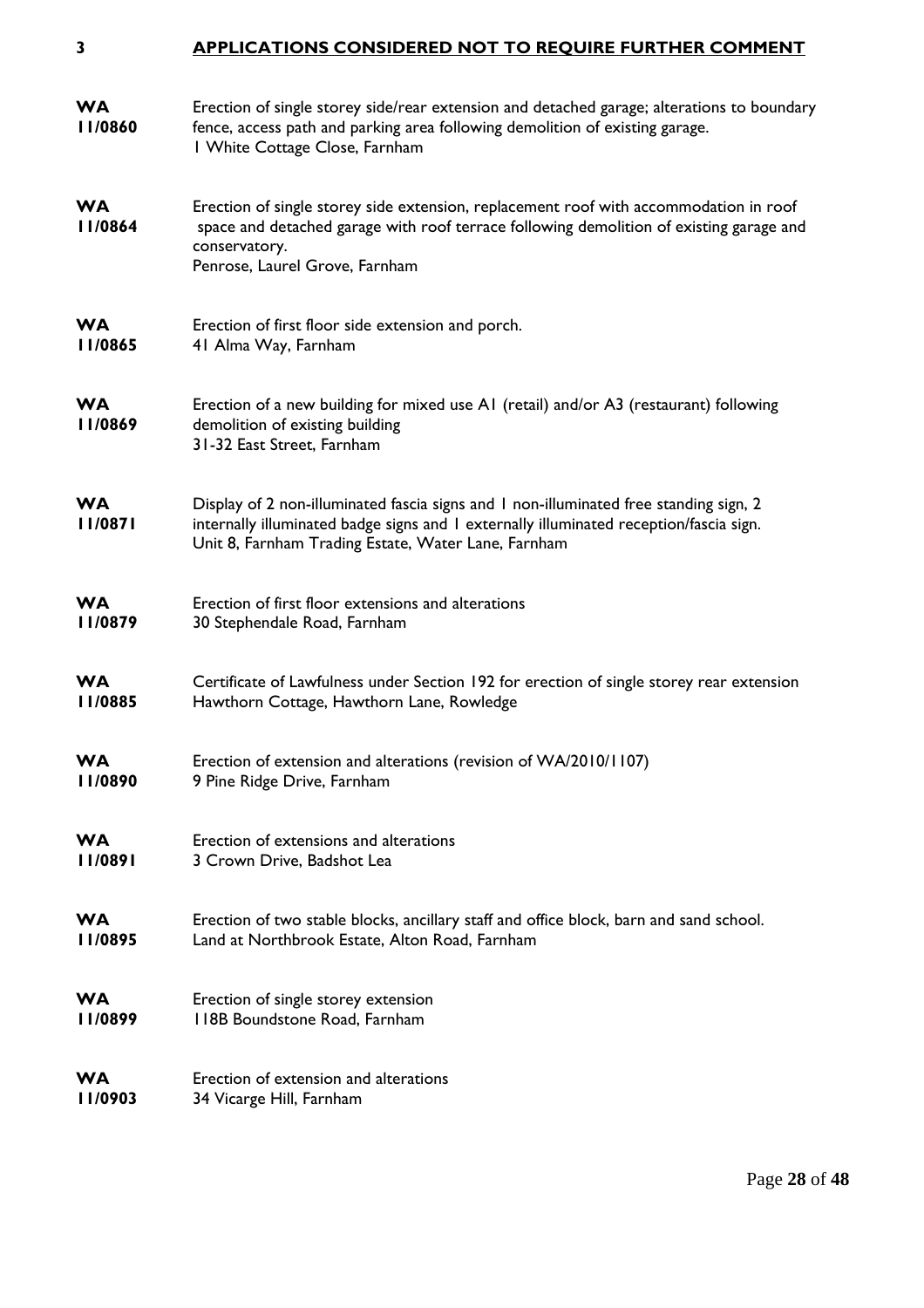| <b>WA</b>             | Erection of a fence                                                                                                                          |
|-----------------------|----------------------------------------------------------------------------------------------------------------------------------------------|
| 110913                | 22A Lickfolds Road, Farnham                                                                                                                  |
| <b>WA</b><br>11/0926  | Certificate of Lawfulness under Section 192 for erection of detached garage and<br>demolition of existing garage.<br>12 Searle Road, Farnham |
| <b>WA</b>             | Erection of single storey extension                                                                                                          |
| 11/0931               | 16 Little Green Lane, Farnham                                                                                                                |
| <b>WA</b>             | Erection of extensions and alterations together with alterations to garden levels                                                            |
| 11/0934               | 3 Cedarways, Farnham,                                                                                                                        |
| <b>WA</b>             | Erection of single storey extension following demolition of garage                                                                           |
| 11/0936               | 10 Bishops Road, Farnham                                                                                                                     |
| <b>WA</b><br>  1/0943 | Erection of two storey detached dwelling and garage following demolition of existing<br>dwelling<br>4 Bat and Ball Lane, Farnham             |
| <b>WA</b>             | Erection of a conservatory                                                                                                                   |
| 11/0949               | 2 Shortheath Crest, Farnham                                                                                                                  |
| <b>WA</b>             | Erection of single storey extension and detached garage following demolition of existing garage                                              |
| 11/0956               | Hazelbank House, 14Lickfolds Road, Rowledge                                                                                                  |
| <b>WA</b>             | Erection of replacement dwelling                                                                                                             |
| II/0958               | Spruce Acres, Tilford Road, Farnham                                                                                                          |
| <b>WA</b>             | Erection of two storey orangery                                                                                                              |
| 11/0962               | 2 Broomleaf Corner, Farnham                                                                                                                  |
| <b>WA</b>             | Conversion of garage into habitable accommodation                                                                                            |
| II/0964               | 3B School Lane, Farnham                                                                                                                      |
| <b>WA</b>             | Alterations to existing carport to form habitable accommodation                                                                              |
| 11/0972               | Blyth Cottage, Burnt Hill Way, Wrecclesham                                                                                                   |
| <b>WA</b>             | Erection of replacement bungalow to be used as two training units                                                                            |
| 11/0973               | Woodlarks, Lodge Hill Road, Farnham                                                                                                          |
| <b>WA</b>             | Erection of extensions and alterations following demolition of existing single storey side                                                   |
| 11/0975               | extension and garden store.                                                                                                                  |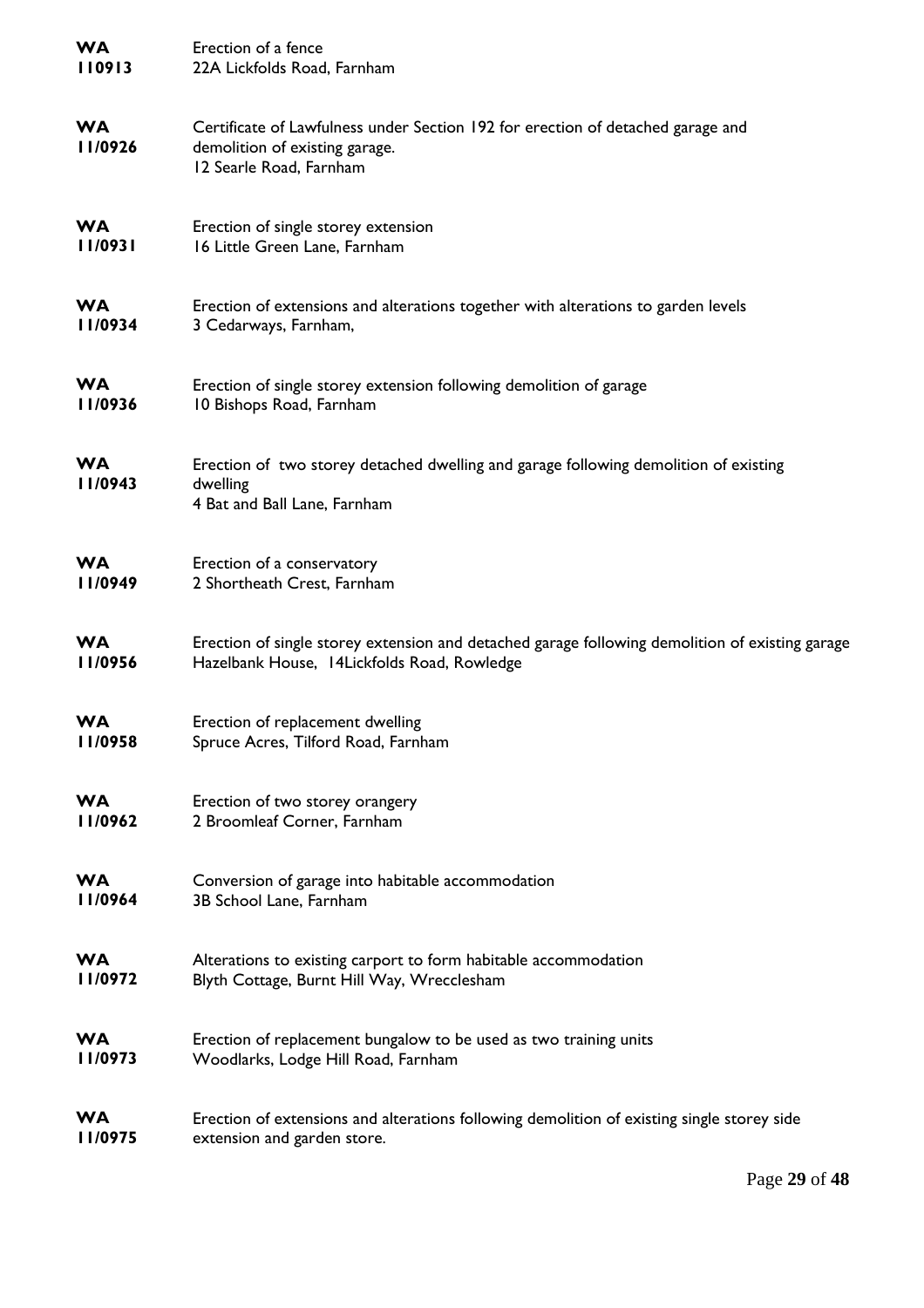|                      | Hope Cottage, Deepdene, Farnham                                                                                                                                 |
|----------------------|-----------------------------------------------------------------------------------------------------------------------------------------------------------------|
| <b>WA</b>            | Erection of a conservatory following demolition of existing conservatory                                                                                        |
| 11/0981              | 3 Rowhills Close, Farnham                                                                                                                                       |
| <b>WA</b><br>11/0982 | Erection of two storey side and single storey rear extensions following demolition<br>of existing garage<br>16 St David's Close, Farnham                        |
| <b>WA</b>            | Erection of two storey rear extensions                                                                                                                          |
| 11/0988              | 16 Stoneyfields, Farnham                                                                                                                                        |
| <b>WA</b>            | Certificate of Lawfulness under Section 192 for the erection of a single storey extension                                                                       |
| 11/0991              | Hindwood House, 23 Crooksbury Road, Farnham                                                                                                                     |
| <b>WA</b>            | Erection of extensions and alterations                                                                                                                          |
| 11/0993              | 21 Compton Way, Farnham                                                                                                                                         |
| <b>WA</b>            | Erection of single storey rear extension                                                                                                                        |
| 11/1003              | Beechcroft, Wings Road, Farnham                                                                                                                                 |
|                      | <b>Planning Applications Considered by Members 30 June 2011</b>                                                                                                 |
| <b>WA</b>            | Conservation Area consent for demolition of parts of existing building                                                                                          |
| 11/0862              | The Bishops Table Hotel, 27 West Street, Farnham                                                                                                                |
|                      | Would suggest that the Conservation Officer be requested to make a site visit.                                                                                  |
| <b>WA</b>            | Certificate of Lawfulness under Section 192 for erection of extension to roof and                                                                               |
| 1/0872               | rear dormer window.                                                                                                                                             |
|                      | 4 St Georges Road, Farnham                                                                                                                                      |
|                      | Concerned about the changing character of the roof. The proposed plans look<br>out of character with the street scene and alters the character of the building. |
| <b>WA</b>            | Erection of outbuilding, alteration to boundary wall and construction of timer gates.                                                                           |
| 11/0897              | The Priory, 6 Swingate Road, Farnham                                                                                                                            |
|                      | Would suggest this be referred to the Conservation Officer.                                                                                                     |
| <b>WA</b>            | Conservation Area consent for demolition of part of boundary wall.                                                                                              |
| 11/0898              | The Priory, 6 Swingate Road, Farnham                                                                                                                            |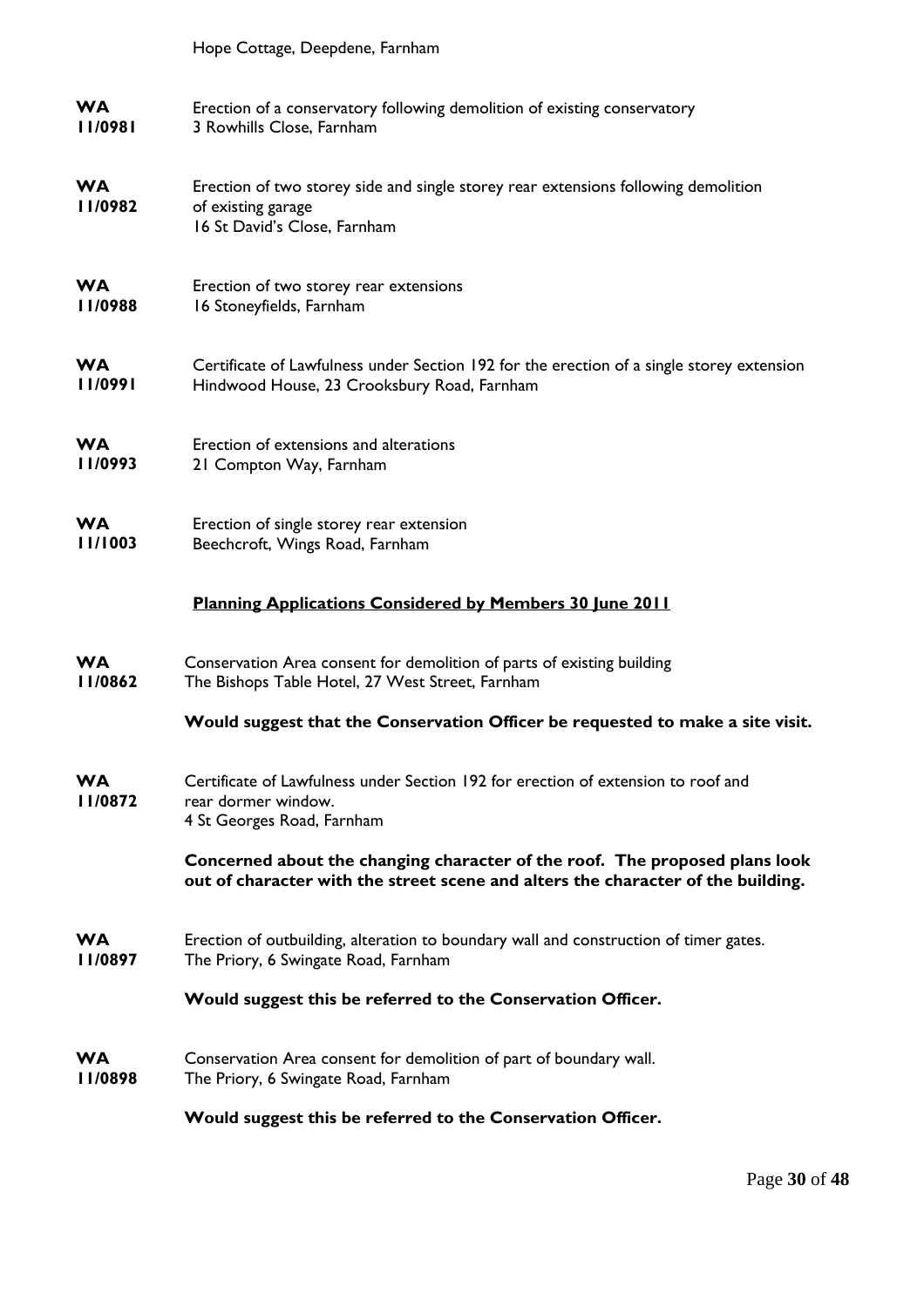| <b>WA</b><br>11/0909  | Listed Building consent for internal alterations<br>26 The Borough, Farnham                                                                                                                                                                                                                                                                                                                                                                  |
|-----------------------|----------------------------------------------------------------------------------------------------------------------------------------------------------------------------------------------------------------------------------------------------------------------------------------------------------------------------------------------------------------------------------------------------------------------------------------------|
|                       | Would suggest this be referred to the Conservation Officer.                                                                                                                                                                                                                                                                                                                                                                                  |
| <b>WA</b><br>11/0927  | Erection of single storey rear extension<br>22 Trinity Fields, Farnham                                                                                                                                                                                                                                                                                                                                                                       |
|                       | Concerned about the possible adverse affect on the neighbours' amenities.                                                                                                                                                                                                                                                                                                                                                                    |
| <b>WA</b><br>  1/0944 | Use of land for the storage of building materials and machinery together with<br>The retention of 2 storage buildings (follows invalid application WA/2010/2193)<br>Land to the rear of 120 Upper Hale Road, Farnham                                                                                                                                                                                                                         |
|                       | There is not sufficient background history provided to determine what is<br>happening on the site.                                                                                                                                                                                                                                                                                                                                           |
| <b>WA</b><br>11/0945  | Erection of a detached dwelling<br>21 Roman Way, Farnham                                                                                                                                                                                                                                                                                                                                                                                     |
|                       | Objection – this proposed application is a detached house in the middle of 2<br>semis<br>and is garden grabbing.                                                                                                                                                                                                                                                                                                                             |
| <b>WA</b><br>11/0950  | Erection of extensions and alterations (revision of WA/2011/0456)<br>65 Stoke Hills, Farnham                                                                                                                                                                                                                                                                                                                                                 |
|                       | The previous comment son 31.3.2011 still stand - Strongly object, this is<br>completely<br>out of character with the street scene and neighbouring properties and over-<br>development of the site causing excessive bulk and mass.                                                                                                                                                                                                          |
| <b>WA</b><br>11/0951  |                                                                                                                                                                                                                                                                                                                                                                                                                                              |
|                       | Erection of extensions and alterations<br>18 Burnt Hill Road, Wrecclesham                                                                                                                                                                                                                                                                                                                                                                    |
|                       | Concerned about the possible adverse affect on the residential amenities of the<br>neighbouring properties.                                                                                                                                                                                                                                                                                                                                  |
| <b>WA</b><br>11/0967  | Change of use from woodland/agriculture to a mixed use of falconry breeding, keeping, tours<br>and education, woodland agriculture, fishing lake and residential. Erection of single storey<br>timber falconry incubation and educational block, single storey wooden lodge to provide<br>office and residential accommodation, together with falcon, hawk and aviary sheltered<br>housing blocks.<br>Land at Frensham Heights Road, Farnham |
|                       | Concerned about the viability of the proposed use of land. If this is a success<br>there could be a problem that this is not the right place for such a venture. The<br>concerns are not about the venture, but the impact and involvement of the<br>public and it becoming a public attraction in an unsuitable location.                                                                                                                   |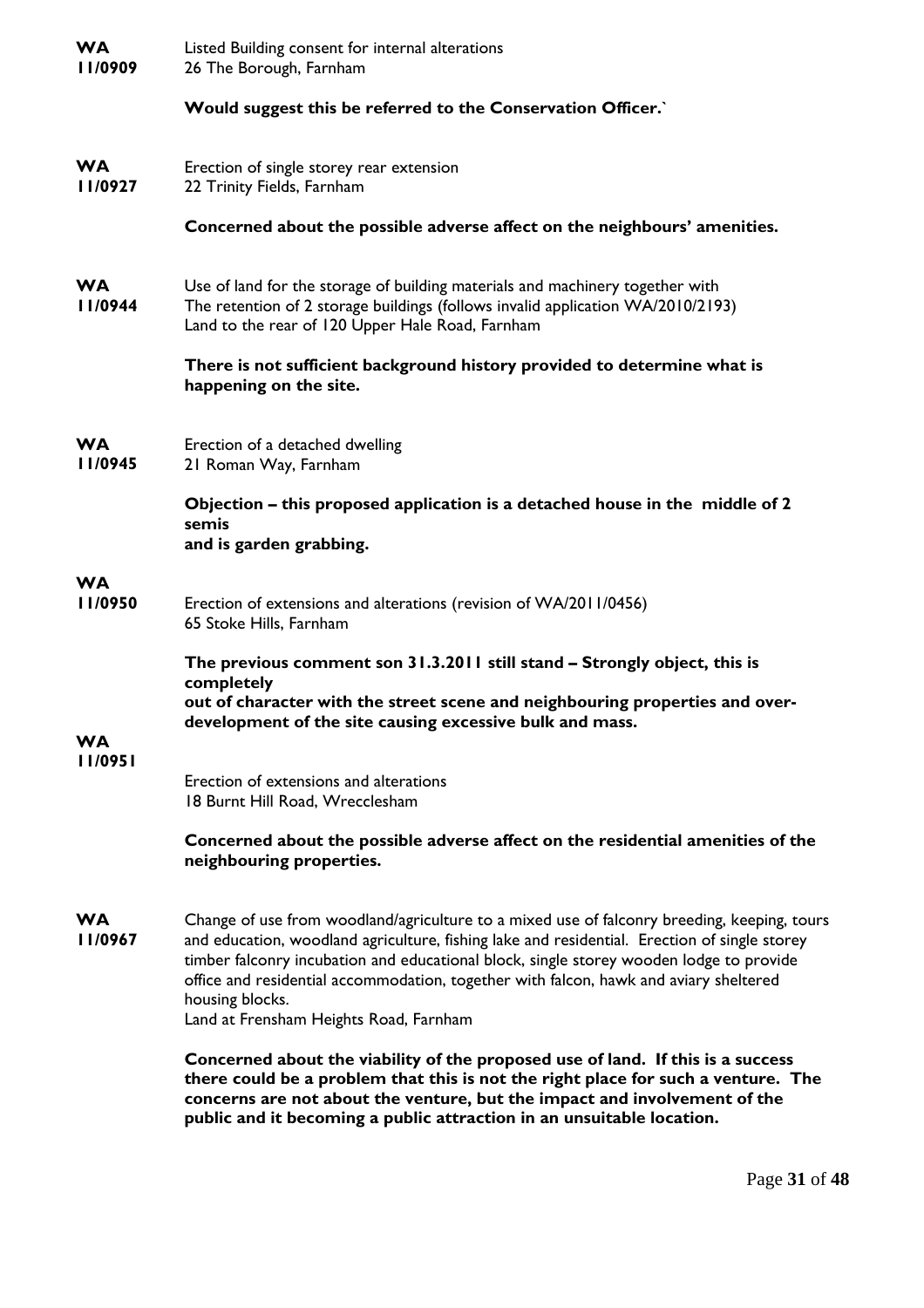#### **WA 11/0974**  Erection of a dwelling Land adjacent to 27 Three Stiles Road, Farnham

**Concerned that this is an encroachment onto the green space beyond the existing development in the road and would suggest a site visit.** 

**The meeting closed at 8.25pm** 

Notes taken by Ginny Gordon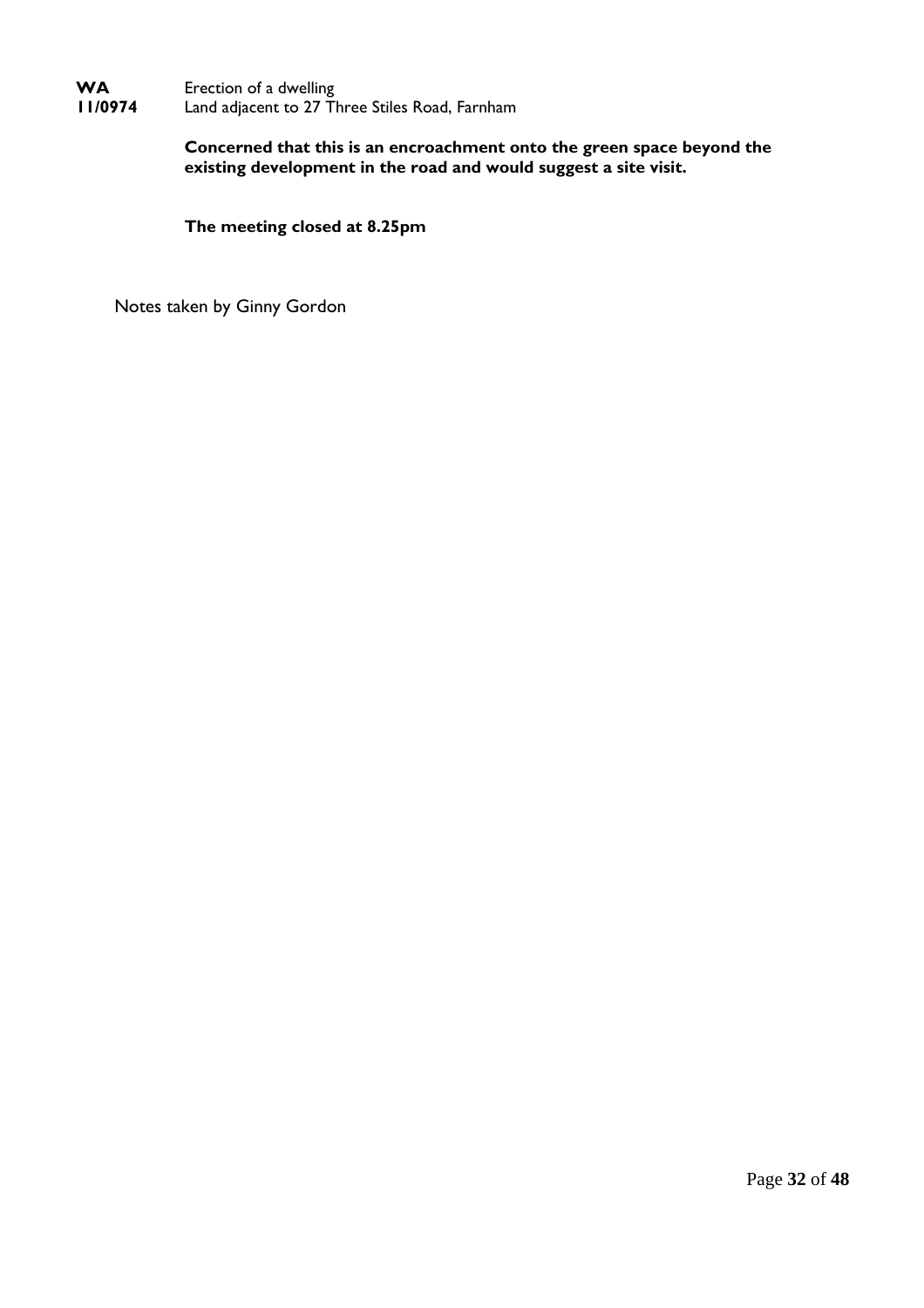

# **G**

Minutes Planning Consultative Group

**Time and date**  6.30pm on Thursday 14 July 2011

**Place** 

Town Clerk's Office, South Street, Farnham

# **Members Present**

- \* Cllr C G Genziani
- \* Cllr D Beaman
- \* Cllr P Blagden
- \* Cllr S Hill
- 0 Cllr S Hollins-Owen
- \* Cllr J Ricketts
- 0 Cllr S O'Grady
- \* Present 0 Apologies for absence.

PCG 000/10 PLANNING APPLICATIONS - CONSIDERATIONS

**NOTE: The comments and observations from Waverley Borough Councillors are preliminary ones prior to consideration at Borough Council Level and are based on the evidence and representations to the Town Council.** 

#### **1 Apologies for Absence**

Apologies for absence were received from Councillor Sam Hollins-Owen

# **2 Disclosure of interests.**

There were no disclosures of interests.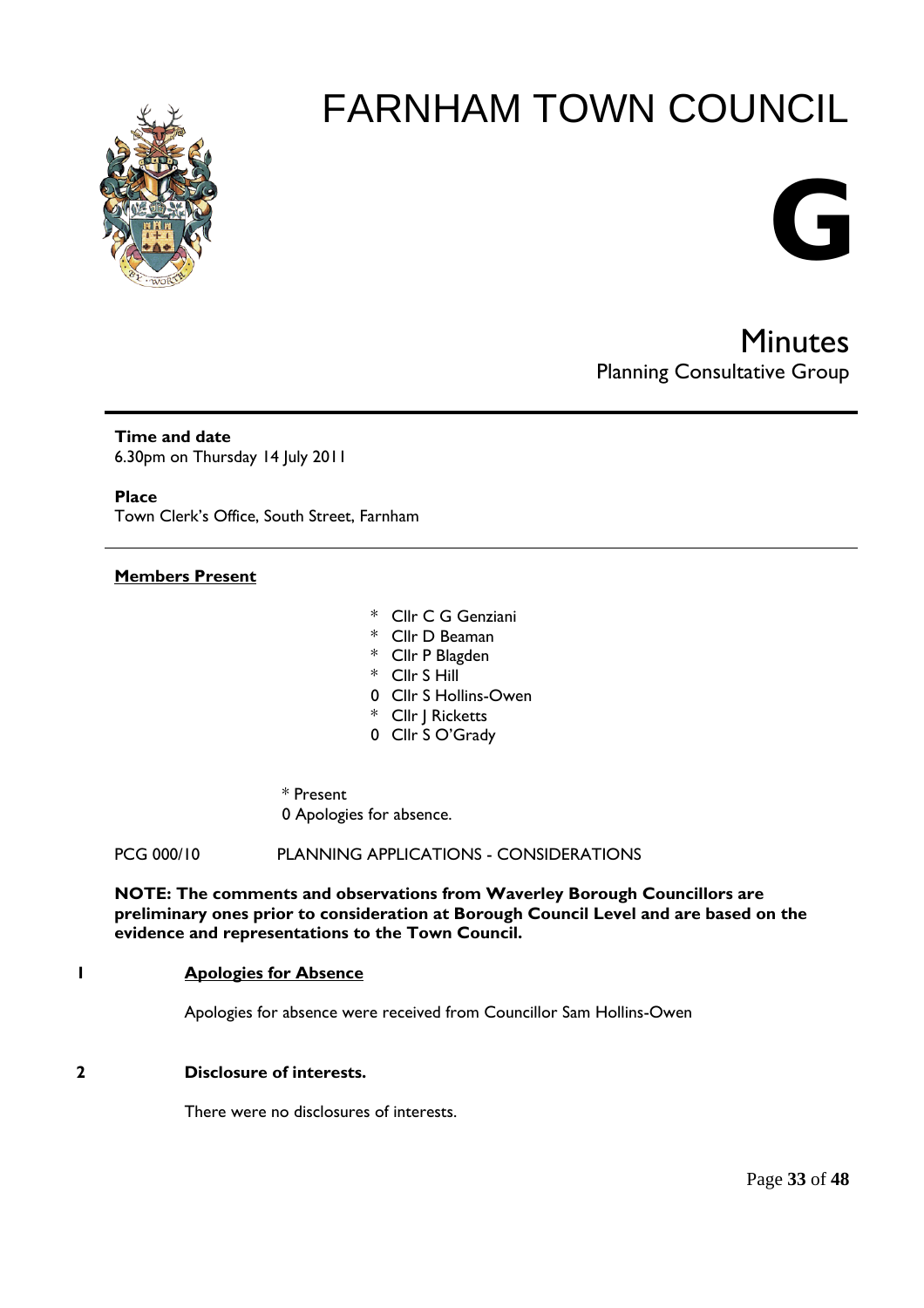#### **3 APPLICATIONS CONSIDERED NOT TO REQUIRE FURTHER COMMENT**

| <b>TM</b>            | Application for works to trees subject of a Tree Preservation Order 23/08                                                                                                                                                                                                      |
|----------------------|--------------------------------------------------------------------------------------------------------------------------------------------------------------------------------------------------------------------------------------------------------------------------------|
| 11/0052              | Land Adjacent to Heatheyfields Road, Farnham                                                                                                                                                                                                                                   |
| <b>WA</b>            | Certificate of Lawfulness under Section 192 for the erection of a side and rear extension                                                                                                                                                                                      |
| 11/1013              | 10 Tor Road, Farnham                                                                                                                                                                                                                                                           |
| <b>WA</b>            | Erection of extensions and alterations                                                                                                                                                                                                                                         |
| 11/1098              | 9 Weydon Hill Road, Farnham                                                                                                                                                                                                                                                    |
| <b>WA</b><br>11/1088 | Consultation on a County Matter for a non-material amendment to WA/2011/0195 -<br>Details submitted pursuant to Conditions 8,10,13 and 17 respectively of Appeal Decisions<br>APP/B3600/A/95/257618 and APP/B3600/A/95/257619                                                  |
| <b>NMA</b>           | Amendment to WA/2009/0783 to provide changes to fenestration                                                                                                                                                                                                                   |
| 11/0089              | 66 Middle Bourne Lane, Farnham                                                                                                                                                                                                                                                 |
| <b>WA</b><br>11/1062 | Certificate of Lawfulness under Section 192 for the erection of an extension and the<br>conversion of garage/store to habitable accommodation (revision of WA/2010/1427)<br>Leigh Cottage, Tilford Road, Farnham                                                               |
| <b>WA</b><br>11/1083 | Erection of two log cabins to provide a home study and music studio (follows invalid<br>application WA/2011/0848)<br>Wayside, Woodland Drive, Wrecclesham                                                                                                                      |
| <b>WA</b>            | Erection of rear extension                                                                                                                                                                                                                                                     |
| 11/1095              | I Vale Close, Farnham                                                                                                                                                                                                                                                          |
| <b>WA</b><br>11/1103 | Variation under Section 73 to vary condition 1 of WA/2010/0645 (to amend drawing<br>numbers) to alter the ground levels, reduce gradient of drive, reposition garage and<br>dwelling, reduce roof pitch and height of dwelling by 0.85m<br>13 Gardeners Hill Road, Wrecclesham |
| <b>WA</b>            | Erection of brick pillars, fence and gate                                                                                                                                                                                                                                      |
| 11/1114              | The Lodge, 44 Frensham Vale, Farnham                                                                                                                                                                                                                                           |
| <b>WA</b><br>11/1066 | Application for new planning permission to replace extant permission WA/2008/1196<br>(erection of extensions)<br>18 Waynflete Lane, Farnham                                                                                                                                    |
|                      | No comment without plans                                                                                                                                                                                                                                                       |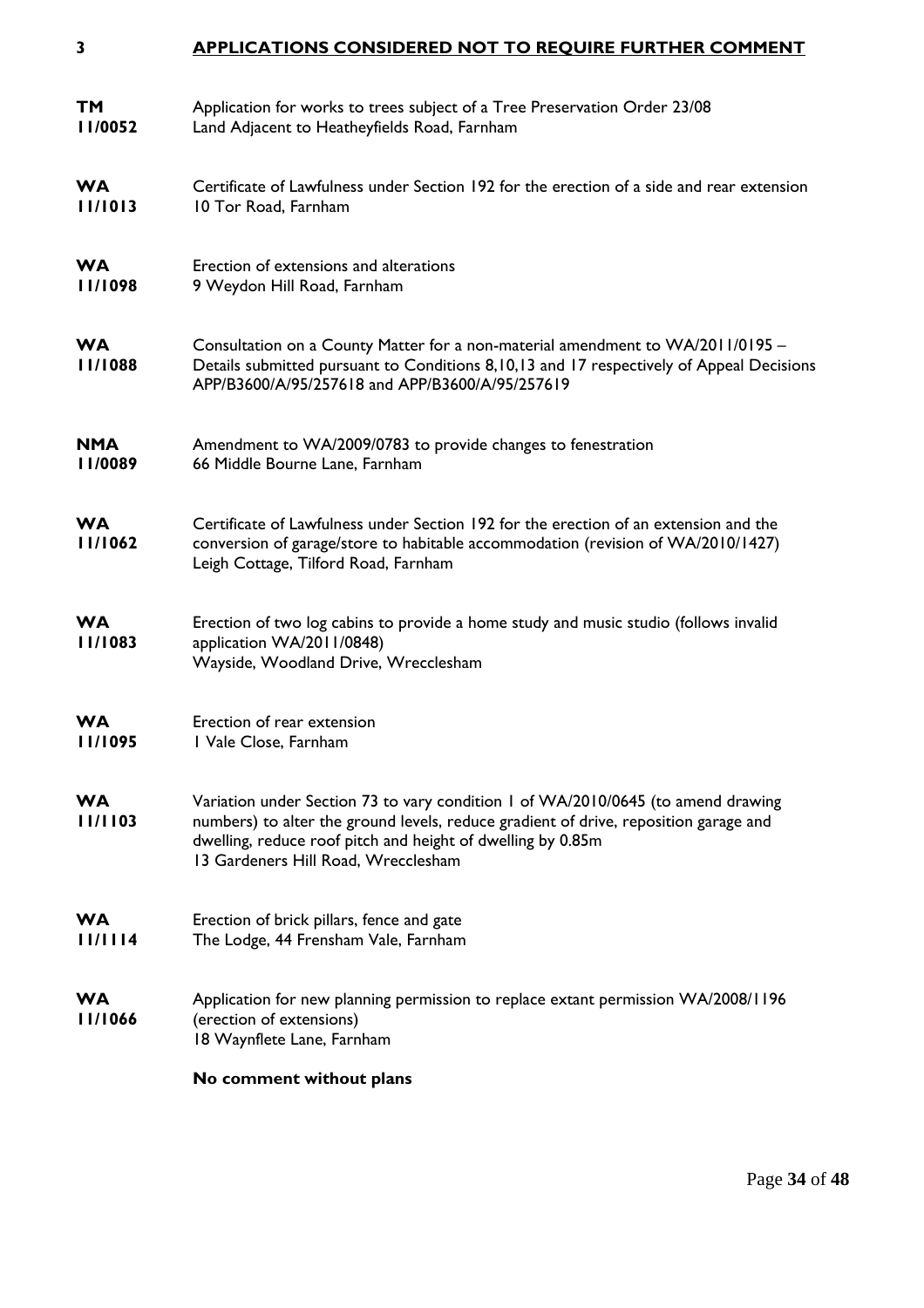#### **Planning Applications Considered by Members 14 July 2011**

#### **WA**  Erection of extensions

**11/1099**  41 Middle Bourne Lane, Farnham

> **Concerned about the adverse affect on the residential amenities of the neighbouring properties and the size and bulk of the proposed extension. Concerned that the proposed extension is very close to the boundary with No.43**

**WA 11/1040**  Erection of single storey classroom extensions and entrance lobby following partial demolition of existing building The Bourne county School, School Lane, Farnham

> **Concerned about the line of sight and size of development for the plot, plus associated potential questions re parking along School Lane, which is already heavily congested.**

**WA 11/1011**  Erection of boundary fence 42 Ford Lane, Farnham

> **Concerned about he overall appearance of proposed fence – it looks out of place next to the hedge and does not improve the street scene.**

**WA 11/1076**  Installation of a free standing ground mounted photo-voltaic array (domestic use) The Barn, Dippenhall Road, Farnham

#### **No objections.**

**WA 11/1077**  Listed Building Consent for installation of a free standing ground mounted photo-voltaic array (domestic use) The Barn, Dippenhall Road, Farnham

**No objection subject to the approval of the Listed Buildings Officer.** 

**WA 11/1111**  Variation under Section 73 to vary Condition 5 of WA/2010/1213 to alter the number of bedrooms to the four dwellings 50 West Street, Farnham

#### **Concerned that no site plan available and not enough information to comment.**

**WA 11/1112**  Variation under Section 73 to vary Condition 5 of WA/2010/1214 to alter the number of bedrooms to the four dwellings 50 West Street, Farnham

**Concerned that no site plan available and not enough information to comment.**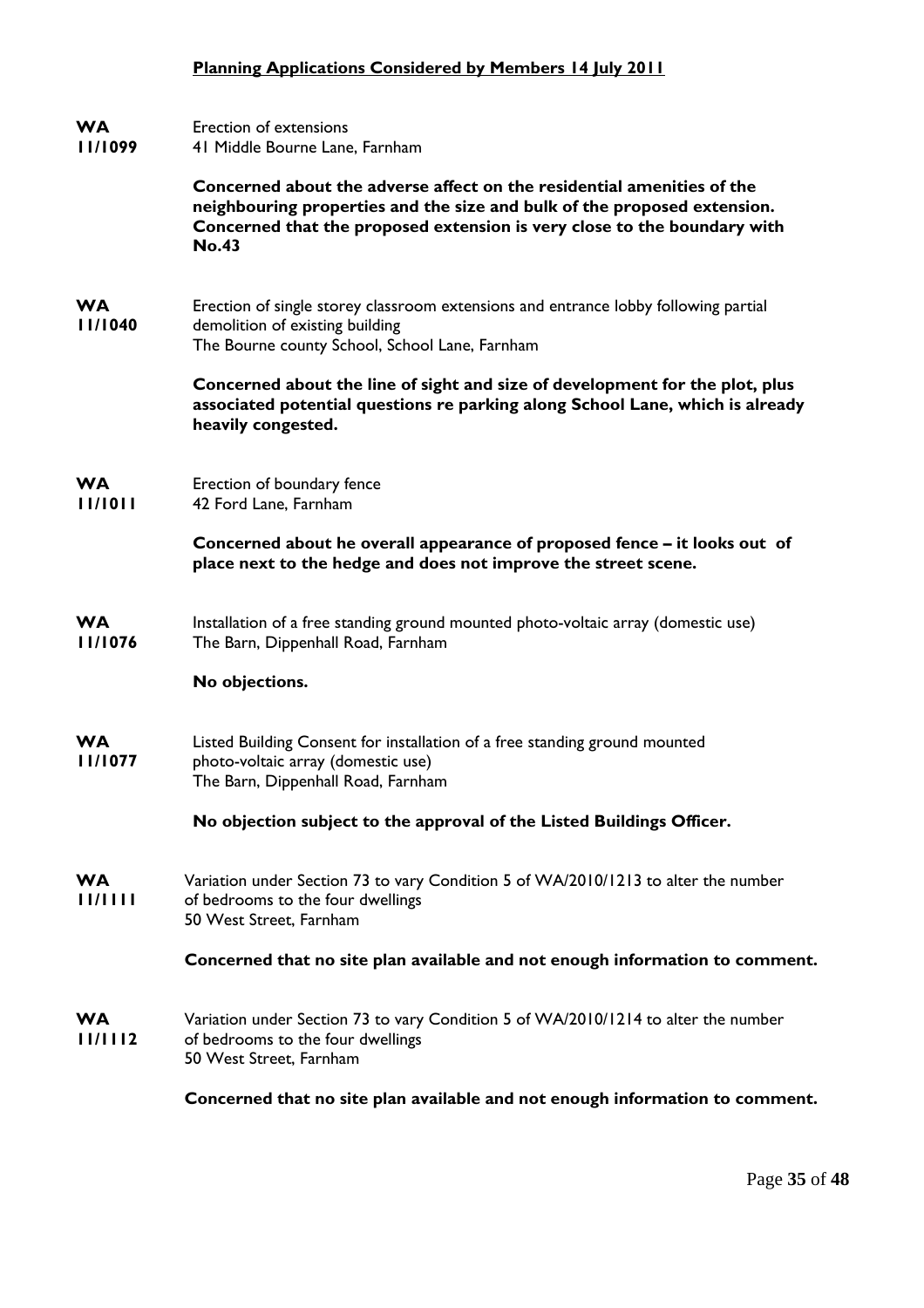| <b>NMA</b><br>  1/0084 | Amendment to WA/2008/1781 for alterations to the roof of the rear extension.<br>38 North Avenue, Farnham                                                                                                                                 |
|------------------------|------------------------------------------------------------------------------------------------------------------------------------------------------------------------------------------------------------------------------------------|
|                        | Insufficient information and plans to be able to make a comment.                                                                                                                                                                         |
| WA<br>11/1068          | Erection of 5 two bedroom and 4 three bedroom houses with associated parking and<br>amenity space (revision of WA/2009/1814)<br>Land at Portland House, Hale Road, Farnham                                                               |
|                        | Like the new approach to the design of the development, creating something<br>sympathetic to Portland Terrace, but concerned about the inadequate parking<br>facilities.                                                                 |
| WА<br>11/1073          | Erection of extensions and alterations following demolition of existing extension and<br>conservatory; erection of detached double garage.                                                                                               |
|                        | <b>No objections</b>                                                                                                                                                                                                                     |
| WA<br>11/1084          | Erection of detached double garage and store<br>21 Compton Way, Farnham                                                                                                                                                                  |
|                        | <b>No objections</b>                                                                                                                                                                                                                     |
| WA<br>11/1087          | Erection of single storey orangery and replacement garage<br>I Swifts Close, Farnham                                                                                                                                                     |
|                        | No objections.                                                                                                                                                                                                                           |
| WA<br>11/1102          | Erection of extensions and alterations<br>10 Ford Lane, Farnham                                                                                                                                                                          |
|                        | Concerned about the adverse affect on the residential amenities of the<br>neighbouring property at No 8.                                                                                                                                 |
| WA<br>11/1038          | Erection of two storey rear extension<br>22 Lynton Close, Farnham                                                                                                                                                                        |
|                        | Would prefer to see obscure glass in the window of the south elevation.                                                                                                                                                                  |
| WA<br>11/1027          | Erection of extensions and alterations<br>Owlpines, 31A Burnt Hill Way, Wrecclesham                                                                                                                                                      |
|                        | No objetions                                                                                                                                                                                                                             |
| WA<br>11/1067          | Erection of single storey rear extension (revision of WA/2011/0927)<br>22 Trinity Fields, Farnham<br>Previous comments on the 30 June 2011 were as follows: Concerned about the possible<br>adverse affect on the neighbours' amenities. |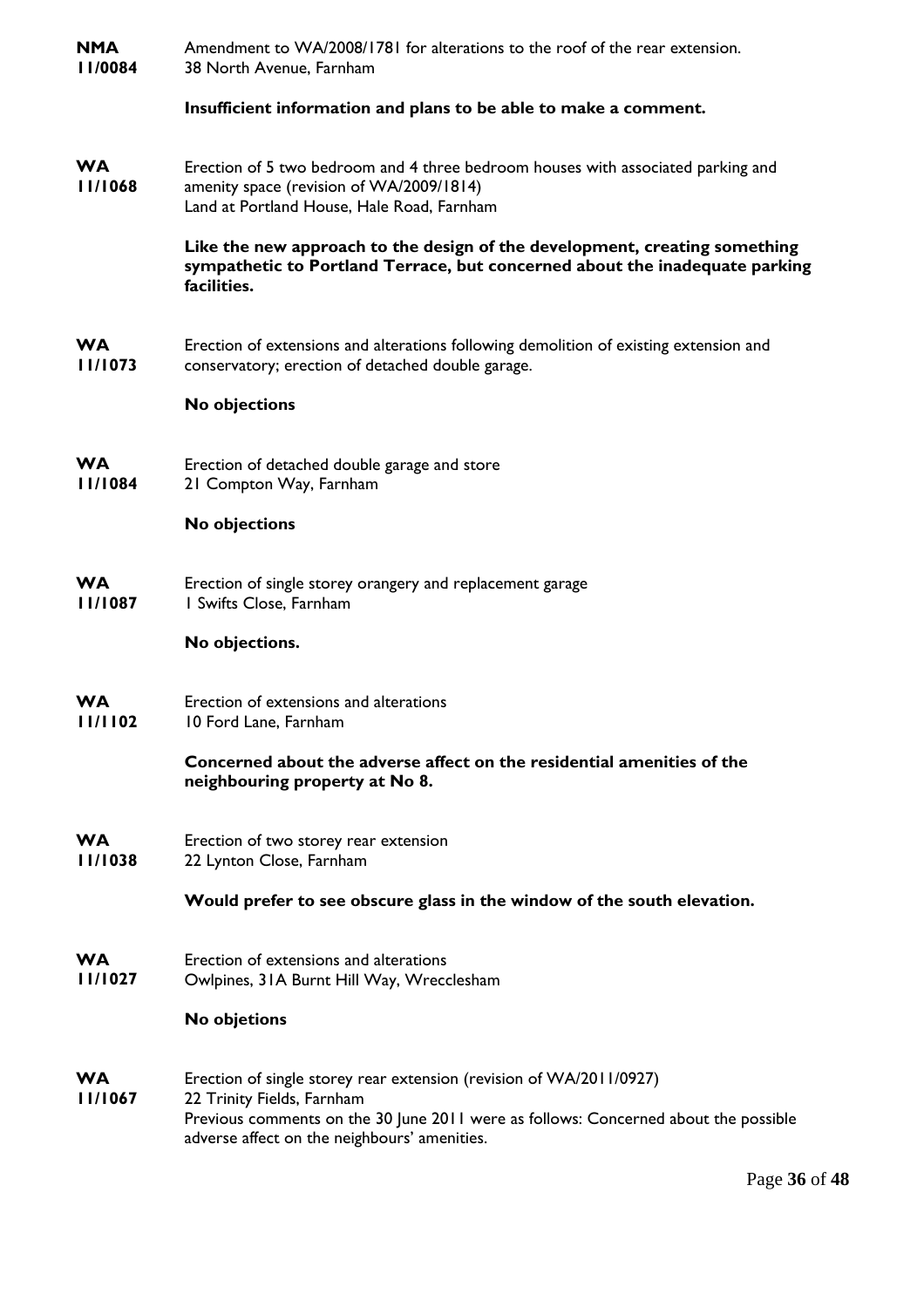|                      | Same comments till stand - Concerned about the possible adverse affect<br>on the neighbours' amenities.                                          |
|----------------------|--------------------------------------------------------------------------------------------------------------------------------------------------|
| <b>WA</b><br>11/1057 | Erection of single storey front extension and alterations to layout.<br>22 Copse Avenue, Farnham                                                 |
|                      | Concerned the proposed application will bring building line forward and<br>have an adverse impact on the street scene.                           |
| <b>WA</b><br>11/1108 | Erection of entrance canopy, steps, ramp and alterations to elevations<br>Nuffield Health Fitness and Well Being Centre, Weybourne Road, Farnham |
|                      | No objections                                                                                                                                    |
| <b>WA</b><br>11/1074 | Erection of detached double garage<br>Rockford Lodge, Rosemary Lane, Rowledge                                                                    |
|                      | No objections                                                                                                                                    |
| <b>WA</b><br>11/1026 | Erection of single storey extension and alterations to roof to provide habitable accommodation<br>16 Kings Lane, Wrecclesham                     |
|                      | <b>No objections</b>                                                                                                                             |
| <b>WA</b><br>11/1012 | Erection of single storey side extension, dormer windows and roof lights to<br>provide loft conversion<br>6 Meadow Way, Farnham                  |
|                      | <b>No objections</b>                                                                                                                             |

# **The meeting closed at 8.15pm**

Notes taken by Ginny Gordon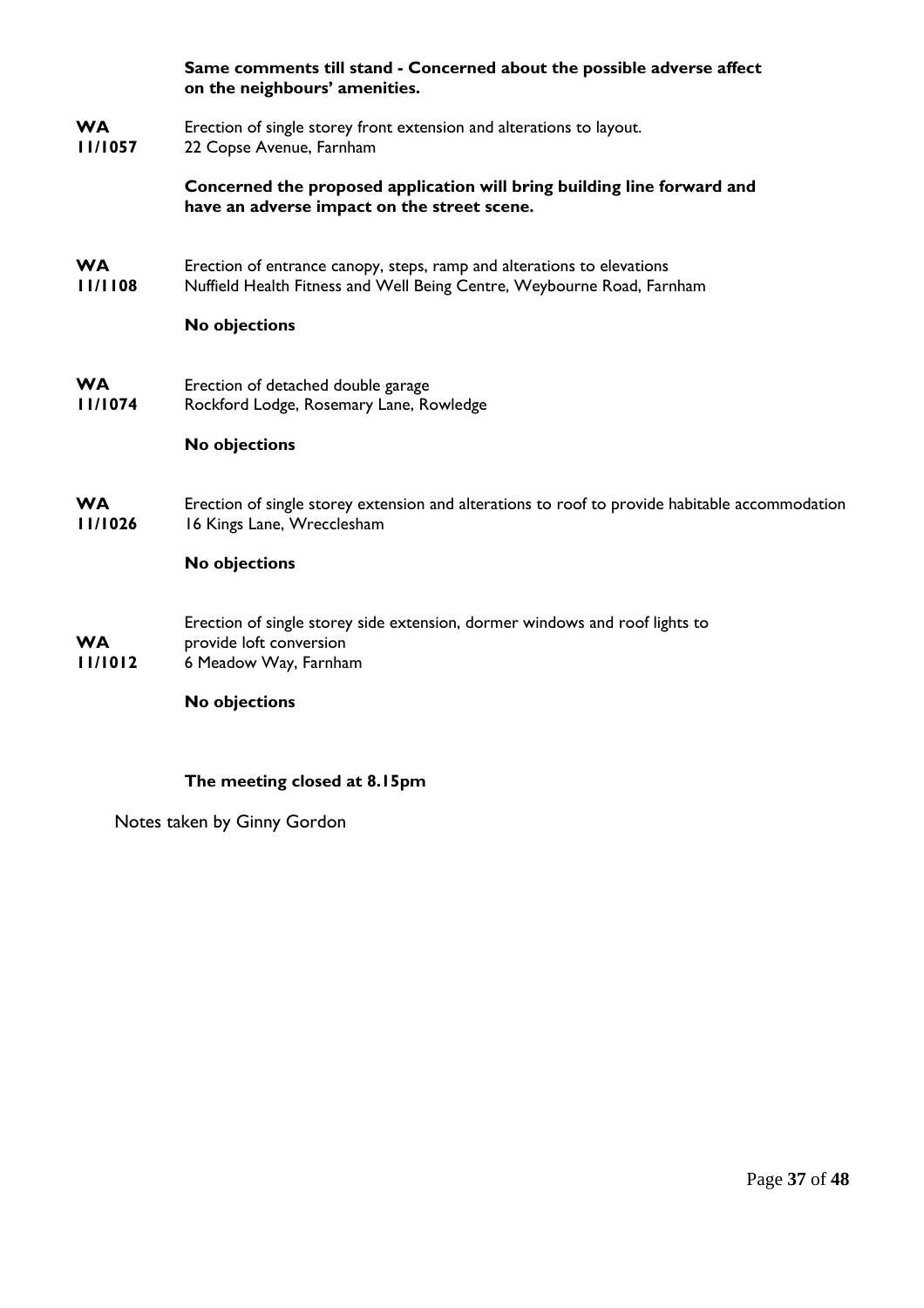

# **H**

Minutes Planning Consultative Group

**Time and date**  6.30pm on Thursday 28 July 2011

**Place** 

Town Clerk's Office, South Street, Farnham

#### **Members Present**

- \* Cllr C G Genziani
- 0 Cllr D Beaman
- 0 Cllr P Blagden
- \* Cllr S Hill
- \* Cllr S Hollins-Owen
- 0 Cllr | Ricketts
- \* Cllr S O'Grady
- \* Present 0 Apologies for absence.

PCG 000/10 PLANNING APPLICATIONS - CONSIDERATIONS

**NOTE: The comments and observations from Waverley Borough Councillors are preliminary ones prior to consideration at Borough Council Level and are based on the evidence and representations to the Town Council.** 

#### **1 Apologies for Absence**

Apologies for absence were received from Councillors Beaman, Blagden and Ricketts.

## **2 Disclosure of interests.**

There were no disclosures of interests.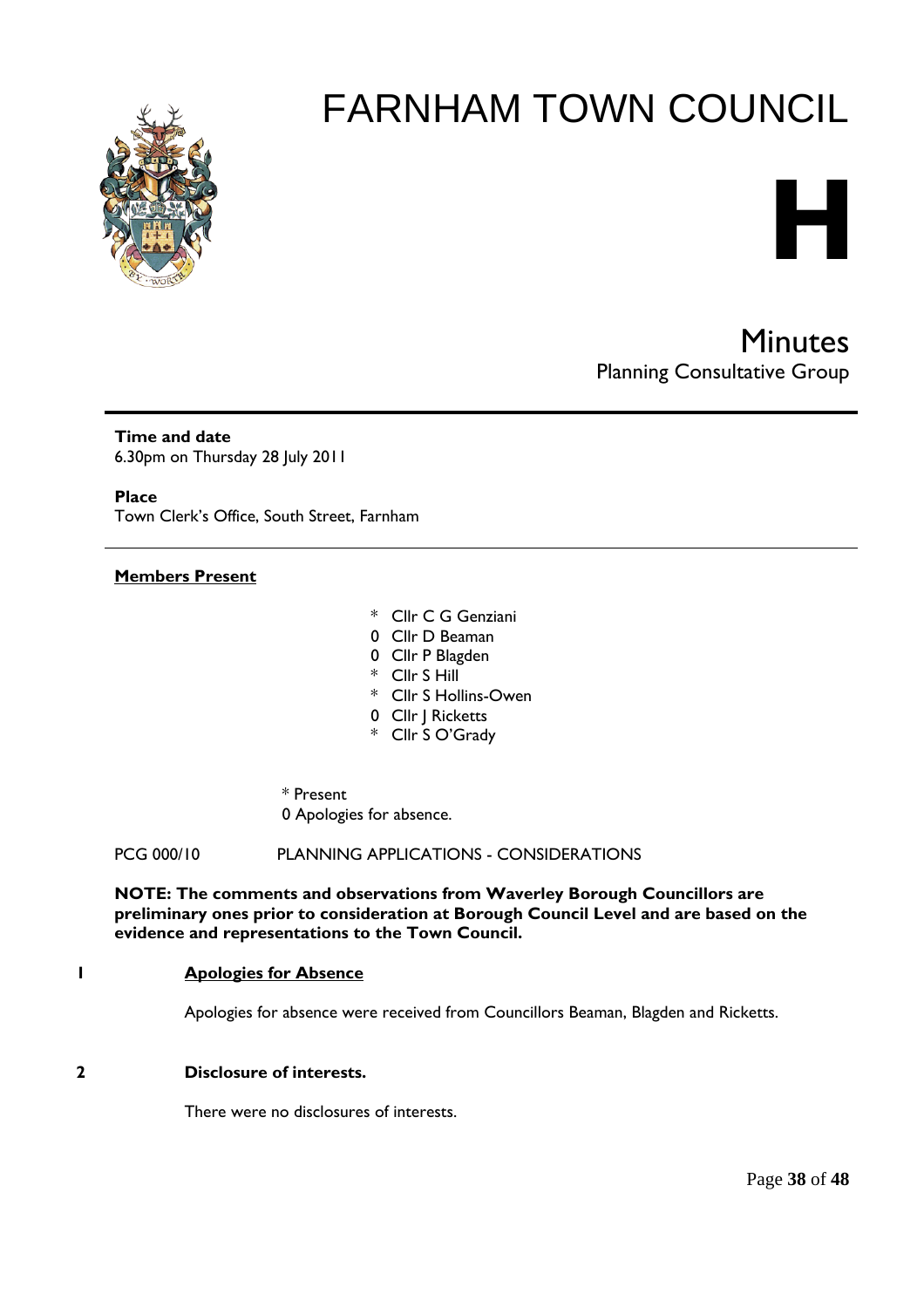#### **3 APPLICATIONS CONSIDERED NOT TO REQUIRE FURTHER COMMENT**

| <b>WA</b><br>11/0897  | Erection of outbuilding, alteration to boundary wall, widening of existing vehicular access and<br>construction of timber gates.<br>The Priory, 6 Swingate Road, Farnham                                                                                                                            |
|-----------------------|-----------------------------------------------------------------------------------------------------------------------------------------------------------------------------------------------------------------------------------------------------------------------------------------------------|
| <b>WA</b><br>11/1173  | Advertisement consent for the display of signs<br>Plot 7, Coxbridge Business Park, Alton Road, Farnham                                                                                                                                                                                              |
| <b>NMA</b><br>II/0094 | Amendment to WA/2011/0613 to replace single dormer window with two smaller ones.<br>14 Crooksbury Road, Farnham                                                                                                                                                                                     |
| <b>WA</b><br>11/1124  | Advertisement consent for the display of an internally illuminated fascia sign<br>19 Woolmead, Farnham                                                                                                                                                                                              |
| <b>NMA</b><br>11/0095 | Amendment to WA/2008/0957 to provide amendments to elevations and Internal layout.<br>Reference number changed from NMA/2011/0218 to NMA/2011/0095<br>2 Compton way, Farnham                                                                                                                        |
| <b>NMA</b><br>11/0096 | Proposal amendment to WA/2011/0745 to provide change to window sizes on front and side<br>elevation. Reference number changed from NMA/2011/0219 to NMA/2011/0096.<br>14 Stoneyfields, Farnham                                                                                                      |
| <b>WA</b><br>11/1174  | Consultation on a County matter; details of landscape and restoration, Agricultural aftercare<br>scheme and surface and groundwater protection. Submitted pursuant to conditions 13,16 and<br>19 respectively of WA/1998/1018 dated 4 August 1999.<br>Runfold South Quarry, Guildford Road, Farnham |
| <b>WA</b><br>11/1140  | Change of use of land to form residential curtilage<br>295 Macdonalds Road, Farnham                                                                                                                                                                                                                 |
| <b>WA</b><br>11/1175  | Consultation on a County matter; single storey extension to create new reception area and<br>alterations to façade to create new entrance,<br>Land at Farnham Heath End School, Hale Reeds, Farnham                                                                                                 |
| <b>NMA</b><br>11/0093 | Amendment to WA/2010/1157 to provide an additional ground floor, side window and roof<br>light to the rear.<br>40 Shortheath Crest, Farnham                                                                                                                                                         |
|                       | <b>APPLICATIONS CONSIDERED BY MEMBERS ON 28 JULY 2011</b>                                                                                                                                                                                                                                           |
| <b>WA</b><br>11/1143  | Conversion of existing garage into habitable accommodation and first floor<br>side extension<br>25 Ford Lane, Farnham                                                                                                                                                                               |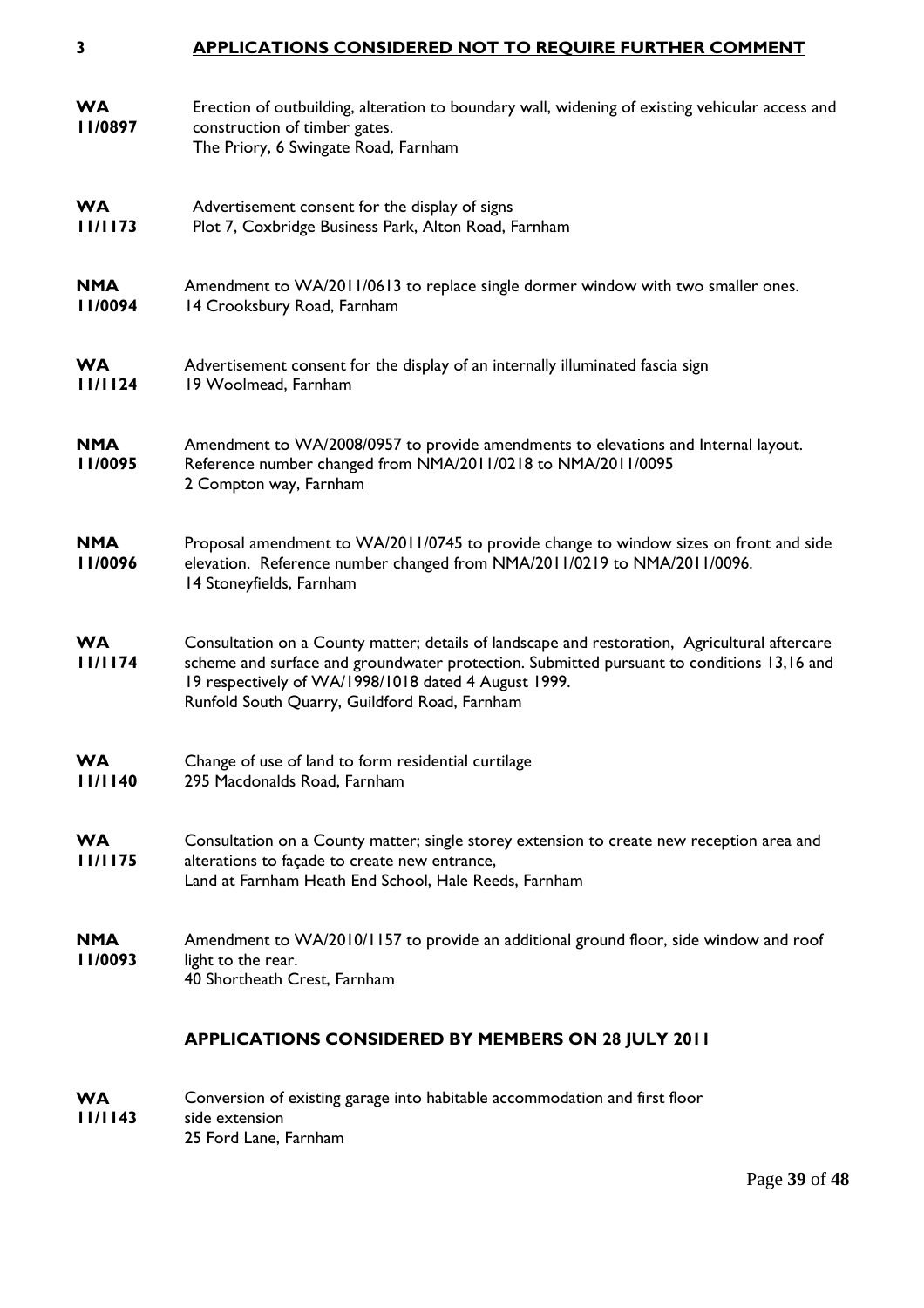## **Concerned about the adverse impact on the residential amenities of the neighbouring properties and the loss of parking.**

- **WA**  Erection of single extensions and alterations
- **11/1156**  26 Kiln Lane, Farnham

#### **No objections**

- **WA**  Installation of new heat recovery unit and replacement of condensing unit.
- **11/1141**  22 The Borough, Farnham

#### **No objections**

**WA 11/1144**  Erection of extensions and alterations 55 Weydon Hill Road, Farnham

# **Concerned about the adverse impact on the residential amenities of the neighbouring properties and the bulk and mass of the proposed development. Concerned that this will be out of keeping with thestreet scene.**

- **WA**  Erection of rear extension following demolition of lean-to (revision of WA/2011/0031)
- **11/1147**  Previous comments on 10 Feb 2011 were as follows: Concerned about the possible adverse affect on the residential amenities of the Neighbouring properties. Materials should be in keeping with the existing.

# **The same comments still apply; Concerned about the possible adverse affect on the residential amenities of the neighbouring properties. Materials should be in keeping with the existing.**

**WA 11/1180**  Certificate of Lawfulness under Section 192 for the erection of a rear extension. 2 West Close, Farnham

# **No objections**

- **WA**  Erection of extensions and alterations including rear dormer window
- **11/1148**  35 High Park Road, Farnham

**Concerned about the adverse affect on the residential amenities of the Neighbouring properties and the street scene.** 

- **WA**  Erection of extensions and alterations
- **11/1176**  6 Windermere Way, Farnham

**Concerned about the bulk and mass of the proposed application and the adverse affect on the residential amenities of the neighbouring properties and also the street scene.** 

**NMA**  Amendment to WA/2010/1842 to reduce the size of the proposed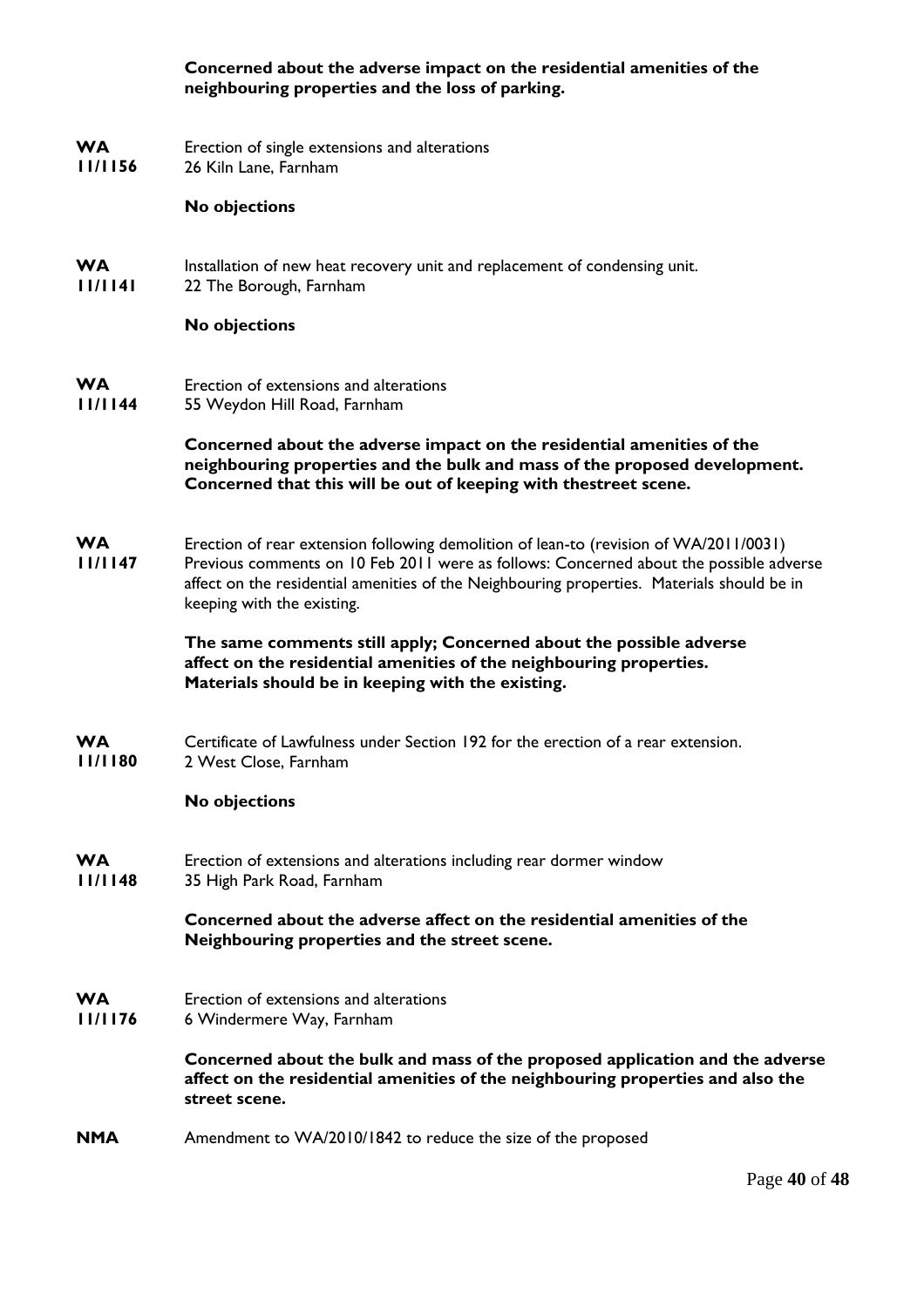| 11/0092              | extension.<br>24 Lower Weybourne Lane, Farnham                                                                                                                                                                                                                                                                                                                                                                                                                                                                                                                                                          |
|----------------------|---------------------------------------------------------------------------------------------------------------------------------------------------------------------------------------------------------------------------------------------------------------------------------------------------------------------------------------------------------------------------------------------------------------------------------------------------------------------------------------------------------------------------------------------------------------------------------------------------------|
|                      | No objections                                                                                                                                                                                                                                                                                                                                                                                                                                                                                                                                                                                           |
| <b>WA</b><br>11/1155 | Retention of annex accommodation and alterations<br>3 Laburnum Road, Farnham                                                                                                                                                                                                                                                                                                                                                                                                                                                                                                                            |
|                      | <b>No objections</b>                                                                                                                                                                                                                                                                                                                                                                                                                                                                                                                                                                                    |
| <b>WA</b><br>11/1177 | Construction of new garage roof<br>28 St Georges Road, Badshot Lea                                                                                                                                                                                                                                                                                                                                                                                                                                                                                                                                      |
|                      | No objections                                                                                                                                                                                                                                                                                                                                                                                                                                                                                                                                                                                           |
| <b>WA</b><br>11/1134 | Change of use for use as a pre-school nursery (on a permanent basis) together with<br>alterations to the external face of the buildings to make them permanent structures (revision<br>of WA/2011/0042). Previous comments on the 1o Feb 2011 were as follows: Strongly<br>object, inadequate parking facilities on an already congested and busy bus route.<br>Tootsies, Weydon Lane (Weydon School)<br>Same comments still stand; Strongly object, inadequate parking<br>facilities on an already congested and busy bus route. Concerned about<br>parking and road movements and safety of children. |
| <b>WA</b><br>11/1162 | Display of illuminated and non-illuminated signs.<br>Bear and Ragged Staff, 48 West Street, Wrecclesham                                                                                                                                                                                                                                                                                                                                                                                                                                                                                                 |
|                      | No objections subject to the approval of the Conservation Officer                                                                                                                                                                                                                                                                                                                                                                                                                                                                                                                                       |
| <b>WA</b><br>11/1163 | Listed Building Consent for the display of illuminated and non-illuminated<br>Signs and external alterations.                                                                                                                                                                                                                                                                                                                                                                                                                                                                                           |
|                      | No objections subject to the approval of the Conservation Officer                                                                                                                                                                                                                                                                                                                                                                                                                                                                                                                                       |

# **The meeting closed at 7.00 pm**

Notes taken by Ginny Gordon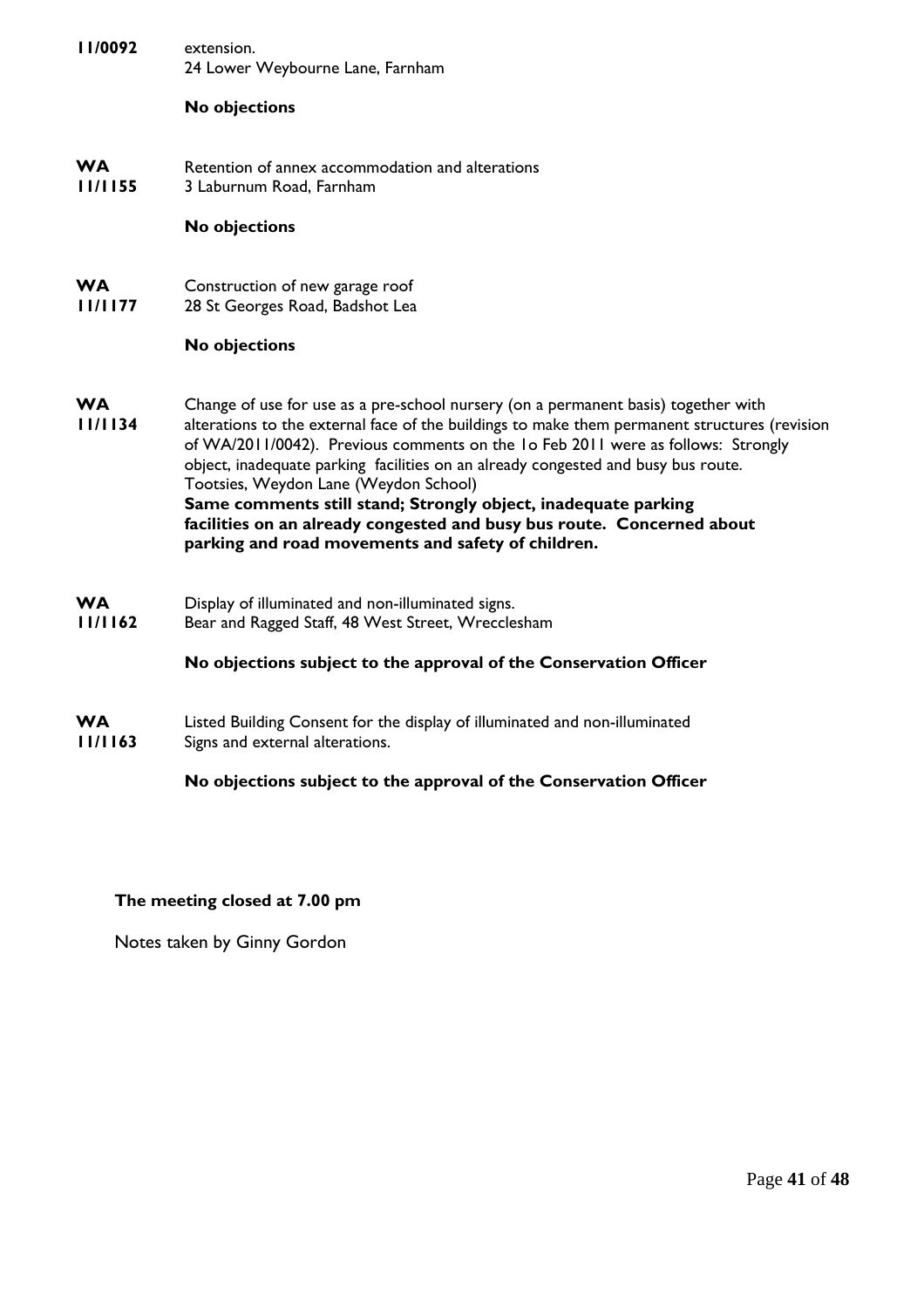

# **Notes** Infrastructure Planning Task Group

**I** 

# **Time and date**

10.00am Friday 8 July 2011

# **Place**

Town Clerk's Office, South Street, Farnham

Attendees:

Members: Councillors Paddy Blagden, Carole Cockburn, Jeremy Ricketts, Roger Steel,

Officers present: Iain Lynch, Town Clerk,

**1. Apologies** There were no apologies

# **2. Declarations of Interest:**

There were no declarations of interest

# **3. Election of Task Group Chair**

| <b>POINTS</b>                                            | <b>ACTION</b> |
|----------------------------------------------------------|---------------|
| Cllr Blagden proposed Cllr Roger Steel. This was agreed. |               |

# **4. Terms of reference and way forward**

| <b>POINTS</b>                                                                                                                                                                                                                                                                                                                                                                                                                                                          | <b>ACTION</b>              |
|------------------------------------------------------------------------------------------------------------------------------------------------------------------------------------------------------------------------------------------------------------------------------------------------------------------------------------------------------------------------------------------------------------------------------------------------------------------------|----------------------------|
| It was noted that Council had established the Task Group to review<br>key infrastructure issues which are of great importance to Farnham,<br>and to make recommendations to Waverley. The intention was to<br>build on the work of the work of the Design Statement and prepare a<br>response quickly. The primary area of focus was to ensure Farnham<br>made a contribution to the Core Strategy and that whatever<br>happened was in the best interests of Farnham. | <b>Town Clerk to amend</b> |
| Cllr Steel tabled a 'think piece' setting out issues that could be part<br>of the scope of the Task Group and the issues were discussed.                                                                                                                                                                                                                                                                                                                               |                            |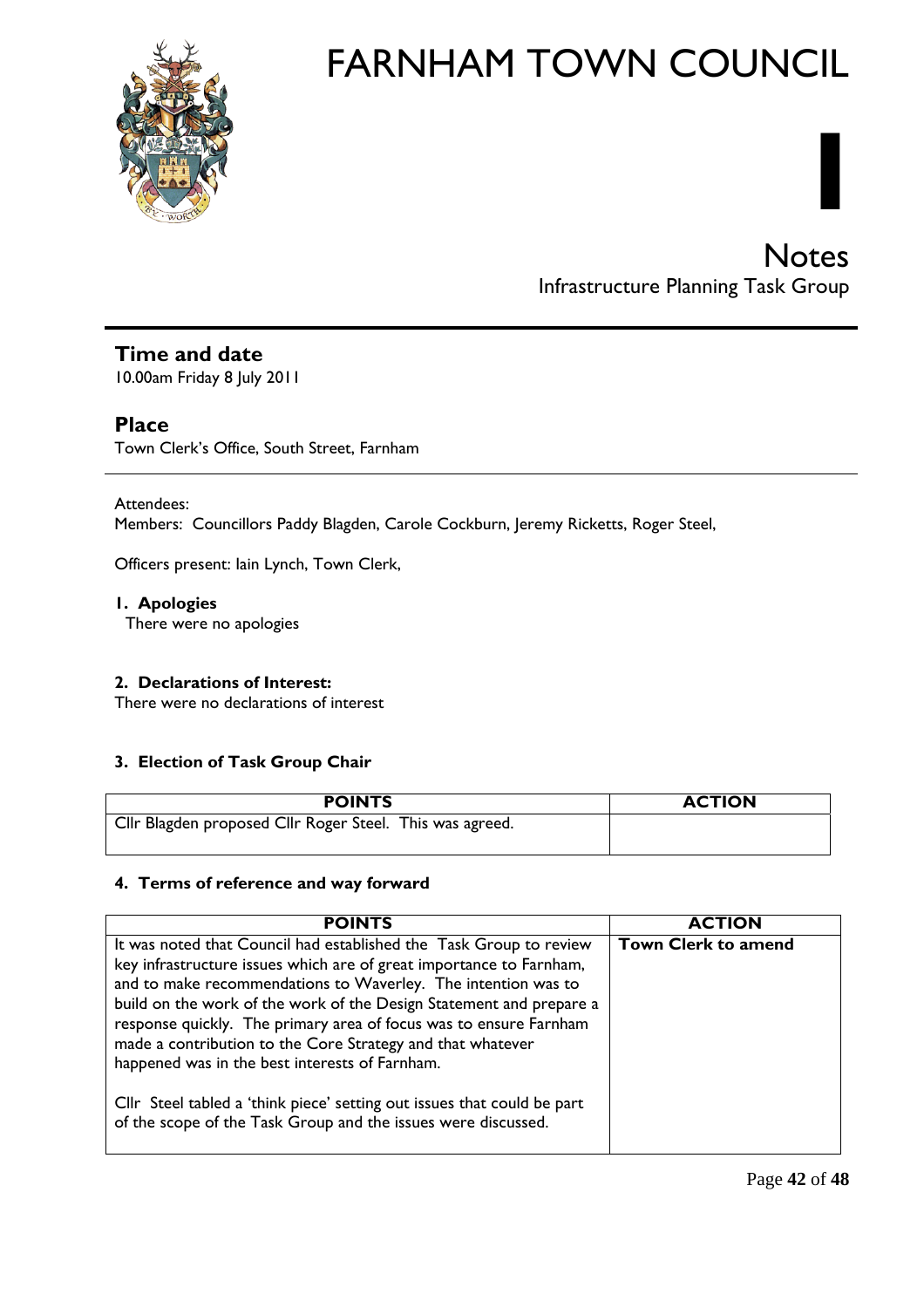| The issues discussed included:                                                           |  |
|------------------------------------------------------------------------------------------|--|
| The threat of Cross-border developments and their impact                                 |  |
| on traffic infrastructure and consequent air pollution in                                |  |
| particular;                                                                              |  |
| The need for an agreed definition of "previously developed"<br>$\bullet$                 |  |
| land to avoid having to build on areas outside the core part of<br>Farnham;              |  |
| The need to protect green spaces around Badshot Lea and<br>$\bullet$                     |  |
| the strategic gap (despite the comments from an individual                               |  |
| Planning Inspector);                                                                     |  |
| The need to ensure that future development doesn't change<br>$\bullet$                   |  |
| the character of Farnham;                                                                |  |
| Creating a defence against inappropriate development or<br>$\bullet$<br>overdevelopment; |  |
| Infrastructure needed if significant numbers of additional                               |  |
| homes are built (eg sewerage works investment)                                           |  |
| The need for Farnham to play an active part in the<br>$\bullet$                          |  |
| regeneration of the SITA site at Runfold as it is returned to                            |  |
| recreational land.                                                                       |  |
|                                                                                          |  |
| Cllr Steel referred to the John Prescott 'Case Study 14' which                           |  |
| referred to Farnham as a town that had expanded for future                               |  |
| generations without losing its character. This was something that had                    |  |
| to be retained. Farnham needed attractive signature buildings and                        |  |
| architects who had a natural feel for the Character of Farnham.                          |  |
|                                                                                          |  |
| Cllr Cockburn emphasised the need for a good evidence base to                            |  |
| influence Waverley and members agreed that public involvement in                         |  |
| the process was a significant part of the evidence needed.                               |  |
| It was agreed that there would be the need to co-opt people onto                         |  |
| the Task Group to assist with particular pieces of work such as traffic                  |  |
| and roads.                                                                               |  |
|                                                                                          |  |
|                                                                                          |  |
|                                                                                          |  |

# **5. Workshops**

| <b>POINTS</b>                                                                                                                                                                                                                                                                                                                                                                                                                                 | <b>ACTION</b> |
|-----------------------------------------------------------------------------------------------------------------------------------------------------------------------------------------------------------------------------------------------------------------------------------------------------------------------------------------------------------------------------------------------------------------------------------------------|---------------|
| It was agreed that there would be a series of engagement activities                                                                                                                                                                                                                                                                                                                                                                           |               |
| following a similar pattern to what worked well with the Farnham                                                                                                                                                                                                                                                                                                                                                                              |               |
| Design Statement process.                                                                                                                                                                                                                                                                                                                                                                                                                     |               |
| There would be a workshop for residents associations, the Farnham<br>Society and other interested organisations; an event for developers; a<br>series of conversations with neighbouring local authorities (including<br>Guildford, East Hants, Rushmoor, Hart, and Hampshire) as well as<br>Waverley BC and Surrey CC; and discussions with schools.<br>Councillors would be engaged throughout the process with reports<br>back to Council. |               |
| Separate discussions would take place with people knowledgeable on<br>technical issues such as the SANGS, roads and air quality.                                                                                                                                                                                                                                                                                                              |               |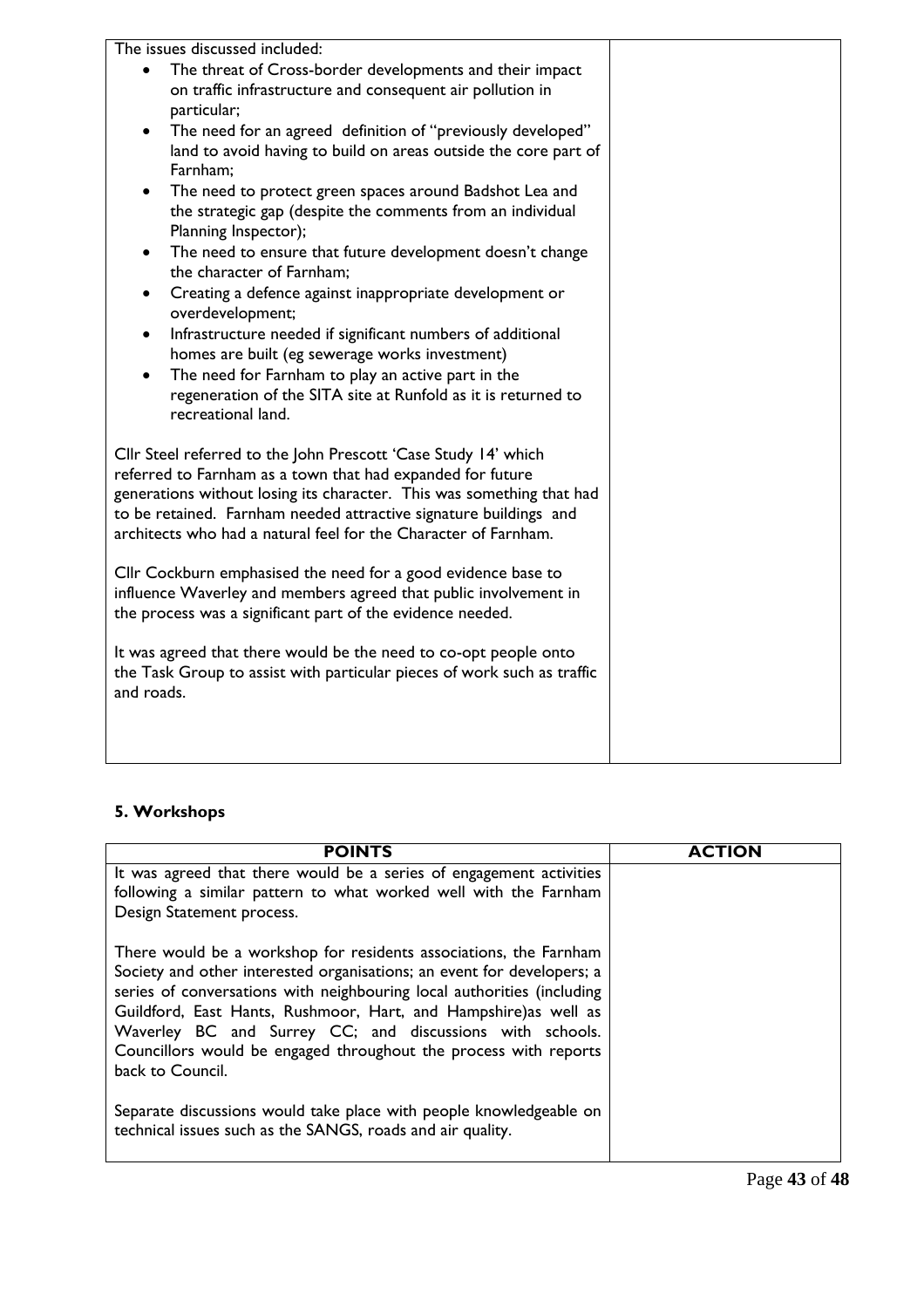| It was agreed that the process and document should be called" |  |  |  |  |
|---------------------------------------------------------------|--|--|--|--|
| Shaping Farnham's Future".                                    |  |  |  |  |
|                                                               |  |  |  |  |

# **6. Timescale and key dates**

| <b>POINTS</b>                                                                                                                                   |                                         | <b>ACTION</b> |
|-------------------------------------------------------------------------------------------------------------------------------------------------|-----------------------------------------|---------------|
| Members noted that Guidance on the publication of the Core                                                                                      |                                         |               |
| Strategy was still awaited and was expected to be by the end of July                                                                            |                                         |               |
| or early August. Members wished to have a fast track process,                                                                                   |                                         |               |
| allowing enough time for engagement but with a desire to hit the                                                                                |                                         |               |
| target deadline for Waverley - which at the current time was thought<br>to be the end of September.                                             |                                         |               |
|                                                                                                                                                 |                                         |               |
| The Town Clerk said that public bodies consulting with community                                                                                |                                         |               |
| groups were normally encouraged to allow for a twelve week process                                                                              |                                         |               |
| to ensure that groups that did not meet often could consider the                                                                                |                                         |               |
| issues and that this was a very tight process over a holiday period.                                                                            |                                         |               |
| Members felt that there would be an ongoing process and that there                                                                              |                                         |               |
| would be the possibility of contributing at different stages including<br>the stage when Waverley itself consulted on its core strategy. It was |                                         |               |
| important that Farnham's views were input into the Core Strategy                                                                                |                                         |               |
| process.                                                                                                                                        |                                         |               |
|                                                                                                                                                 |                                         |               |
|                                                                                                                                                 |                                         |               |
| The Provisional Timetable agreed was:                                                                                                           |                                         |               |
| Letters inviting groups to workshops                                                                                                            | Week commencing $11^{th}$ July          |               |
| Press release                                                                                                                                   | Week commencing 1 I <sup>th</sup> July  |               |
| <b>Task Group Meeting</b>                                                                                                                       | 22nd July 10am                          |               |
| <b>Consultation Workshop</b>                                                                                                                    | 28th July 7pm                           |               |
| Meeting with developers                                                                                                                         | 29th July                               |               |
| <b>Report to Council</b>                                                                                                                        | 4 <sup>th</sup> August                  |               |
| Task Group to finalise consultation document                                                                                                    | 12th August 10am                        |               |
| Prepare for exhibition/                                                                                                                         | Week commencing 15th August             |               |
| Exhibition                                                                                                                                      | Week commencing 22 <sup>nd</sup> August |               |
| <b>Report to Special Council</b><br>(subject to agreement of Mayor)                                                                             | 29th September                          |               |
|                                                                                                                                                 |                                         |               |
| It was agreed that the consultation would be able to take place over a                                                                          |                                         |               |
| minimum of six weeks                                                                                                                            |                                         |               |
|                                                                                                                                                 |                                         |               |

# **7. Initial Tasks**

| <b>POINTS</b>                                                            | <b>ACTION</b>                                                                                                   |  |  |  |
|--------------------------------------------------------------------------|-----------------------------------------------------------------------------------------------------------------|--|--|--|
| It was agreed that the following actions would be undertaken             |                                                                                                                 |  |  |  |
| Air Quality research<br><b>SPA And SANGS</b><br><b>Traffic and Roads</b> | <b>Cllr Jeremy Ricketts</b><br>Cllr Roger Steel<br>Cllr Roger Steel to ask Robert<br>Mansfield if he can assist |  |  |  |
| Secondary Schools consultation<br>Local authority consultation           | Roger Steel/Paddy Blagden<br>Carole Cockburn/Paddy<br><b>Blagden</b>                                            |  |  |  |
| Planning Policies and Strategic Gap review                               | Carole Cockburn/Paddy                                                                                           |  |  |  |

Page **44** of **48**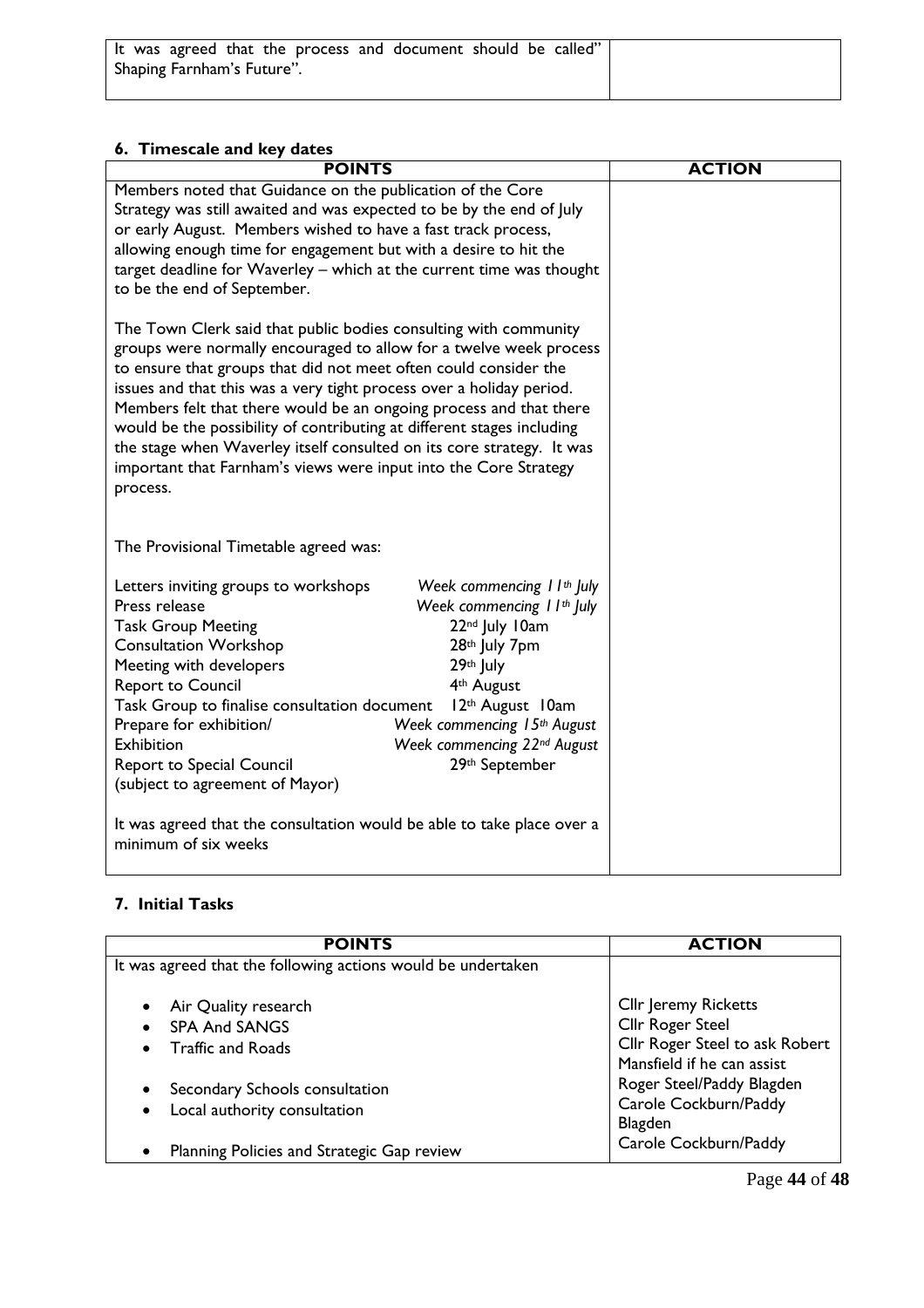| • SITA site and Green Spaces<br><b>Engaging Communities</b><br>$\bullet$<br>Wider infrastructure issues<br>٠<br>Discussion with Waverley Head of Planning and Portfolio<br>$\bullet$<br>holder | Blagden<br><b>Roger Steel</b><br>Jeremy Ricketts<br><b>Task Group</b><br><b>Roger Steel</b> |
|------------------------------------------------------------------------------------------------------------------------------------------------------------------------------------------------|---------------------------------------------------------------------------------------------|
|                                                                                                                                                                                                |                                                                                             |

# **8. Date of Next Meeting**

| <b>POINTS</b>                         | <b>ACTION</b> |
|---------------------------------------|---------------|
| $\vert$ 22 <sup>nd</sup> July at 10am |               |

Notes written by Iain Lynch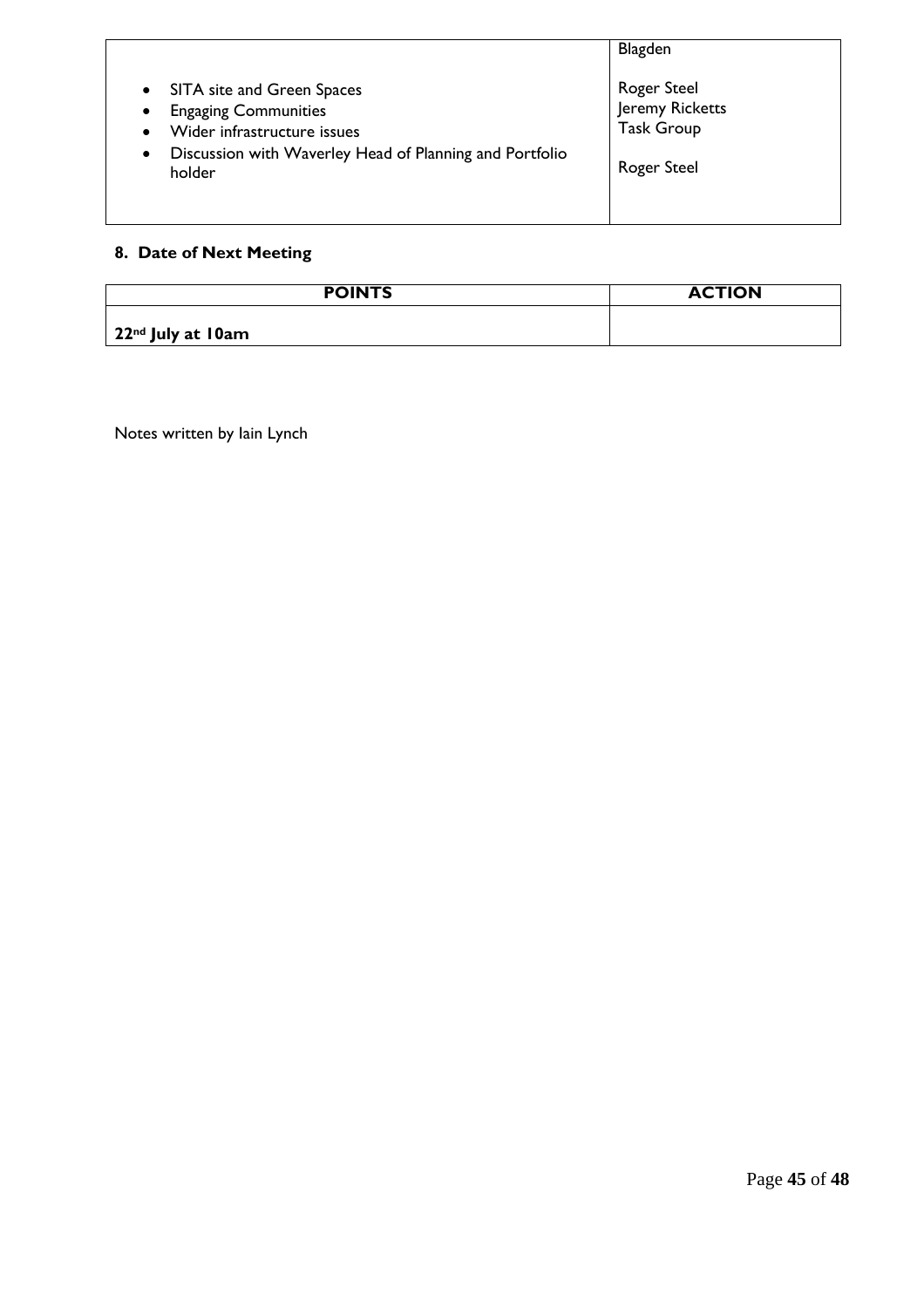



# **Time and date**

10.00am Friday 8 July 2011

# **Place**

Town Clerk's Office, South Street, Farnham

Attendees: Members: Councillors Paddy Blagden, Carole Cockburn, ,

Officers present: Iain Lynch, Town Clerk,

**1. Apologies** Cllr Roger Steel

# **2. Declarations of Interest:**

There were no declarations of interest

# **3. Notes of Meeting held on 8th July**

| <b>POINTS</b>      | <b>ACTION</b> |
|--------------------|---------------|
| These were agreed. |               |
|                    |               |

# **4. Progress to date**

| <b>POINTS</b>                                                                      | <b>ACTION</b>              |
|------------------------------------------------------------------------------------|----------------------------|
| Details of meetings held to date with external groups were discussed<br>and noted. | <b>Town Clerk to amend</b> |

# **4. Workshops**

| <b>POINTS</b>                                                            | <b>ACTION</b> |
|--------------------------------------------------------------------------|---------------|
| <b>Developers Workshop</b>                                               |               |
| Names of developers, landowners and property advisers were<br>discussed. |               |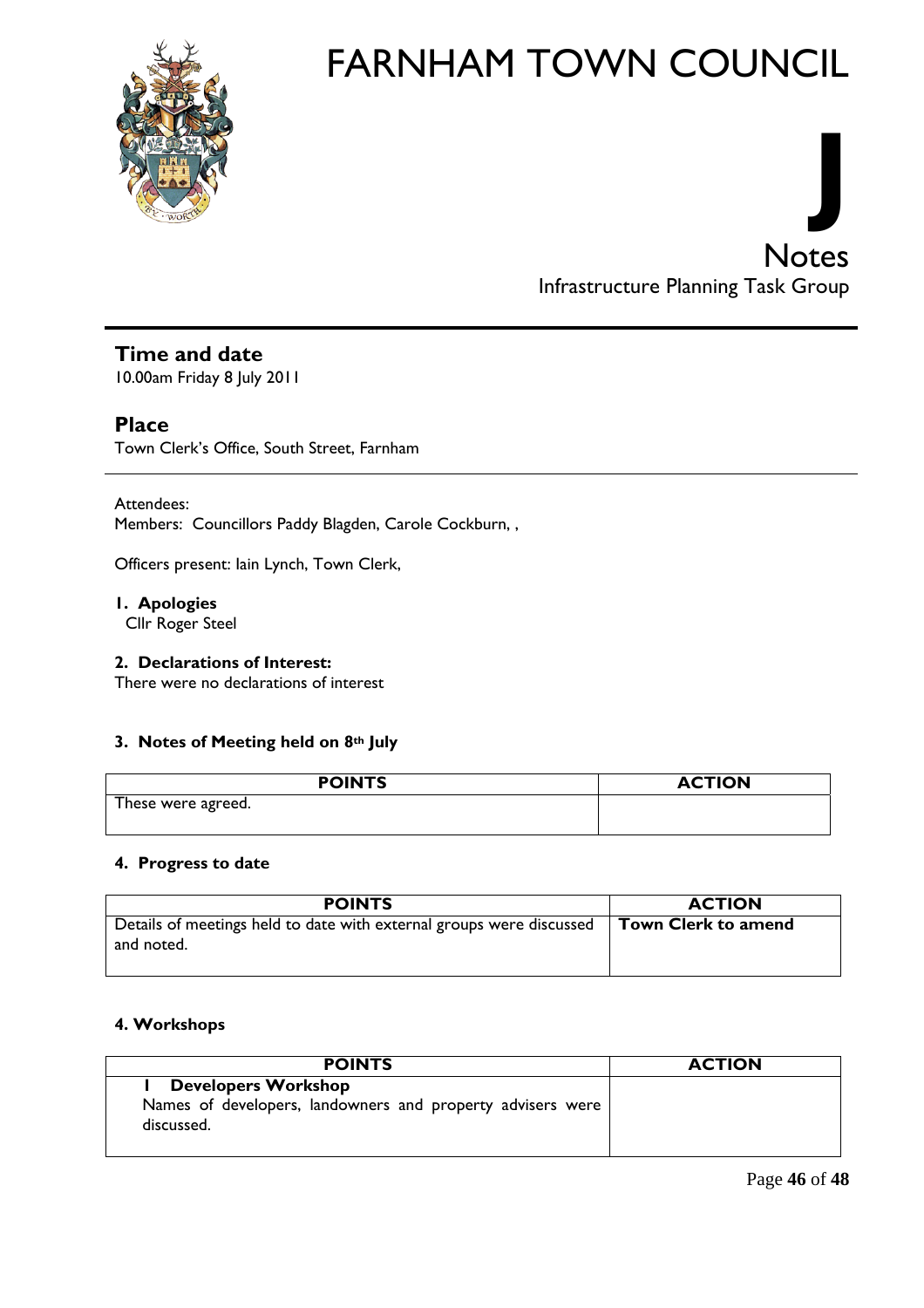| Agree that the workshop for those involved in the property<br>sector should be as inclusive as possible to get an overview of<br>issues facing Farnham for the future. Suggested names included:<br>Stedman and Blower architects<br>Arcadia<br><b>Bellamanda Estates</b><br><b>Ellsmore Construction</b><br>Connolly<br>F& C Management<br>Traynor Ryan<br>Wadham and Isherwood<br>Millgate Homes<br><b>Bellway Homes</b><br>Max Lyons<br>Kents Developments<br><b>Barratt Homes</b>                                                                                                                                         | <b>Additional names to be</b><br>submitted to Town Clerk<br>in order that invitations<br>can be sent out once a<br>date had been agreed. |
|-------------------------------------------------------------------------------------------------------------------------------------------------------------------------------------------------------------------------------------------------------------------------------------------------------------------------------------------------------------------------------------------------------------------------------------------------------------------------------------------------------------------------------------------------------------------------------------------------------------------------------|------------------------------------------------------------------------------------------------------------------------------------------|
| A date for the event has to be agreed                                                                                                                                                                                                                                                                                                                                                                                                                                                                                                                                                                                         |                                                                                                                                          |
| <b>Community Workshop</b><br>$\mathbf{2}$<br>The plans for the workshop scheduled for the 28th July were<br>discussed. It was agreed that the format would be:<br>7.00pm Initial introductions and presentation by Cllr Steel<br>7.20pm Questions of clarification<br>7.30pm Post it notes placed by participants around thematic<br>boards. 5 minutes per group per board<br>8.15pm General discussion (thematic and geographic)<br>8.45pm Next Steps                                                                                                                                                                        | Town Clerk to prepare<br>and agenda after<br>consultation with Cllr<br>Steel.                                                            |
| The thematic topics identified were:<br>Roads, access and traffic<br>$\bullet$<br>Housing<br>$\bullet$<br>Environment (including River and flooding, Air quality, and<br>greenspace)<br>Employment<br>٠<br>Recreation (including SITA site)<br>$\bullet$<br>Education<br>$\bullet$<br>General Infrastructure (including broadband, sewerage,<br>$\bullet$<br>electricity etc)<br>Cross-border issues - threats and opportunities<br>$\bullet$<br>Planning policy (including the strategic gap, garden<br>$\bullet$<br>grabbing, local designations, design etc)                                                               |                                                                                                                                          |
| It was also agreed that the thematic issues need to be cross<br>referenced to geographic issues. Also agreed that a map showing<br>some of the key areas should be prepared for Cllr Steel's<br>presentation including amongst other areas:<br>The sita site, Guildford Road, the Police Station, East Street and the<br>Woolmead, the Memorial Hall and West Street, and Badshot Lea<br>In the next steps session, it would be important to seek additional<br>evidence from those attending to contribute to the paper that was<br>being developed.<br>Agreed that coffee and biscuits would be provided for the workshops. | <b>Town Clerk to arrange</b>                                                                                                             |
|                                                                                                                                                                                                                                                                                                                                                                                                                                                                                                                                                                                                                               |                                                                                                                                          |